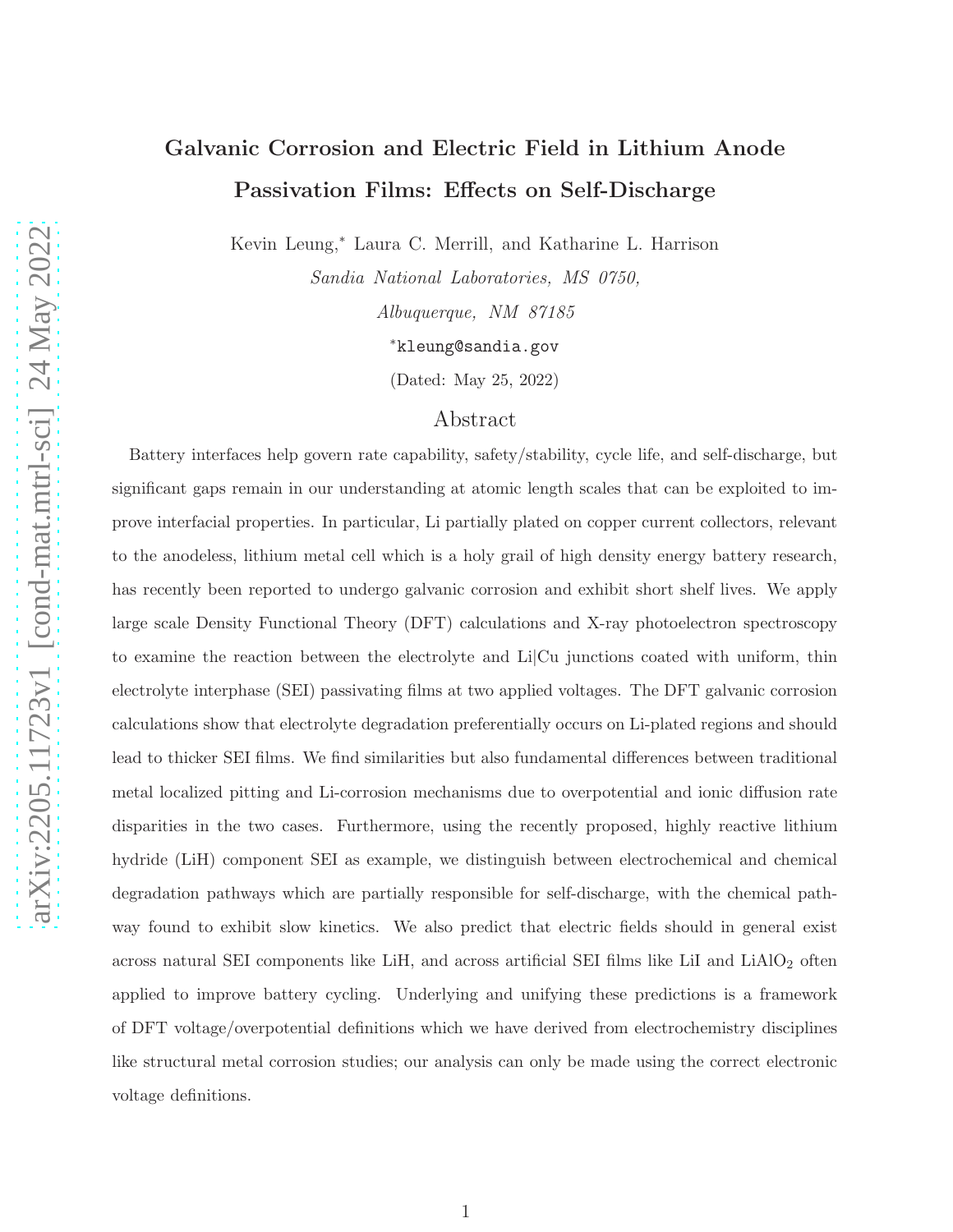# I. INTRODUCTION

Lithium (Li) metal anodes represent one of the holy grails of battery research because of its high gravimetric capacity advantage.<sup>[1](#page-30-0)</sup> So far, high coulombic efficiency<sup>[2](#page-30-1)</sup> remains an elusive goal, especially in liquid electrolyte-based batteries which are our focus. Recently self-discharge, $3-9$  $3-9$  whereby the stored energy in a battery dissipates without generating a current in the external circuit, has been identified as another potential issue, especially in anodes with three-dimensional architectures.[7](#page-31-1) Fast self-discharge has been attributed to "galvanic corrosion" which occurs in lithium (Li) plated on copper (Cu) current collectors. Vastly different self-discharge rates have been reported,<sup>[5](#page-30-3)-8</sup> depending on the amount of Li plated; the degree of self-discharge reversibility also varies. This is surprising because Cu current collectors are widely used, and are usually in contact with Li on one side and the electrolyte on the other side, yet galvanic corrosion has seldom been noted.

The lithium galvanic corrosion phenomenon offers a unique opportunity for comparison between traditional (e.g., localized pitting) metal corrosion<sup>[10](#page-31-3)</sup> and degradation in lithium battery electrodes.<sup>[11](#page-31-4)[,12](#page-31-5)</sup> Metals like aluminum (Al) have low reduction potentials that lie outside the electrolyte (e.g., water) stability window, and has to be passivated with native oxide films. Galvanic processes occur when a more electropositive metal is in contact, leading to  $e^-$  transfer from and enhanced dissolution of the less electronegative metal.<sup>[13](#page-31-6)</sup> These aspects have profound similarities with Li metal and other Li-battery anodes<sup>[11](#page-31-4)</sup> which are metastable against most electrolytes and are always passivated by solid electrolyte inter-phase (SEI) films.<sup>[16](#page-31-7)[,18](#page-32-0)[–20](#page-32-1)</sup> Even if Li is scraped clean in a glove box, it is "dirty" in that it immediately getters any oxygen or water in the atmosphere and forms a oxide coating to passivate itself (supporting information document, S.I., Sec. S1). In many cases the SEI film is generated by electrochemical reduction of the electrolyte during plating, and/or by subsequent chemical reactions of the initial SEI or electrolyte with the plated lithium metal.[16](#page-31-7)[–18](#page-32-0) In other cases, artificial SEIs (aSEIs) are coated directly on Li metal, or first on the current collector prior to Li plating,  $2^{1,22}$  $2^{1,22}$  $2^{1,22}$  to improve cycling and self-discharge behavior via improvement of SEI passivation properties or anode morphology. Artificial passivation is also used to protect structural metals from corrosion.<sup>[10](#page-31-3)</sup> Other links between traditional cor-rosion research and battery studies include stress corrosion cracking<sup>[14](#page-31-8)</sup> and current collector degradation.[15](#page-31-9)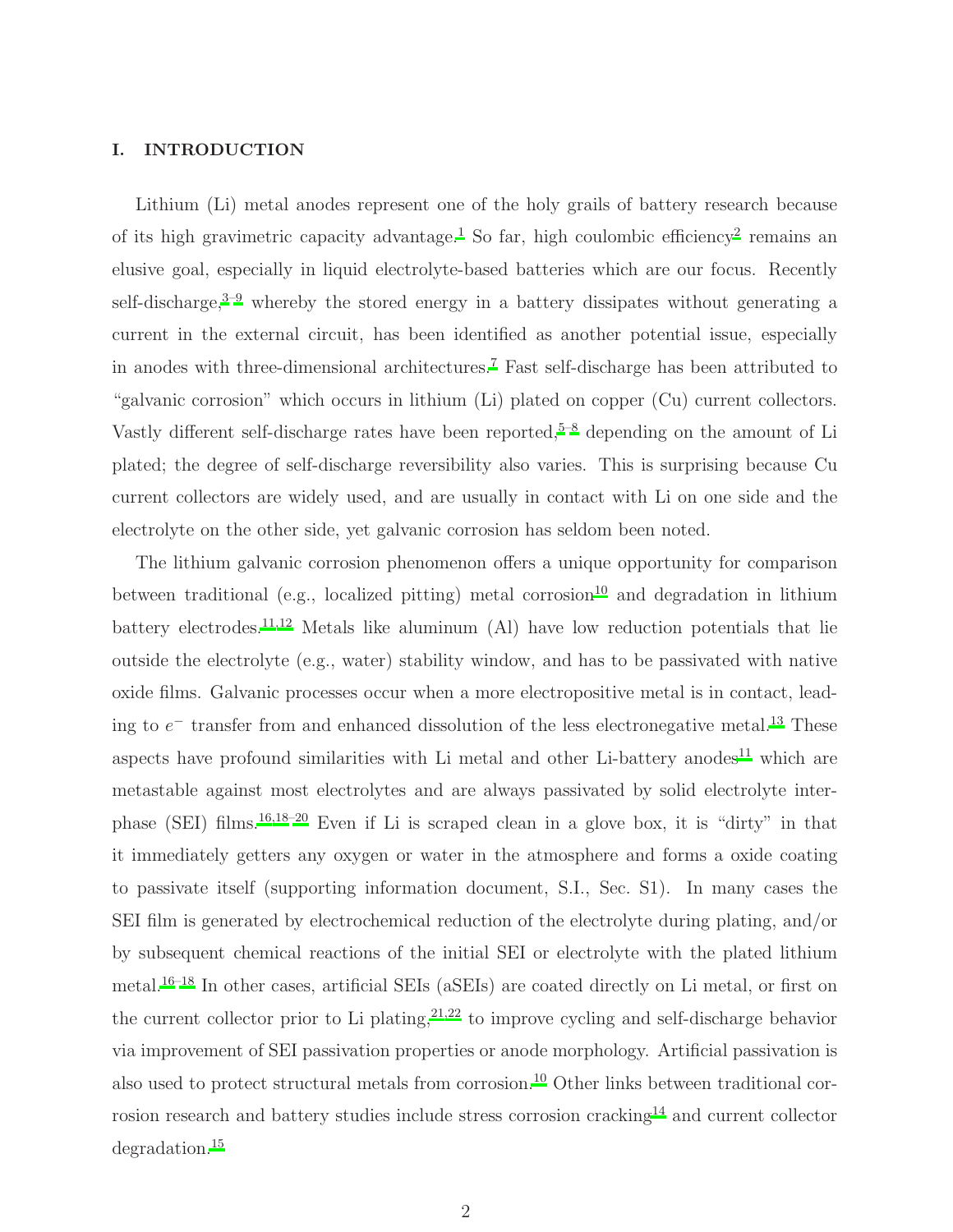There are also fundamental differences between batteries and Al/steel-corrosion, so much so that very notions of "galvanic corrosion," and even "corrosion," in a Li anode context need to be re-examined. For example, Al and steel pitting onset occurs when the passivating oxide films break down, partly because of the slow metal cation diffusion rates in the oxide. Hence the anodic Al oxidation step is corrosion-limiting, and this is accelerated at higher voltages. Modeling of corrosion of structural corrosion is challenging because corrosion usually involves overpotentials against metal plating (e.g., the mininum Al pitting potential is ~ -0.5 V vs. SHE,<sup>[109](#page-40-0)</sup> much higher than the -1.66 V vs. SHE of  $Al^{3+} + 3 e^- \rightarrow Al(s)$ , spatial segregation of cathodic and anodic processes, and kinetics (not only thermodynamic) considerations.<sup>[10](#page-31-3)</sup> Li<sup>+</sup> diffusion is sufficiently fast in its SEI that overpotentials are less relevant, and that cathodic reactions (electrolyte reduction), accelerated at low voltages, might be limiting; we will use DFT and measurements to demonstrate this point. Despite these caveats, we propose that synergistic studies of metal corrosion mitigation and lithium anode protection will yield significant, cross-cutting benefits to both fields.

We hypothesize that galvanic corrosion-like effects in Li anodes occur due to quasi-threepoint phase boundaries between the Cu current collector, the plated Li, and the electrolyte – with the electrolyte separated from the two metals by a nascent SEI. In this work, we use DFT slab models with up to 3000 atoms (sizes almost unprecedented in previous battery studies) we investigate Cu|Li metal junctions at the nanoscale. 50 % and 100% coverages of Cu-current collector by lithium metal are considered (Fig. [1a](#page-4-0)). Here we exploit a previous established framework in the use of Density Functional Theory (DFT) to model battery interfaces.[11](#page-31-4) These advances are based on electrochemical modeling paradigms often developed outside of battery research;<sup>[11](#page-31-4)[,41](#page-34-0)[–48](#page-34-1)</sup> have been applied to model Al-corrosion;<sup>[49](#page-34-2)</sup> include electrochemical voltage/overpotential definitions; and reveal complexities like electric field<sup>[50](#page-34-3)</sup> and contact potential<sup>[11](#page-31-4)[,49](#page-34-2)[,51](#page-35-0)[,52](#page-35-1)</sup> effects seldom addressed in the battery modeling literature. They go far beyond thermodynamics/phase diagram analysis of interfacial stability, although the latter approach is important too.<sup>[53](#page-35-2)[–58](#page-35-3)</sup> By computing work functions and modeling electrochemical reduction reactions of solvent molecules, we demonstrate the critical role played by spatial inhomogeneity. Solvent decomposition consumes Li metal atoms and ultimately turn them into Li<sup>+</sup>. This consumes Li inventory and leads to irreversible losses and self-discharge.

We focus on the fundamental chemistry and physics of solid-solid interfaces associated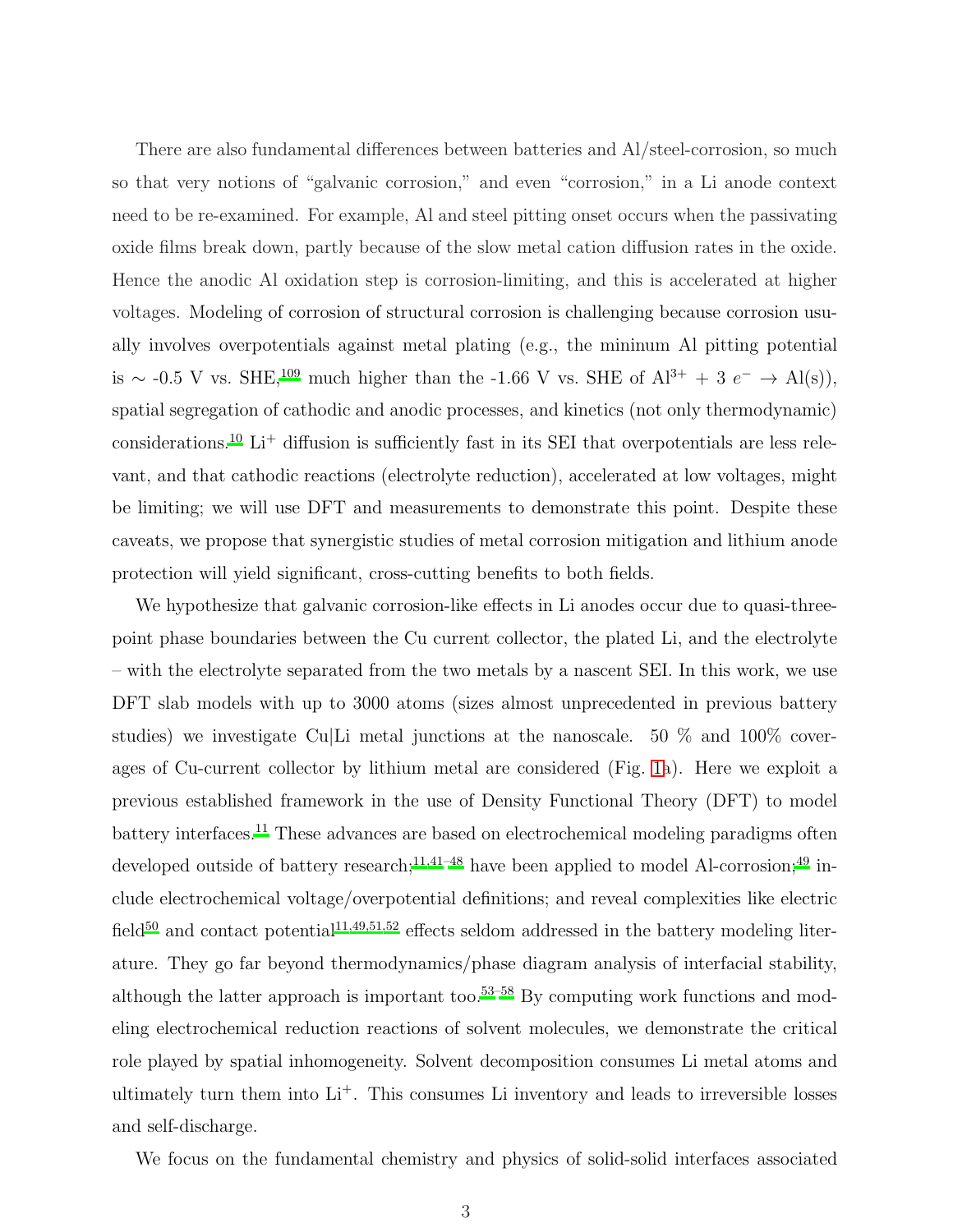with thin-film coated ("dirty") battery electrodes. The nascent, uniformly-thick SEI films in our models are thin enough that they are not considered final structures, but can still grow and evolve. This allows us to concentrate on intermediate stage SEI growth and evolution<sup>[23](#page-32-4)[–26](#page-32-5)</sup> on top of native or engineered<sup>[27](#page-32-6)</sup> oxides generally present on Li metal anodes, unlike prevalent modeling work on pristine Li(s)/liquid electrolyte interfaces mostly relevant to the initial stages of SEI growth.<sup>[18](#page-32-0)[,28](#page-33-0)[–34](#page-33-1)[,40](#page-34-4)</sup> We also refrain from making a priori assumptions about our model systems reaching equilibrium between electronic and ionic properties, unlike previous work which do not address overpotentials.<sup>[35](#page-33-2)[,36](#page-33-3)</sup> DFT time scales are short compared to experiments (Supporting Information, SI Sec. S6) which can lead to unintentional overpotentials.[11](#page-31-4) We match possible or experimentally-determined overpotential values during self-discharge/corrosion to DFT (electronic) voltages by tuning the interfacial structure. In other words, we focus on voltage-function relations, not structure-function relations which are less pertinent because atomic length-scale experimental interfacial structures have seldom been elucidated. Kinetics considerations are addressed using both explicit reaction barrier calculations, and separation-of-time-scale approximations.

Understanding the chemical and electrochemical stability of SEI film components and their reactions with the electrolyte is also relevant to predicting Li "corrosion" processes. Our DFT framework and electronic voltage definitions<sup>[11](#page-31-4)</sup> also permit us to distinguish electrochemical vs. chemical electrolyte degradation reactions, both of which can contribute to self-discharge. (Here "chemical" refers to reactions that can occur without an electron source, and includes both energetic and kinetic considerations.) To this end, we adopt as a test case the reactive lithium hydride (LiH), which has surprisingly been reported to exist in the SEI.[37](#page-33-4)[–39](#page-34-5) We hypothesize that LiH, which is thermodynamically unstable against water, oxygen, and most organic compounds, must exhibit kinetically-limited reactions in order to persist and be observed in the SEI (Fig. [1b](#page-4-0)).

Our work on LiH reveals other complexities that can potentially be exploited to reduce self-discharge. The contact potential between LiH and Li metal is significantly lower than that between Li metal and well-known SEI components LiF or  $Li<sub>2</sub>O<sup>11</sup>$  $Li<sub>2</sub>O<sup>11</sup>$  $Li<sub>2</sub>O<sup>11</sup>$ . This leads us to survey other materials like LiI and  $LiAlO<sub>2</sub>$  which have been proposed as aSEI materials,<sup>[21](#page-32-2)[,22](#page-32-3)[,34](#page-33-1)[,60](#page-35-4)</sup> and which reveal an even wider range of contact potential values. Since the contact potential plus mathetmatical integration of the electric field across the SEI and electrolyte add up to the applied potential, $^{11}$  $^{11}$  $^{11}$  this implies that different field strengths must exist inside different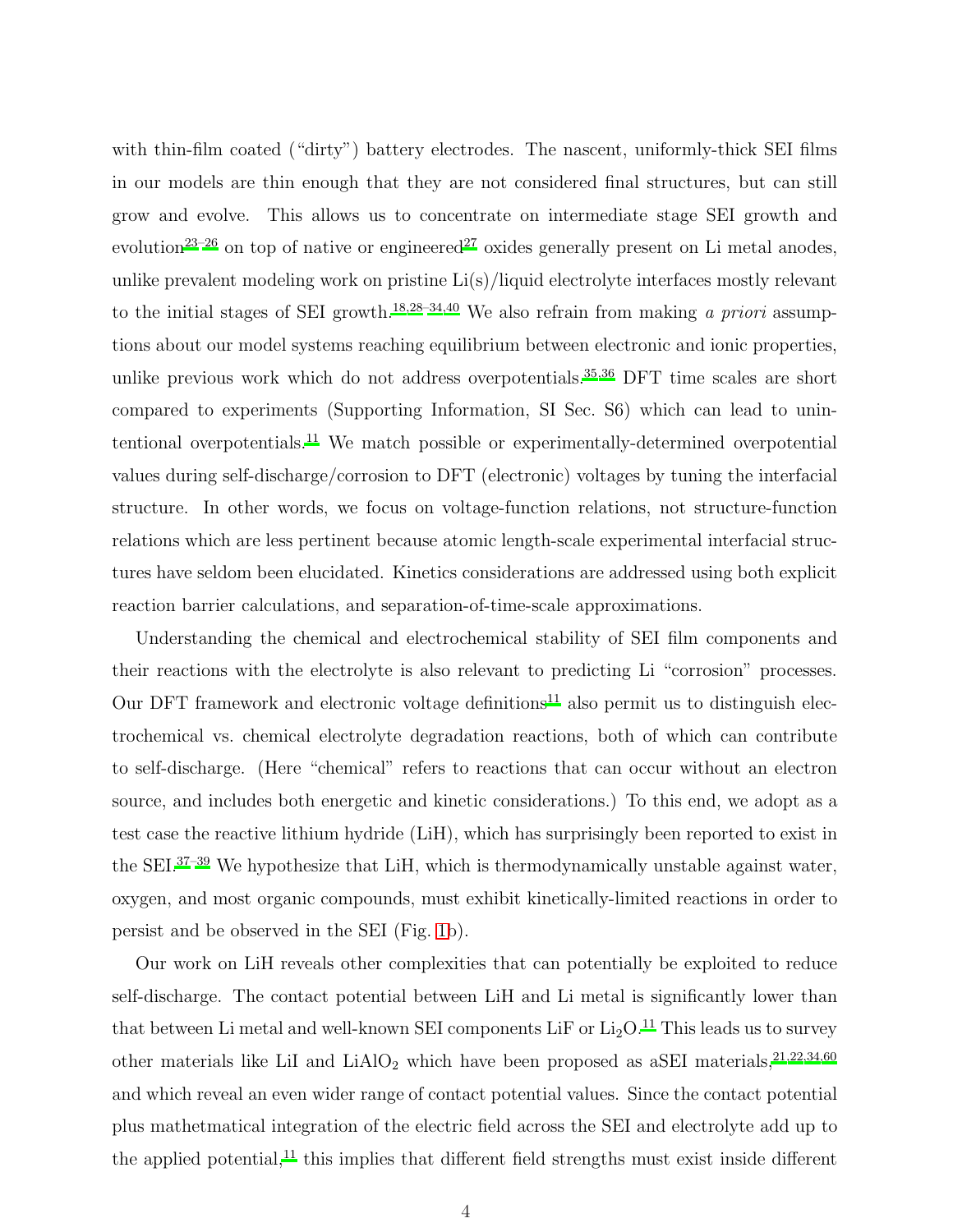

<span id="page-4-0"></span>FIG. 1: Schematics illustrating (a) galvanic corrosion, with solvent (DOL) electrochemical composition favored on plated Li metal regions over Cu regions at same SEI thickness; (b) solvent chemical decomposition on LiH surfaces vs. electrochemical decomposition on LiH-coated Li surfaces; (c) predicted electric field at LiAlO<sub>3</sub> interface near potential-of-zero-charge (PZC) conditions leads to prediction of asymmetric  $Li^+$  plating/stripping rates.

SEI/aSEI films at a given voltage. The fact that battery electrode interfaces have surface charges and exert electric fields should be expected because many electrified interfaces only exhibit one "potential of zero charge" (PZC) and should have net charges away from the PZC; neverthless electric fields in the SEI have mostly been neglected until recently.<sup>[11](#page-31-4)[,47](#page-34-6)[,50](#page-34-3)</sup> We illustrate this using cross-film  $Li^+$  transport in  $LiAlO_2$  coated on Li metal (Fig. [1c](#page-4-0)), and propose that interfacial electric field engineering will have beneficial properties.<sup>[61](#page-35-5)[,62](#page-36-0)</sup> Our models represent no-current snapshots of SEI growth<sup>[50](#page-34-3)</sup> and/or Li self-discharge,<sup>[6](#page-31-10)[–8](#page-31-2)</sup> not the entire dynamic "corrosion" process. Nevertheless, they illustrate useful new concepts that should motivate future experiment work.

#### II. COMPUTATIONAL METHODS

### A. DFT Details

All DFT calculations are conducted under  $T=0$  K ultrahigh vacuum (UHV) conditions, using periodically replicated simulation cells and the Vienna Atomic Simulation Package (VASP) version 5.3.<sup>[63](#page-36-1)[–66](#page-36-2)</sup> A 400 eV planewave energy cutoff and a  $10^{-4}$  eV convergence crite-rion are enforced. Most calculations apply the Perdew-Burke-Ernzerhof (PBE) functional.<sup>[67](#page-36-3)</sup> In the S.I., HSE06 is used for spot checks. $68-70$  $68-70$  The standard dipole correction is applied.<sup>[71](#page-36-6)</sup>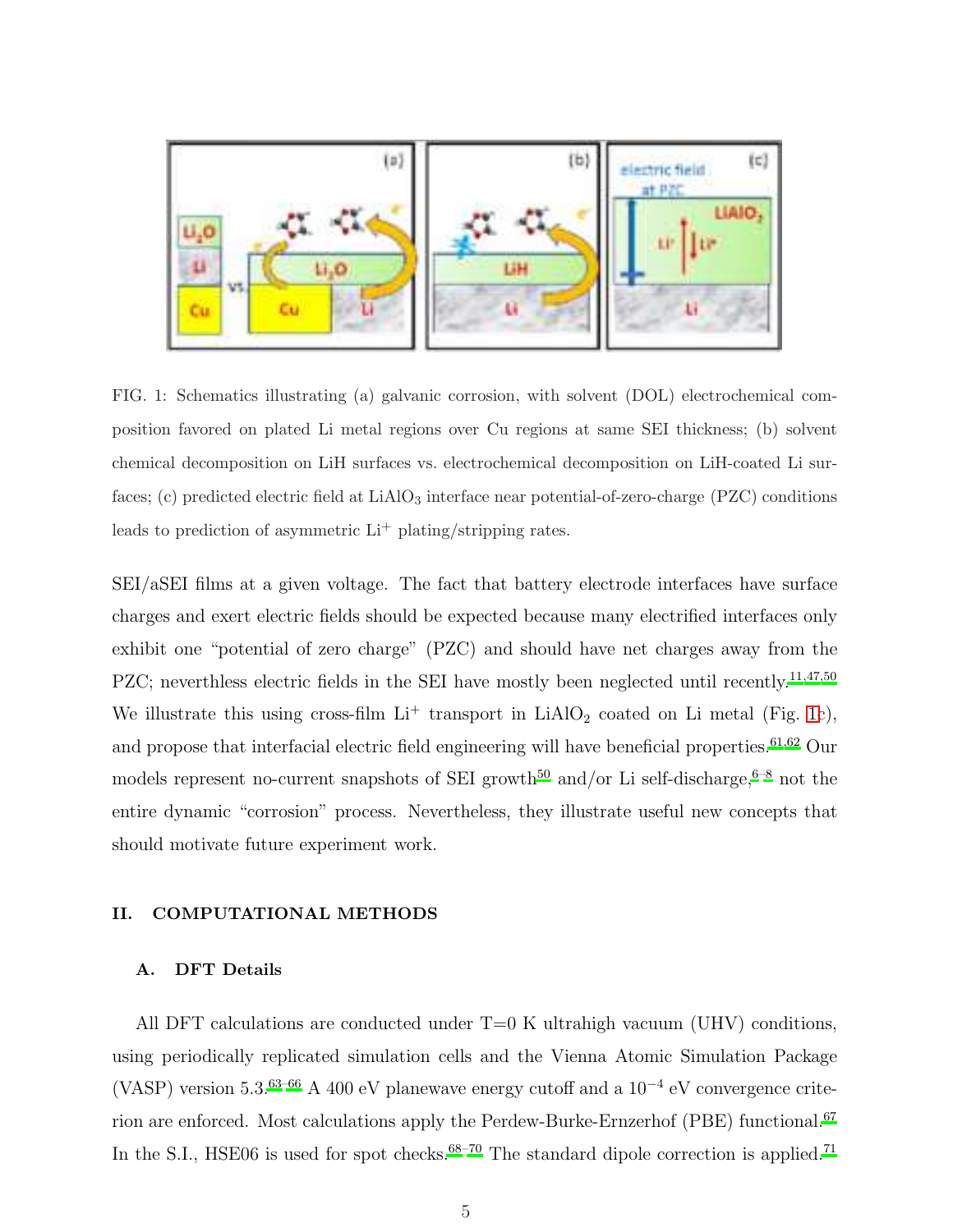It eliminates spurious coupling between periodic images in the z-direction. However, no standard correction currently exists for dipole/dipole-image interactions in the  $x-y$  plane; the consequences will be discussed below. Transition state energies or barriers  $\Delta E^*$  are computed using the climbing image nudged elastic band method.[72](#page-36-7)

The two- and multilayer SEI models<sup>[73](#page-36-8)[–75](#page-37-0)</sup> suggest that inorganic products coat the active anode material, separating it from the thicker, amorphous, and porous organic/polymeric layer outside. More recently, cryogenic transmission electron microcopy (cryo-TEM) images suggest an amorphous matrix in contact with Li metal, in which  $Li<sub>2</sub>O$  and LiF nanoparticles are embedded in some electrolytes.<sup>[76](#page-37-1)[–78](#page-37-2)</sup> While the chemical identity of the armophous phase has not been revealed by TEM, candidates that are stable against Li metal are extremely limited.<sup>[79](#page-37-3)</sup> A recent demonstration of reactions between  $\rm Li_2CO_3$  and  $\rm Li$  metal surfaces suggests this matrix may contain graphitic carbon with Li intercalated arising from multistep electrochemical reduction of organic electrolyte and their intermediate products, includ-ing Li<sub>2</sub>CO<sub>3</sub>.<sup>[80](#page-37-4)</sup> Since graphitic carbon is metallic and does not block  $e^-$ , here we focus on  $Li<sub>2</sub>O<sup>27,75</sup>$  $Li<sub>2</sub>O<sup>27,75</sup>$  $Li<sub>2</sub>O<sup>27,75</sup>$  $Li<sub>2</sub>O<sup>27,75</sup>$  and other insulating inorganic SEI products as the inner SEI layer (S.I. Sec. S1). The organic SEI outside the inorganic SEI has complex, heterogeneous compositions and structure, and likely exhibits a low dielectric constant. As before,  $11,51$  $11,51$  we approximate the outer organic SEI as a vacuum. Our implicit assumption is that, to first order, all the electric fields and voltage drops are contained within the inorganic SEI (or aSEI). To the extent that the low dielectric constant organic SEI is common to all interfacial systems considered in this work, its effects on DOL reactivity on different  $Li<sub>2</sub>O$ -covered surfaces should largely cancel.Organic SEI and liquid electrolyte effects will be investigated in future work.<sup>[41](#page-34-0)</sup> Due to the approximations used in this work (thickness of material slabs, finite DFT accuracy, omission of organic SEI and electrolyte regions), the properties predicted are semi-quantitative. However, the well-defined approximations in our models provide a path towards future systematic improvements.

Regarding bulk inorganic SEI/aSEI component crystal structures, we obtain a  $4.013$  Å lattice constant in the 4 formula unit, cubic LiH unit cell. The (001) and (110) facets are found to exhibit surface energies of 0.33 and 0.74  $J/m<sup>2</sup>$ , respectively. Henceforth we focus on  $(001)$ . LiI has a similar cubic structure, and a 6.025 Å cubic unit with 4 formula units. The 4-formula unit  $\text{LiAlO}_2$  unit cell has  $5.30\!\times\!6.35\!\times\!4.96\text{ }\AA^3$  dimensions.  $^{60}$  $^{60}$  $^{60}$ 

The lowest energy Li surface,  $Li(001)$ , is adopted. The initial registries at the interfaces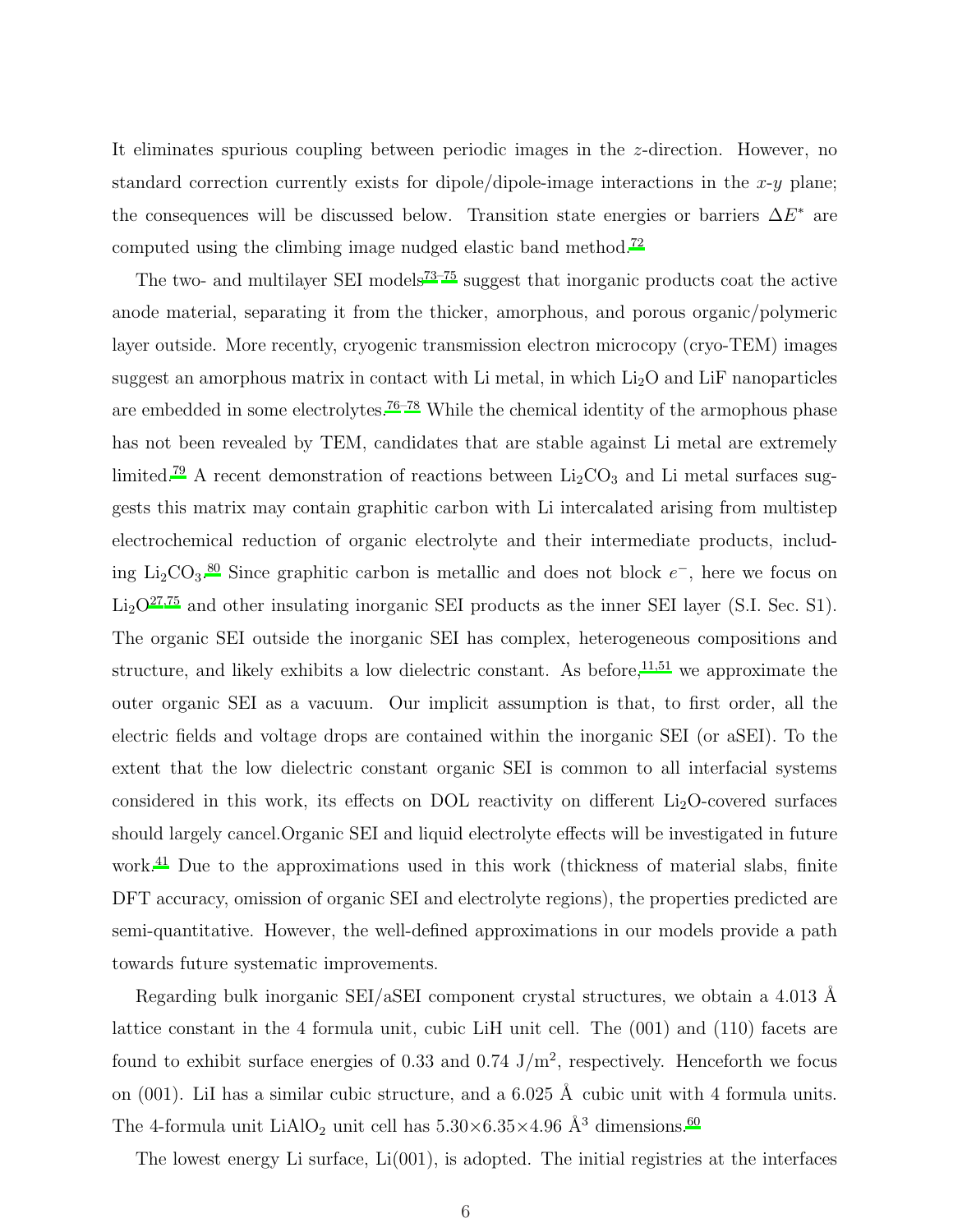are selected as follows. (Here "registry" refers to how the surface unit cells of the two materials are aligned or spatially offset in the  $x-y$  plane.) LiI, Li<sub>2</sub>O, and LiH exhibit weak interactions with Li metal surfaces (although the contact potential can still be large); the precise registry is not critical, and only one choice each is used. Unless otherwise noted, one Li atom is inserted directly below each anion on the inner surface of the inorganic films (i.e., I<sup>-</sup> in LiI,  $O^{2-}$  in Li<sub>2</sub>O, and H<sup>-</sup> in LiH). This Li "interlayer" has been found to lower the electronic voltage  $(\mathcal{V}_e, Eq. 2$  $(\mathcal{V}_e, Eq. 2$  below) and is either thermoneutral or exothermic at some interfaces, after subtracting the Li metal cohesive energy (i.e.,  $\mathcal{V}_i>0$  V, Eq. [1](#page-7-1) below).<sup>[51](#page-35-0)</sup> Other details of the interface models are given in Table S3 (S.I.). When doubling or quadrupling simulation cells for system size convergence purposes, we start from the converged configurations of the baseline cells (S.I. Table S3).

For LiAlO<sub>2</sub>, where a significant binding energy with Li metal is expected, we have attempted a different procedure. We displace the Li metal slab against the oxide in a  $x-y$  grid of increment  $0.5 \text{ Å}$ , optimize the configurations, and select the most stable of the 81 resulting registries. The computed standard deviation in interfacial energy is  $\pm 0.02$  J/m<sup>2</sup>. After this grid search, it is necessary to further conduct ab initio molecular dynamics (AIMD) T=450 K for 9 ps, followed by a quench from T=450 K to T=50 K over 4 ps and then an energy minimzation calculation, to obtain the final  $Li/LiAlO<sub>2</sub>$  configuration. Without AIMD annealing, the introduction of Li-vacancies, needed to model Li diffusion energies, leads to very significant reconstructions at the interface. Experimentally, aSEI/Li(s) interfaces are in many cases created by first forming the aSEI on Cu and then plating Li metal underneath the aSEI. How much of this room temperature process is qualitatively consistent with our "cold press," "light annealing" short AIMD trajectory approach will be considered in future work.

The Li|Cu junction is first optimized as a  $x \times 10.16 \times 36.00$  Å simulation cell with a  $Cu<sub>352</sub>Li<sub>195</sub>$  stoichiometry and two metal-vacuum interfaces in the z direction. The optimal x is found to be 34.17 Å. Then the  $Li_2O(111)$  oxide is place on top of it while straining the oxide and metal slabs in the  $x-y$  plane to fit their average surface supercell dimensions. The optimization technique used herein locates local minima, not the globally most favorable configuration. We do not observe Li/Cu alloying.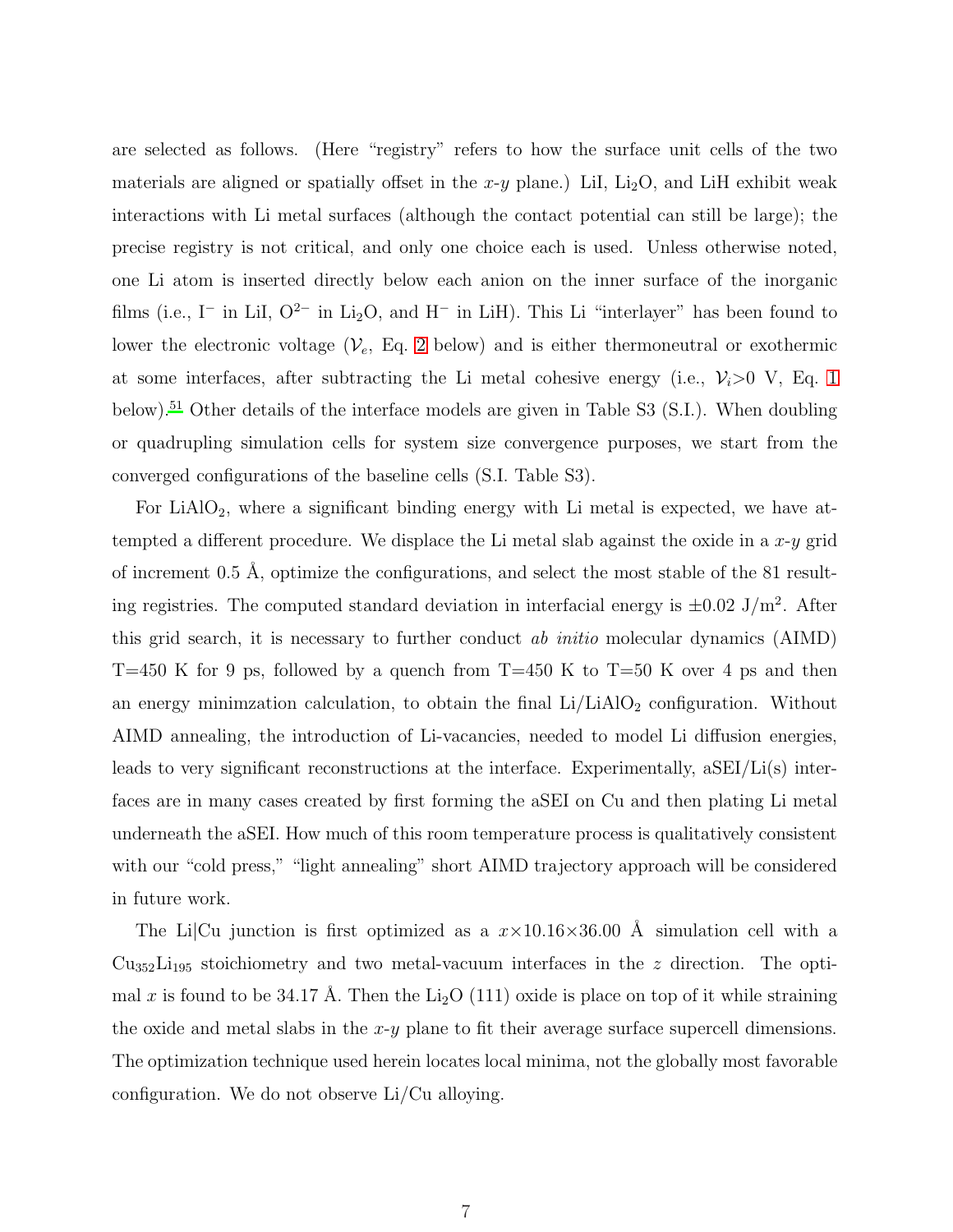#### B. Voltages and Electric Fields

Li anodes emit and consume both ions and electrons, so two voltage definitions can be introduced. We define the ionic voltage,  $V_i$  as<sup>[81](#page-37-5)</sup>

<span id="page-7-1"></span>
$$
\mathcal{V}_i = \left[ (E_{n_{\rm M}} - E_{n'_{\rm M}}) / (n_{\rm M} - n'_{\rm M}) - \mu_{\rm M} \right] / |e|, \tag{1}
$$

where  $E_{n_M}$  is the total energy of the simulation cell with an electrode with  $n_M$  M atoms,  $\mu_M$ is the M chemical potential in its bulk metal phase, and |e| is the electronic charge.  $\mathcal{V}_i$  is the energy of inserting an Li atom at the most favorable Li-insertion site, referenced to Li metal cohesion energy, divided by |e|. The electronic voltage  $V_e$  is

<span id="page-7-0"></span>
$$
\mathcal{V}_e = \Phi/|e| - 1.37 V,\tag{2}
$$

where  $\Phi = (E_{\text{vacuum}} - E_F)$  is the work function,  $E_{\text{vacuum}}$  is the vacuum levels in the same simulation cell in which the Fermi level  $E_F$  is computed, and 1.37 V is related to the Trassati relation,<sup>[82](#page-37-6)</sup> adapted to the Li<sup>+</sup>/Li(s) reference. Physically,  $\mathcal{V}_e$  is to be compared with the voltage measured or controlled using potentiostats, with necessary caveats about the different time scales involved in DFT and experimental overpotentials given in the S.I. (Sec. S6).  $V_e$ depends on the k-point sampling and material slab thicknesses, and reported values herein are precise to ~0.1 V. We stress that  $\mathcal{V}_i$  and  $\mathcal{V}_e$  values are referenced to Li<sup>+</sup>/Li(s).

 $\mathcal{V}_e$  and  $\Phi$  are altered by the effective dipole moment in the surface film and at material interfaces via

<span id="page-7-2"></span>
$$
\Delta \Phi = 4\pi \sigma d. \tag{3}
$$

Here  $\sigma$  is the surface density of a uniform point dipole sheet, d is the average dipole magnitude, and atomic units are used. We define  $\mathcal{E}_e$  as the electric field across the insulating film, not including the contact potential.

"*i*-equilibrium" is said to be established when  $V_e = V_i$ . When  $V_e \neq V_i$ ,  $V_e$  is offset by the "overpotential" value from  $V_i$  and is away from *i*-equilibrium. In this sense,  $V_e$  is not an independent "prediction"; it should be treated as a constraint, pegged to experimentally determined potentials or overpotentials. Overpotentials are generally determined by processes too slow for DFT to predict.

We also define a local electrostatic potential (or local vacuum level)  $\phi(x)$ , obtained by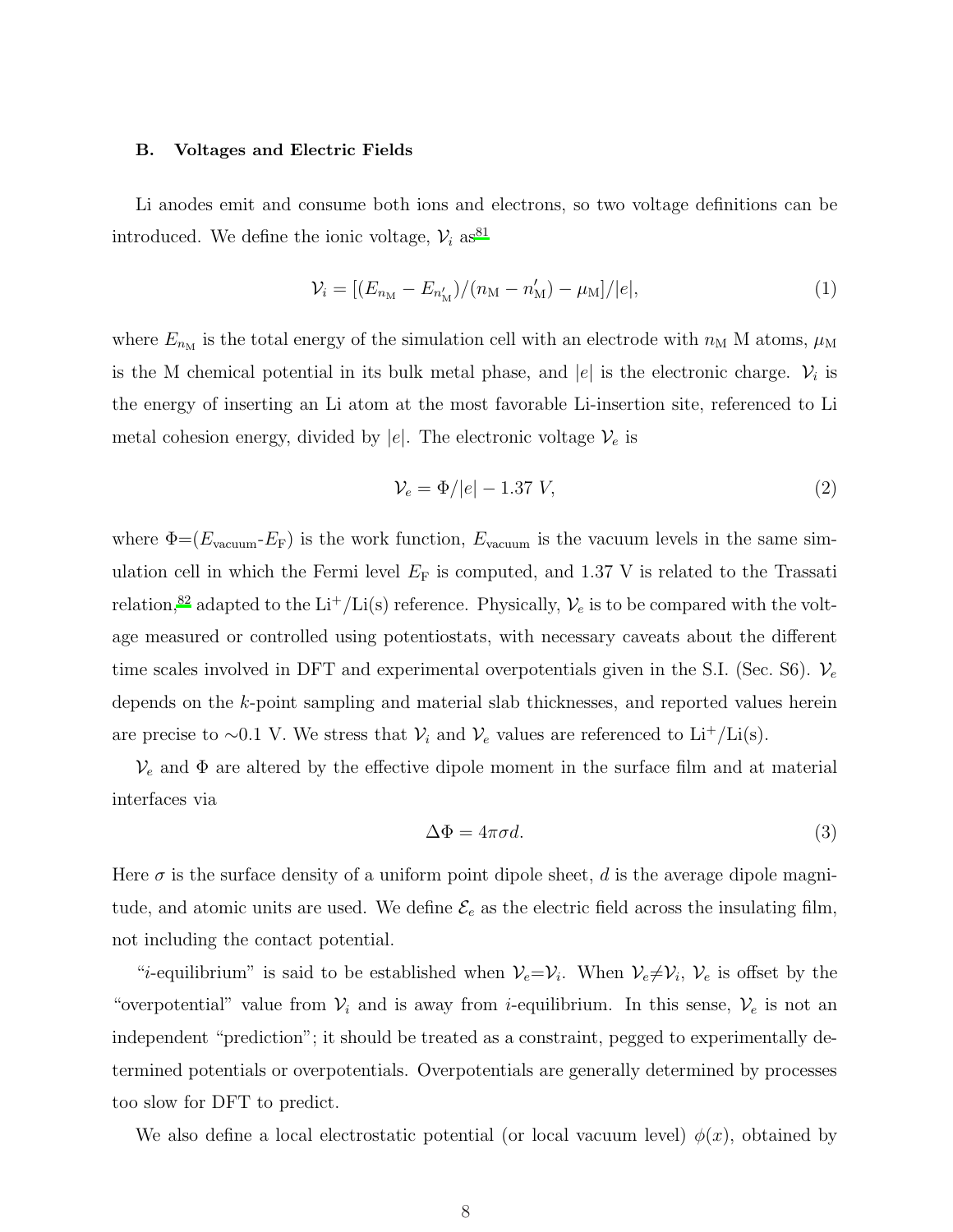integrating over the 3-dimensional electrostatic potential  $\phi(x, y, z)$ 

$$
\phi(x) = 1/[L_y(z_2 - z_1)] \int_{z_1}^{z_2} dz \int_0^{L_y} dy \phi(x, y, z).
$$
 (4)

Here  $L_y$  is the cell dimension in the y direction, and  $z_1$  and  $z_2$  bracket the vacuum region in the slab between 3.0 Å and 6.0 Å above the mean position of the top atomic layer of the slabs. This is a qualitative guide to the tendency of electron transfer to a range of  $z$ values roughly commensurate with the size of an adsorbed atom.  $\phi(x)$  is not physical or measurable. Only relative values of  $\phi(x)$  are relevant.

Within ground state DFT, each metal, metal alloy, and metal junction slab has a single  $E_{\rm F}$ , and hence a unique  $\mathcal{V}_e$ , even if local variations in  $\phi(x)$  can occur.<sup>[51](#page-35-0)</sup> In DFT slabs, there can be two  $V_e$  per metal slab because the front and back sides (coated with surface films or not) can have different vacuum levels which are split by the artifial dipole sheet that keeps the vacuum free of electric fields.<sup>[71](#page-36-6)</sup> We only report  $V_e$  on the side of the coated Li slab, unless otherwise stated.

We consider models in which nascent passive films of thickness  $\langle 15 \text{ Å} \rangle$  exist on metal surfaces. This thickness should still allow electron leakage through the film.<sup>[83](#page-37-7)</sup> Hence we do not consider Marcus theory for long-range  $e^-$  transfer,<sup>[60](#page-35-4)[,83](#page-37-7)[–86](#page-38-0)</sup> or non-adiabatic effects.<sup>[87](#page-38-1)</sup> Finally, there are fundamental disconnects between the battery and other electrohemical computational literature concerning voltage definitions and electric fields/electric double layers (EDL), at the interfaces of both liquid and solid electrolytes.<sup>[11](#page-31-4)[,49](#page-34-2)[,50](#page-34-3)[,81](#page-37-5)[,88](#page-38-2)-100</sup> The S.I. (Sec. S5) attempts to reconcile different viewpoints.

## III. RESULTS AND DISCUSSIONS

# A. DOL Reductive Decomposition on Coated Li Metal

To demonstrate the basic science and DFT system size effects involved, we first consider the reaction of 1,3-dioxolane (DOL) on pure  $Li<sub>2</sub>O$ -coated Li metal surfaces. DOL is a cyclic ether frequently used as a co-solvent in Li metal anode batteries. [101](#page-39-1) It is chosen as the sole adsorbed solvent for computational convenience; its ring structure requires less exploration of the configuration space than linear molecules like 1,2-dimethoxyethane (DME). In the S.I. (Sec. S4), we estimate that the DOL reduction potential in the electrolyte is below 0.0 V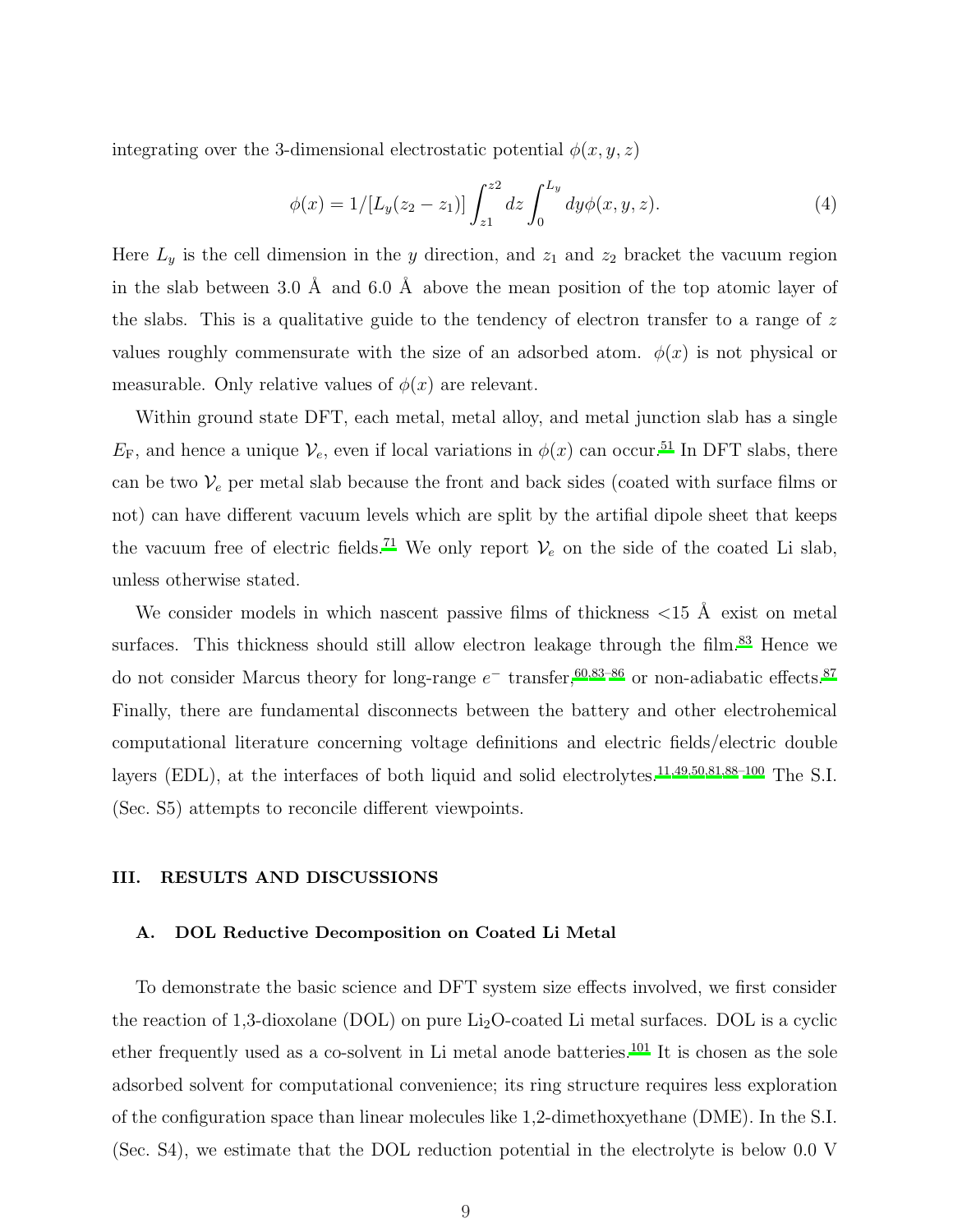

<span id="page-9-0"></span>FIG. 2: (a)-(b) Intact and decomposed DOL on  $Li<sub>2</sub>O$  (111) surface coating Li metal at the bottom. (c) Li(001)/Cu(001) interface in a vertical stack; (d) Li<sub>2</sub>O(111)/Li(001)/Cu(001) interfaces. Cu, Li, O, C, and H atoms are depicted as yellow, purple, red, grey, and white spheres.  $V_e$ =0.05 V in both Fig. [2a](#page-9-0) and [2d](#page-9-0).

vs.  $Li^+/Li(s)$ . This suggests that DOL electrochemical reduction most likely initiates on the electrode surface, where  $e^-$  transfer to DOL should be more favored via surface stabilization effects. Note that the electrolyte anion is in fact more readily reduced than the ether solvent, although organic SEI components are also found (S.I. Sec. S1). The higher anion reactivity makes it more difficult to distinguish  $V_e$  effects in our proof-of-principle calculations, and DOL is chosen instead. In the following we focus on concerted electron transfer and DOL decomposition reaction on inorganic SEI surfaces; the DOL is assumed to be embedded in the low-dielectric organic SEI, not the solvent. We do not focus on its reduction potential, only the initial DOL bonding-breaking event. The chemical constituent of DOL-based SEI has not yet been completely elucidated.<sup>[102](#page-39-2)[,103](#page-39-3)</sup> Thus, DOL is meant as a stand-in for the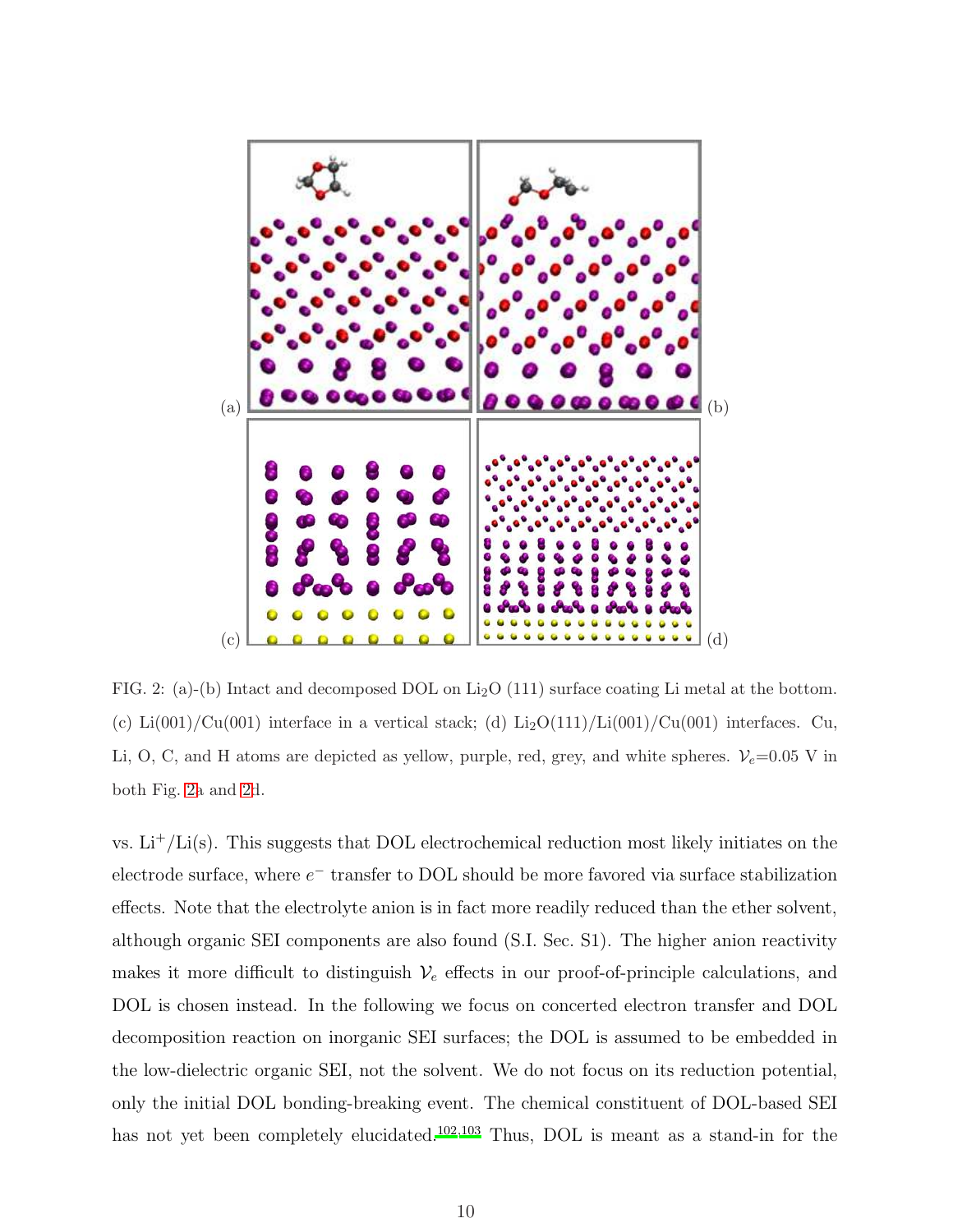organic SEI in addition to representing the solvent.

In Fig. [2,](#page-9-0) a ∼10 Å thick Li<sub>2</sub>O (111) layer covers the Li (001) surface,<sup>[51](#page-35-0)</sup> giving  $\mathcal{V}_e$ ∼0.05 V vs. Li<sup>+</sup>/Li(s) (Table [I\)](#page-20-0),<sup>[11](#page-31-4)[,51](#page-35-0)</sup> which is very close to the Li plating potential. Fig. [2a](#page-9-0)-b depict an intact and a decomposed DOL on a  $\sim$ 10 Å thick Li<sub>2</sub>O film on the Li (001) metal surface. Bader charge analysis<sup>[104](#page-39-4)</sup> reveals that the DOL with one broken bond is doubly reduced. Table [I](#page-20-0) shows that, in the largest simulation cell considered, the energy released is  $\Delta E=$ -1.72 eV, while the reaction barrier is  $\Delta E^* = +0.67$  eV, in reasonable agreement with the  $~\sim 0.6$  eV computed in liquid using a different DFT method.<sup>[103](#page-39-3)</sup> The latter translates into a sub-second reaction time scale using standard kinetic equations with a  $10^{12}/s$  prefactor.<sup>[11](#page-31-4)</sup> As battery interfaces are usually governed by kinetics, not thermodynmics,  $\Delta E^*$  is more significant than  $\Delta E$  as long as the converged exhibits  $\Delta E<0$  (exothermic reaction).

Next we discuss the convergence of  $\Delta E$  and  $\Delta E^*$  with system size. Adsorption of an intact DOL does not entail  $e^-$  transfer and should not change  $\mathcal{V}_e$  significantly. For the decomposed DOL, the two  $e^-$  transfer from Li metal to the molecule leads to an artificial increase of the dipole moment in the charge-neutral simulation cell, and a significant increase in  $V_e$ (Eq. [2](#page-7-0)[-3\)](#page-7-2). Thus  $\Delta V_e$ , defined as the difference in  $V_e$  between the slabs with decomposed and intact DOL, is a measure of system size dependence; it should converge to zero in the limit of infinite system size.  $\Delta V_e$  can be as large as 2.08 V in slabs with small lateral dimenions (Table [I\)](#page-20-0). As the cell size increases,  $\mathcal{V}_e$  drops to 0.14 V. Simultaneously,  $\Delta E$  increases in magnitude from -0.85 eV in a  $1\times1$  cell (17.0×9.9 Å<sup>2</sup> lateral area, S.I. Table S3) to -1.72 eV in a 2×2 cell (34.1×19.7 Å<sup>2</sup>, 1427 atoms). In the largest cell,  $\Delta E$  has apparently converged to within ~0.17 eV.  $\Delta E^*$  is more costly to compute than  $\Delta E$ . Fortunately, the transition state associated involves the transfer of  $\langle 2 \rangle e^{-}$  from the metal to the DOL, and the convergence of  $\Delta E^*$  with respect to system size is faster than for  $\Delta E$  (Table [I\)](#page-20-0).

We also consider this DOL reaction in the absence of the Li metal underneath the  $Li<sub>2</sub>O$ layer by removing the Li slab and re-optimizing. The atomic configurations look similar to those in Fig. [2a](#page-9-0)-b and are not shown.  $\Delta E$  jumps to +2.43 eV. This suggests that, without an  $e^-$  source, DOL decomposition reaction does not occur, unless other processes, such as cation-induced polymerization of DOL, occur. Another configuration where the dangling  $CH_2$  group reacts with a surface O-atom on  $Li_2O$  slabs without a Li metal slab underneath, and thus do not involve  $e^-$  transfer from Li metal, is energetically but not kinetically favorable, and is not shown in Fig. [2.](#page-9-0) See the SI Sec. S9 for details. As another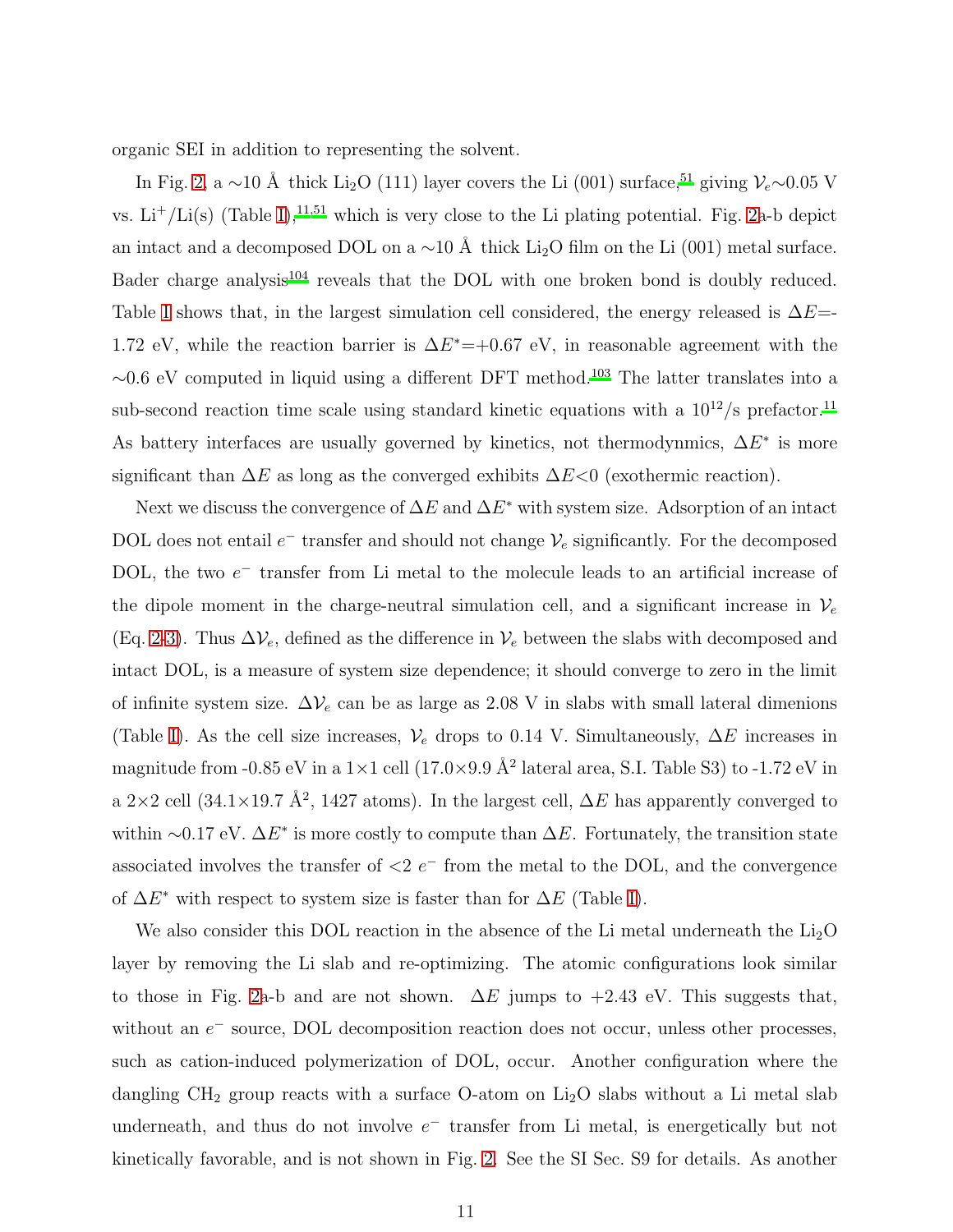point of reference, on pristine Li (001) surfaces, DOL readily breaks one C-O bond to release  $\Delta E$ =-3.67 eV with a barrier of  $\Delta E^*$ =0.74 eV (S.I. Sec. S4); even more energy is released during subsequent DOL bond-breaking events. However, as we have stressed, pristine Li metal is too reactive to exist in batteries (S.I. Sec. S1). These calculations do not involve  $e^-$  transfer across an insulating oxide film and should not incur large system size effects.<sup>[11](#page-31-4)</sup>

# B. Cu|Li Junction: Work Function

The above discussion lays the ground work for examining DOL electrochemical reduction on the Li|Cu junction. Here we report the computational results and defer discussions of relevance to corrosion to the next subsection. First we distinguish two types of junctions. Fig. [2c](#page-9-0) depicts a layer of Li (001) covering Cu (001). This model mimics complete Li-plating on a Cu current collector. In contrast, Fig. [3a](#page-12-0) depicts a junction between Li and Cu metal in the x direction. It mimics partial,  $\sim 50\%$ , Li plating on a Cu current collector.

For the Fig. [2c](#page-9-0) configuration, the work functions on the Li and Cu sides of the simulation cells are 3.01 eV and 4.48 eV, which translate into  $V_e$ =1.63 V and  $V_e$ =3.11 V, respectively. These values are similar to those of pure Li and Cu metals with such facets; the  $\langle 0.1 \text{ eV} \rangle$ discrepancy with published results<sup>[51](#page-35-0)</sup> is due to the thinness of the slabs and the small strain on the Cu, lattice matched to Li. The similarity with bare Li and Cu is in this case expected because electrostatic screening length is on the order of Angstroms within metals, and the effect of the junction should be screened out. The existence of two vacuum level is a DFT artifact,<sup>[71](#page-36-6)</sup> and should be interpreted as follows. The exposed Li and Cu surfaces are electrically disconnected; they can be tuned to a common  $\mathcal{V}_e$  via modifying their independent EDL's. Fig. [2d](#page-9-0) further depicts a  $Li<sub>2</sub>O$  (111) slab coating the Li (001) surface on Cu(111). This system exhibits  $V_e$ =0.05 V, similar to the value for the Li (001)/Li<sub>2</sub>O (111) interface in the absence of the Cu slab (Fig. [2a](#page-9-0), without DOL).

Next we consider the horizontal Li|Cu junction (Fig. [3\)](#page-12-0). In ground state DFT, a metal should exhibit a single  $E_F$  and a unique  $\mathcal{V}_e$ . Nevertheless, spatial heterogeneity is manifested in the local electrostatic potential  $\phi(x)$  in Fig. [3d](#page-12-0)-f, which is a qualitative guide, not a measurable quantity. For the Fig. [3a](#page-12-0) configuration,  $-|e|\phi(x)$ , which suggests how favored local  $e^-$  ejection is, has a maximum in the Cu region and a mininum in the Li region that differ by ∼1.26 eV (Fig. [3d](#page-12-0)). This should translate into a ∼1.26 V "local potential"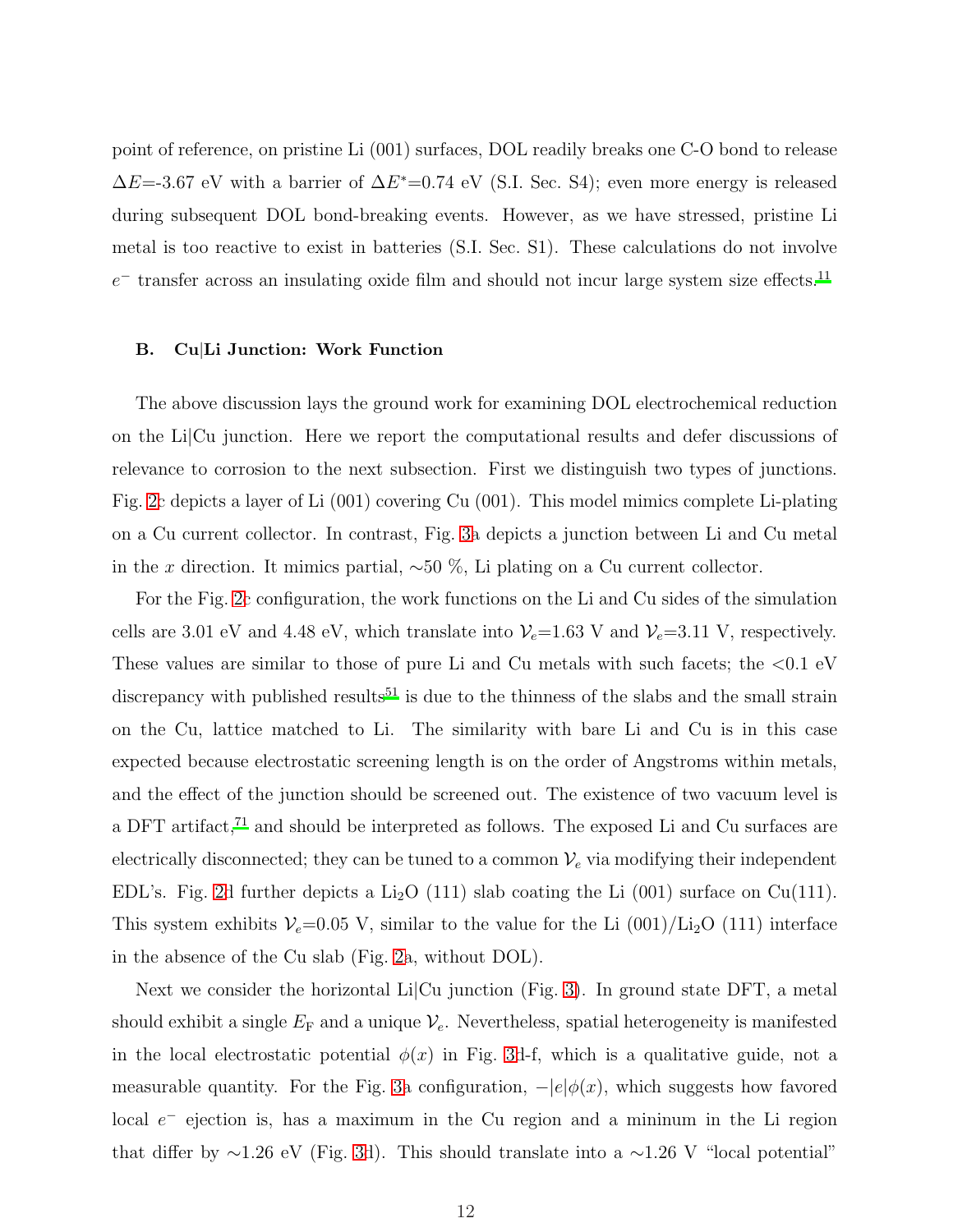

<span id="page-12-0"></span>FIG. 3: Horizontal Li|Cu metal junctions have spatial inhomogeneity linked to galvanic corrosion. (a) No oxide; (b) with  $Li_2O$  (111) film on top ("oxide 1"); (c) with additional Li inserted below  $Li_2O$ film on the side of Cu ("oxide 2").  $V_e$ =2.14 V, 0.85 V, and 0.01 V, respectively. Cu, Li, Li (oxide), and O atoms are depicted as yellow, purple, blue, and red spheres. (d)-(f) Local electrostatic potential integrated over the y direction  $(\phi(x))$  for panels a-c, multiplied by  $-|e|$ . More negative values favor electron ejection from the Li metal, and the absolute values of the vertical axis are arbitary. In (d), red, green, and blue  $\phi(x)$  are computed with z-dimensions of 50, 40, and 28 Å. In panels (e)-(f), red, green, and blue curves are computed with z-dimensions of 60, 50, and 40 Å. Red and green almost coincide. We stress that  $\phi(x)$  is not a measurable quantity. (g)-(h) Open circuit voltages measured during Li self-discharge; the two curves depict different amount of partially plated lithium (see S.I. Sec. S2).

difference within 3-6  $\AA$  of the surface where instantaneous electrochemical reactions are concerned. If the two metallic regions were completely disconnected in the  $x$  direction, we expect  $-|e|\phi(x)$  would be related to pure Li and pure Cu vacuum level DFT/PBE values, which are 3.01 eV and 4.88 eV (see above), yielding a 1.87 eV difference.  $e^-$  transfer from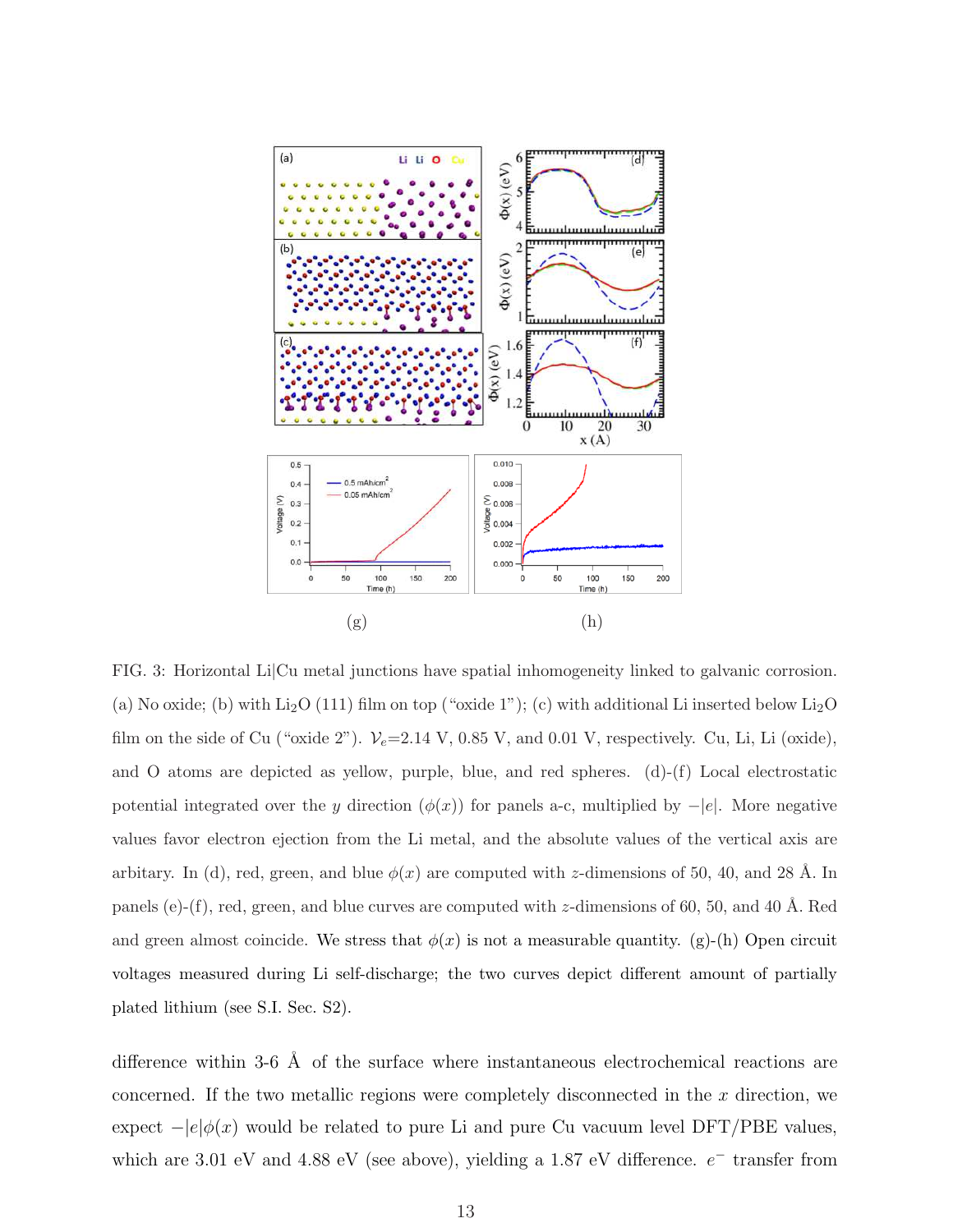Li to Cu has evidently reduced this  $\phi(x)$  difference, but the Li side of the Li|Cu junction remains more electronegative than the Cu side within a few  $\AA$  of the metal surface.

Note that the 1.26 eV is obtained using a simulation cell with z-dimensions of 40 Å and 50 Å. The default 28 Å  $z$ -dimension cell (Table S1, S.I.), which has a smaller vacuum region, yields a larger peak-to-value difference of 1.40 eV. The convergence of  $\phi(x)$  is thus slower than the work function itself, which is well converged with a  $z$ -dimension of 28 Å.

An uncoated electrode is unrealistic in battery settings. Next, we put a ∼10 Å-thick Li<sub>2</sub>O layer on the metal and optimize the atomic configuration (Fig. [3b](#page-12-0), henceforth the "oxide 1" model). We predict  $V_e$ =0.85 V for this system. Joining Cu with Li has therefore raised  $V_e$ by 0.80 V relative to Fig. [2a](#page-9-0). At  $V_e>0$  V, the Li metal is metastable; however, the simulation cell lacks a liquid electrolyte that can accommodate Li<sup>+</sup> or a simulation time scale needed for dissolution to occur, and the Li slab remains. The difference between the Cu-maximum and the Li-minimum is reduced to 0.39 eV in the simulation cells with the largest vacuum region (Fig. [3e](#page-12-0)), but remains significant.

Finally, we find that adding 14 additional "interlayer" Li atoms beneath the  $Li<sub>2</sub>O$  film on the Cu side (Table S3 in the S.I.), with each Li directly coordinated to a O anion at the interface, lowers  $V_e$  to 0.01 V,<sup>[51](#page-35-0)</sup> which is almost at *i*-equilibrium ( $V_e = V_i = 0.0$  V, Fig. [3c](#page-12-0)). (Again,  $V_e$  is well converged with respect to the z-dimension of the the simulation cell; increasing the cell size by 14 Å reduces  $V_e$  only by 0.03 V; henceforth we report the 0.01 V value.) This model is referred to as "oxide 2." We stress that, for this model, we have managed to change  $\mathcal{V}_e$  significantly by only altering the contact potential (SI Sec. S[11](#page-31-4));<sup>11[,51](#page-35-0)[,52](#page-35-1)</sup> this solid-state degree of freedom at Li-battery interfaces, arising from the perhaps unique mobility of  $Li^+$ , is missing at the interface of uncoated electrodes,<sup>[41](#page-34-0)[,47](#page-34-6)</sup> but cannot be neglected in batteries. The average binding energy of the 14 added Li atoms, offset by the Li metal cohesive energy, is a favorable -0.57 eV, consistent with  $V_i=0.57$  V assuming that these are the most favorable available Li-sites. In other words, Li insertion into these interface sites is thermodynamically favorable at or below 0.57 V, although we have not examined all possible Li configurations, and the estimated  $V_i$  is approximate. Creation of this interlayer should occur when the instantaneous voltage is  $V_e$ =0.01 V (Fig. [3c](#page-12-0)) when the interlayer is thermodynamically favored, but not at 0.85 V (Fig. [3b](#page-12-0)). Strictly speaking, adding 18 Li at the interface is found to be most consistent with  $V_i=0.0$  V, but this yields  $V_e=-0.16$  V (SI Sec. S10). Here we neglect this slight discrepancy in  $\mathcal{V}_e$ . Oxide 1 and 2 models are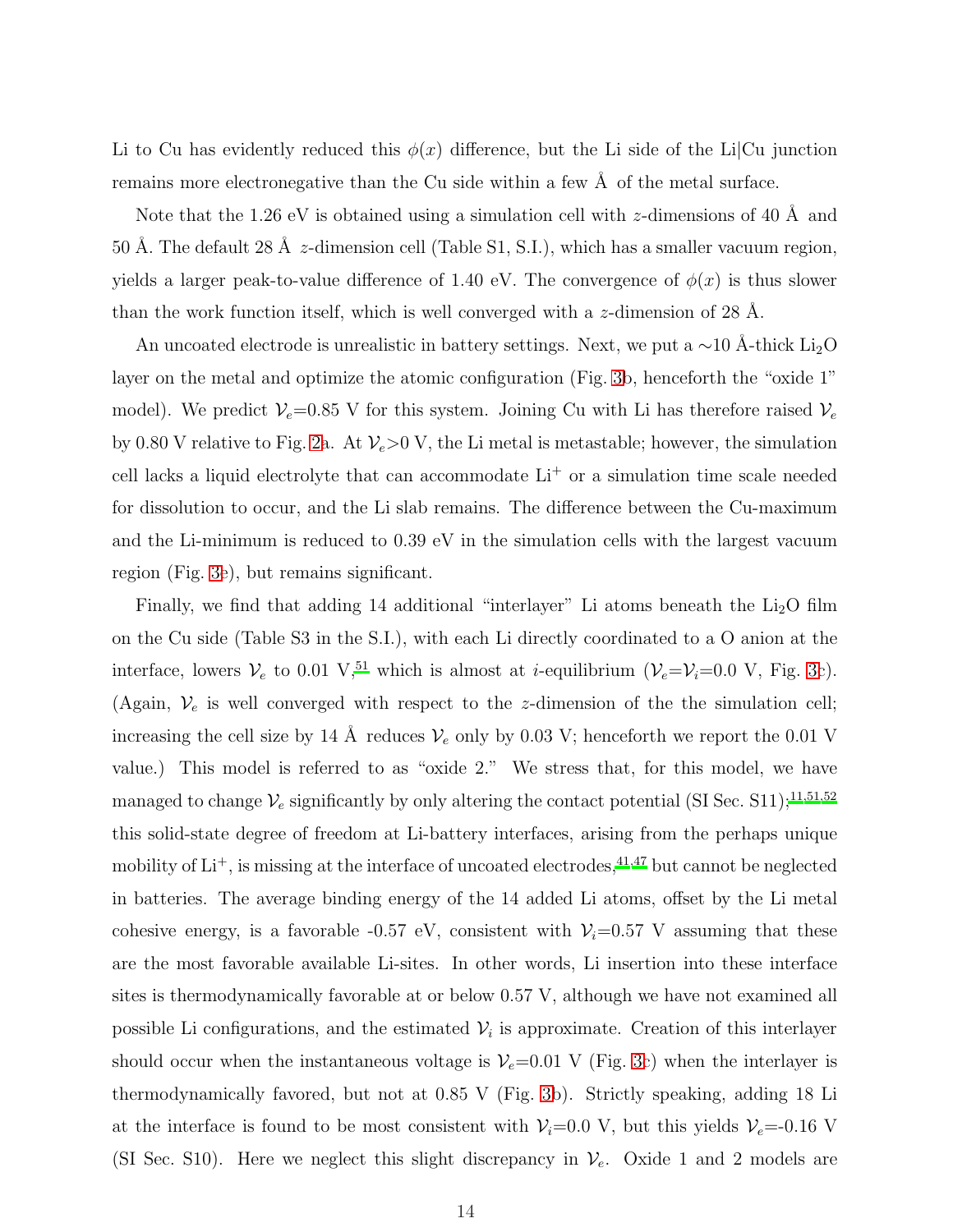approximate, self-consistent depictions of the system at two different applied voltages at time scales before Li from the Li metal can diffuse; oxide 2 conforms to our definition of i-equilibrium. Interlayer Li atoms have significantly less effects on the Li side.<sup>[51](#page-35-0)</sup> After adding these Li atoms to the Cu side, the maximum variation in  $-|e|\phi(x)$  is further lowered to 0.16 eV, (Fig. [3f](#page-12-0)), but still persists.

Fig. [3d](#page-12-0)-f emphasize the existence of spatial electrostatic heterogeneity on metal electrode surfaces. Local voltage variation of up to 0.3 V during charge has been measured for graphite anodes.[106](#page-39-5) This variation has been entirely attributed to kinetic limitations/ohmic losses; our predictions suggest that structural origins may also need to be explored.

# C. Interpretations of Cu|Li Junction Work Functions

Our calculations show that a 100%  $Li_2O(111)$ -coated  $Li(001)$  slab (Fig. [2a](#page-9-0) without a DOL) exhibits a similar work function as the same composite slab deposited on Cu (001) (Fig. [2d](#page-9-0)). This suggests that, on copper current collectors completely covered with plated Li metal (Fig. [2c](#page-9-0)-d), and therefore without a electrolyte/Li/Cu 3-phase junction, the Li/Cu contact has no effect on electron transfer. Hence galvanic corrosion should not occur. This inference is consistent with Ref. [7](#page-31-1) and [8.](#page-31-2)

Next we consider the horizontal Li|Cu slabs. The "galvanic corrosion" concept is arguably most relevant in field deployment environments (e.g., on ships $^{13}$  $^{13}$  $^{13}$ ) where the overall metal voltage  $(\mathcal{V}_e)$  is not controlled. In such conditions, we expect that creating a junction of two metals with different electronegativities raises  $V_e$  above that of the more electronegative metal alone, at least prior to any induced electrochemical reaction that has occurred and has led to changes in  $V_e$ .<sup>[107](#page-39-6)</sup> This is indeed the situation for the oxide 1 model, where the three phase junction between  $Li<sub>2</sub>O$ , Li, and the more electropositive Cu raises the voltage from the  $V_e=0.05$  V value at the pure Li<sub>2</sub>O/Li interface (Fig. [2\)](#page-9-0) to 0.85 V at the mixed interface (Fig. [3b](#page-12-0)). Li dissolution, and pitting through the oxide, would be accelerated at this higher  $\mathcal{V}_e$ . This scenario would be consistent with standard galvanic corrosion.<sup>[13](#page-31-6)</sup> Note that  $Li^+$  dissolution requires an  $e^-$  acceptor. In the next section we show that DOL reduction is unfavorable at  $V_e$ =0.85 V for this model; however, other electrolyte components, e.g., the anion, exhibit higher reduction potentials and can accept  $e^-$ . This model bears similarities with Al corrosion. metal ion transport in the  $Al_2O_3$  passivating film is slow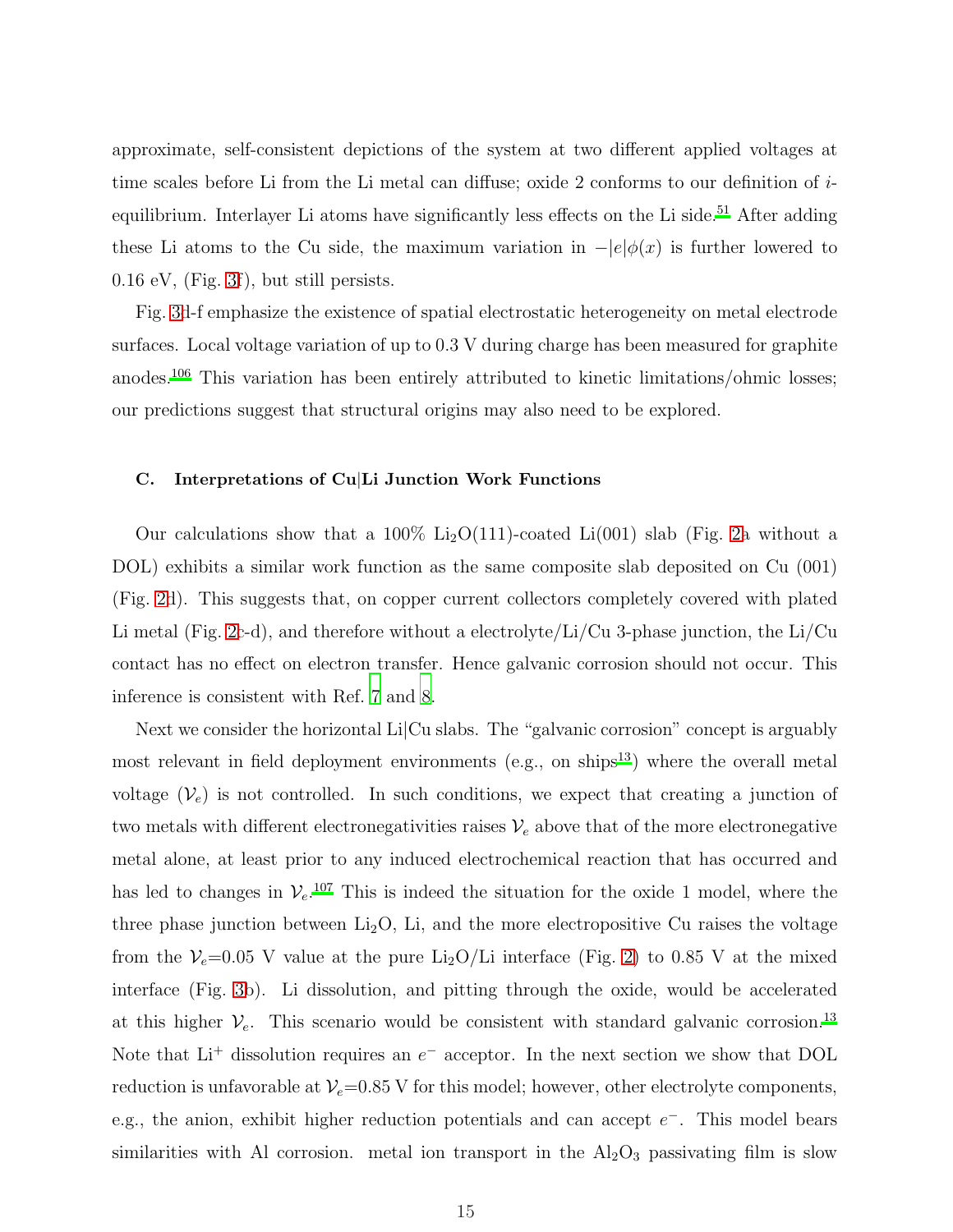prior to pitting.[49](#page-34-2) The onset potential for pitting depends on pH and salt concentration but is generally at values much higher than the standard Al plating voltage.[109](#page-40-0) A large overpotential vs. metal-stripping is readily attainable in table-top electrochemical settings. At this onset, the passivating oxide is ruptured and  $Al^{3+}$  can readily dissolve.

However, we argue that Fig. [3e](#page-12-0) is less relevant than Fig. [3f](#page-12-0) in batteries.  $Li^+$  diffuses much more readily in the SEI passivating film than  $Al^{3+}$  in its oxide without the need of first rupturing the SEI film. The lowering of kinetic constraint means that the anode should be near its equilibrium potential. Indeed, our measurements show that the Li-stripping occurs without significant over-voltage ( $\mathcal{V}_e \sim 0$  V) (Fig. [3g](#page-12-0)-h), quantitatively similar to "oxide 2," and is not at 0.85 V. This should be true in recent battery experiments as well.<sup>[6](#page-31-10)[–8](#page-31-2)</sup>

In that sense, oxide 1 (Fig. [4b](#page-18-0)) is a hypothetical, standard "galvanic corrosion" scenario that assumes that  $Li^+$  motion in the SEI is as slow as  $Al^{3+}$  in alumina. Oxide 2, where  $\mathcal{V}_e$ ∼0 V at room temperature, is more relevant to battery experiments (Fig. [3g](#page-12-0)-h). Even in this case, the DFT-predicted work function and local electrostatic potential  $-|e|\phi(x)$ remain *lower* on the Li side of the Li $|Cu \text{ metal junction (Fig. 3f)}$  $|Cu \text{ metal junction (Fig. 3f)}$  $|Cu \text{ metal junction (Fig. 3f)}$ . The expected transfer of  $e^-$  from the Li side to the Cu side due to their difference in electronegativity reduces the difference in  $-|e|\phi(x)$  arising from the pure Li and Cu metal work function difference, but does not eliminate or reverse it. For a Cu|Al metal junction, finite element simulations have also predicted local voltage increase on the more electropositive Cu side.<sup>[105](#page-39-7)</sup> This is qualitatively simillar to Fig. [3d](#page-12-0)-f, although the variation is much smaller, likely because an electric current exists in the model of Ref. [105](#page-39-7), and ohmic effects cannot be neglected. A more direct connection between metal corrosion ("oxide 1"), and SEI at a substantial potential (∼0.85 V), may however be made using passive anodes without Li content.<sup>[112](#page-40-1)</sup>

SEI forms preferentially at lower voltages and metal dissolution into cations (e.g., via pitting) preferentially occurs at higher voltages. In the oxide 2 model (Fig. [4c](#page-18-0)), the  $-|e|\phi(x)$ variation in Fig. [3f](#page-12-0) suggests that, if the SEI thickness are the same on both Cu and Li sides, the Li side is at a  $\langle 0.0 \rangle$  v potential. This suggests that the partially plated Li-regions in recent experimental work<sup>[6](#page-31-10)[–8](#page-31-2)</sup> suppress Li dissolution via destruction of the passivating film (pitting-like corrosion), while electrolyte electrochemical reduction is enhanced. The Liplated region is preferentially the cathode (electrochemically reducing electrolyte). "Pitting" does not occur in the Li-plated region; instead  $Li<sup>+</sup>$  dissolution may occur at the Li $|Cu|$ junction or on the Cu-side where the final SEI is thinner. This would be a "cathodic" reaction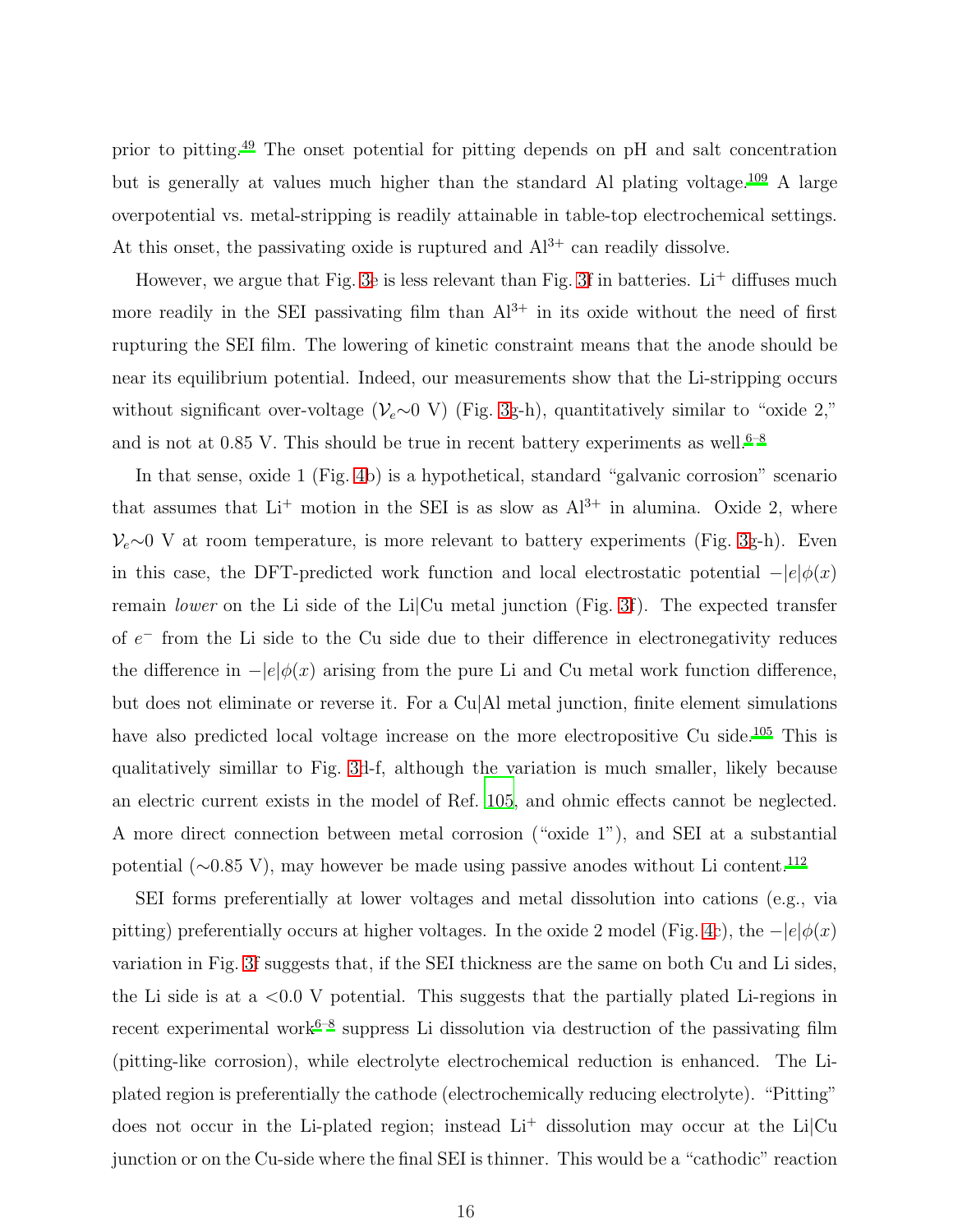driven corrosion – at least at the thin SEI thickness in our model – which is fundamentally different from standard anodic-limited local Al or steel corrosion initiation mechanisms; it may be more similar to Mg corrosion in water where the passivating film is less stable and hydrogen reduction reaction occurs more readily.<sup>[113](#page-40-2)</sup> This appears to contradict the proposed mechanism (Fig. 4 schematic) in Ref. [6](#page-31-10). However, the Ref. [6](#page-31-10) analyses are performed after the SEI is fully formed, at which point the Li-side SEI is thicker than that on the Cuside (unlike in our models) and SEI formation is more kinetically limited. Our argument concerning  $-|e|\phi(x)$  does not need to be altered to make this connection to the experimental work. SEI formation reactions will be explicitly examined in the next sections.

Thus we caution against a too-literal identification of traditional corrosion/galvanic corrosion concept in aqueous electrolytes with Li self-discharge. Future local voltage measurements in Li-plated and non-plated Cu current collectors, e.g., by using scanning Kelvin probe force microscopy, will be valuable to confirm this point.

Note that the experimental voltage (Fig. [3g](#page-12-0)-h) is slightly but measurably higher for a sample where Li has been plated on Cu at a very low capacity than when plated at higher capcity, especially at longer times. See the S.I. (Sec. S2) for details. The  $<0.01$  V difference at early times cannot be resolved in current DFT calculations. At the lower Li capacity, we expect the large Cu surface area relative to the amount of plated Li to lead to rampant selfdischarge. This suggests that when significant self-discharge occurs, the open circuit voltage is higher than the Li stripping potential of  $0.0 \text{ V}$ , which accelerates  $Li^+$  dissolution. This is in qualitative agreement with the oxide 1 model, although we stress that "oxide 1" is not meant to be physical, and the experimentally measured voltage is not as high as the 0.85 V. The difference in magnitude may be due to many factors, such as the effective time-scale difference, S.I., allowing change of Li configuration from oxide 1 to oxide 2.

#### D. Cu|Li Junction: Electrochemical Reduction of Solvent

Local electrostatic potential variation should be screened by low dielectric organic SEI far from electrode surfaces, but reduction reactions occurring right at the inoroganic SEI surface should be affected by the variation in  $\phi(x)$  (Fig. [3d](#page-12-0)-f). We next demonstrate the consequences of  $-|e|\phi(x)$  heterogeneity, and of overpotential, on interfacial stability. We compute DOL reductive decomposition energetics on "oxide 2" (Fig. [3c](#page-12-0)) surfaces where the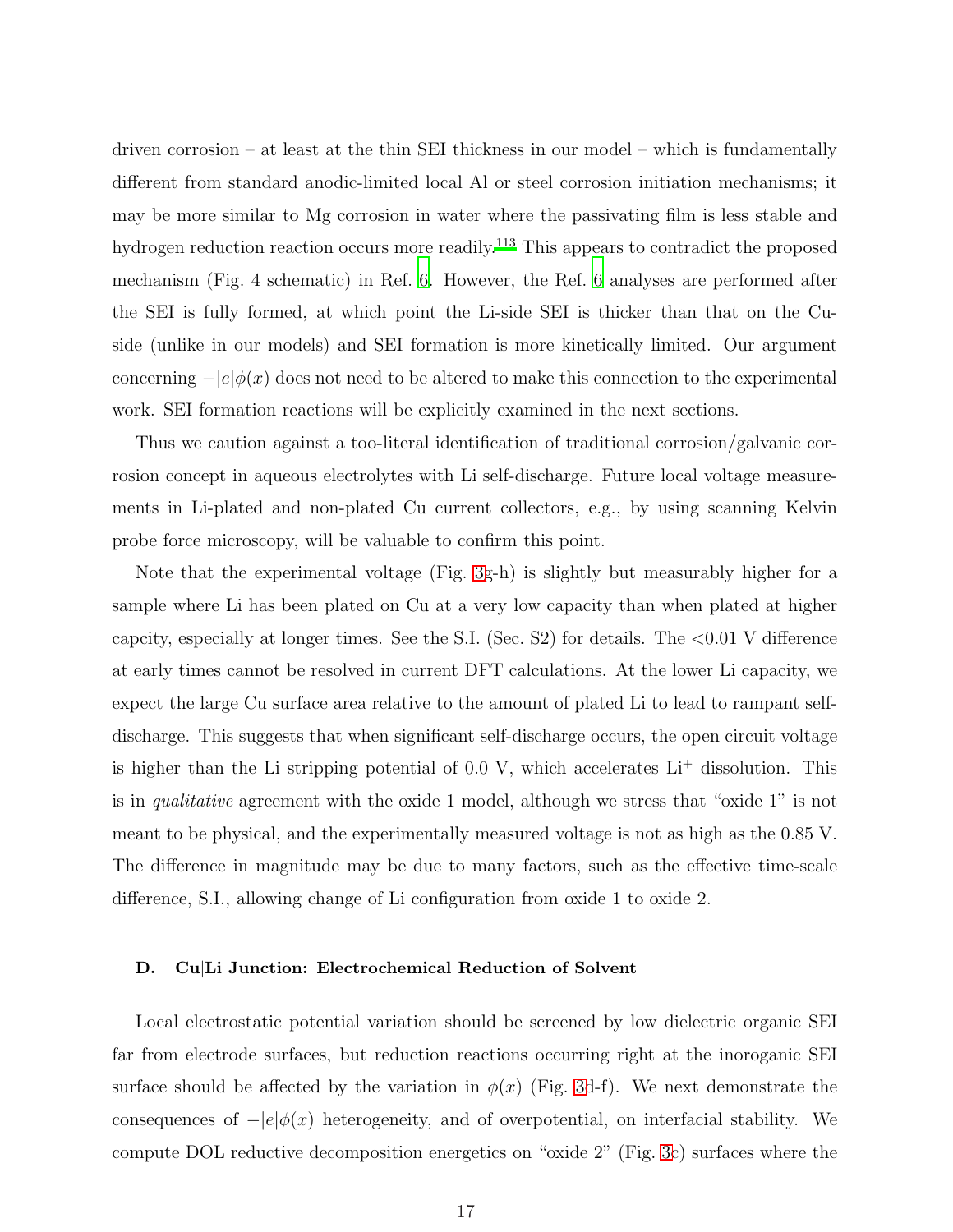overall  $V_e$  is at the Li-plating voltage. Fig. [4a](#page-18-0)-b depict a decomposed DOL on the Li and the Cu sides of the oxide 2 model, at the peak and valley of the  $-|e|\phi(x)$  profile (Fig. [3f](#page-12-0)), respectively. Two-electron DOL decomposition is more favorable by  $\Delta E=1.15$  eV on the Li-side versus -0.65 eV on the Cu-side in the largest supercells examined (Table [I\)](#page-20-0). The  $\Delta E$ difference between the two sides is  $0.50$  eV, reasonably close in magnitude than  $2|e|$  times the 0.16 eV variation in  $-|e|\phi(x)$  (Fig. [3f](#page-12-0)); the latter is meant as a qualitative guide for explicit  $e^-$  transfer reactions.

In contrast, the oxide 1 model exhibits a significantly higher overall  $(\mathcal{V}_e=0.85 \text{ V})$ , which should impede DOL reductive decomposition that leads to SEI-formation. Indeed,  $\Delta E$ =+0.31 eV and +0.87 eV on the Li- and Cu-sides, respectively in the largest cells con-sidered (Table [I\)](#page-20-0). The  $\Delta E$  discrepancy between the Li and Cu sides on the oxide 1 model is qualitatively consistent with the larger  $-|e|\phi(x)$  variation (Fig. [3e](#page-12-0)), but again  $\phi(x)$  does not quantitatively describes the  $\Delta E$  difference.

The reaction barriers  $\Delta E^*$  for the forward reaction are irrelevant on "oxide 1" surfaces because the reactions are endothermic at the  $V_e$ =0.85 V voltage there, and DOL decomposition should not occur. However, the reverse reaction, namely reconstitution of intact DOL molecules, is energetically downhill, and the reverse  $\Delta E^*$  are lower than 1.0 eV (Table [I\)](#page-20-0). This implies reaction time scales of at most 1 hour when using standard kinetic prefactors in Arrhenius rate estimates at T=300 K.  $\Delta E^*$  for DOL decomposition in the largest simulation cell used is 0.80 eV (Table [I\)](#page-20-0), which indicates that the reaction is fast relative to battery cycling (∼1-hour) time scales. At the transition state, the C-O bond being broken has a length of 2.11 Å in the oxide 2 model but is a much smaller 1.98 Å in the oxide 1 model, suggesting that differences exist between DOL decomposition mechanisms at different  $V_e$ . At  $\mathcal{V}_e$  = 0.16 V,  $\Delta E$  is significantly more negative than in "oxide 2," and  $\Delta E^*$  is even lower (S.I. Sec. S10); the DOL decomposition energetics may be non-linearly dependent on  $V_e$ .

 $\Delta E$  are not strongly dependent on the size of the vacuum region, unlike  $\phi(x)$  (Fig. [3\)](#page-12-0). Increasing the cell size from  $z=40 \text{ Å}$  used in Fig. [4](#page-18-0) to  $z=50 \text{ Å}$  on the Cu side of the oxide 1 model changes  $\Delta E$  by at most 0.06 eV; the variations of  $\Delta E$  between the Li- and Cu-sides are converged to within a few meV's.

These  $\Delta E$  predictions associated with Fig. [3b](#page-12-0)-c should definitively dispel the muchquoted misconception that voltages in DFT simulation cells are solely determined by  $\mathcal{V}_i$ , which are the Li insertion costs relative to Li metal cohesive energy.<sup>[81](#page-37-5)</sup> Li metal is present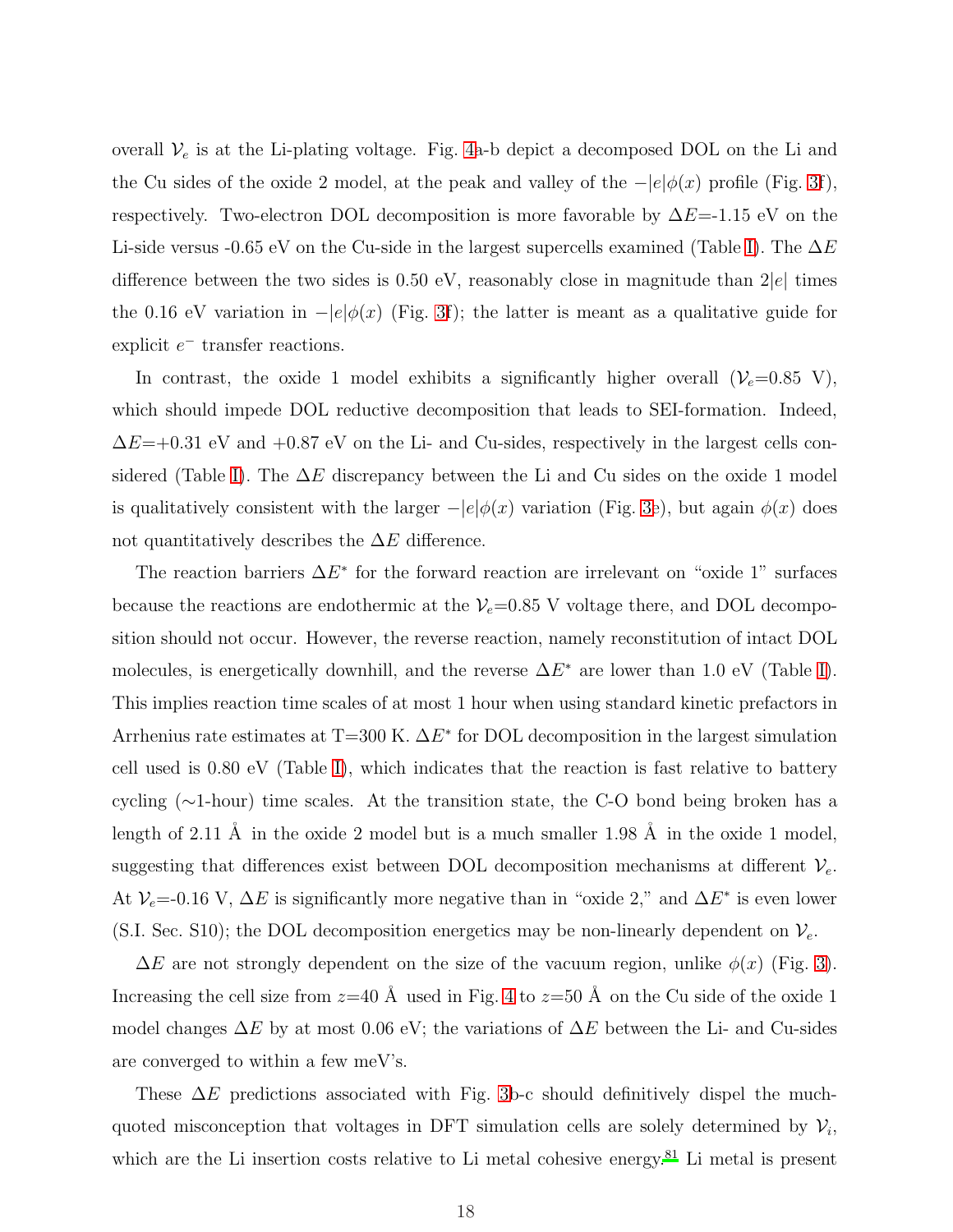

<span id="page-18-0"></span>FIG. 4: (a)-(b) correspond to Fig. [3c](#page-12-0) (oxide 2), but with a decomposed DOL molecule on the Li and Cu sides, respectively. "Interlayer" Li on the Cu-side are highlighted in a box. (c)-(d) Energy cost  $(\Delta E)$  associated with decomposing DOL molecules on the Li and Cu side as the system size  $(L_y)$  increases, respectively. Red and blue correspond to  $V_e$ =0.01 V and 0.85 V (with and without interlayer Li, i.e., oxide 2 and oxide 1), respectively; DOL reduction decomposition is always more favored on the Li-side, and is thermodynamically favorable/unfavorable at 0.01 V/0.85 V.

in both oxide 1 and oxide 2, but the  $\Delta E$  associated with DOL decompositon due to cross-SEI-film  $e^-$  transfer, which is a prototype voltage-dependent SEI formation reaction, varies significantly.  $\Delta E$  even depends on the side of the simulation cell in which the reaction occurs. An equally incorrect corollary assumption is that the DFT simulation cell is always at electrochemical equilibrium ( $V_e=V_i=0.0$  V vs. Li<sup>+</sup>/Li(s)) if lithium metal exists in the cell. While  $V_i$  is the correct equilibrium definition, it does not account for the possibility of instantaneous overpotential in DFT, or experimental, settings (S.I. Sec. S5). Unless  $\mathcal{V}_e$  is controlled by tuning the interfacial structure, it is very easy have accidental DFT overpotential that lead to qualitatively wrong conclusions (e.g., by incorrectly assuming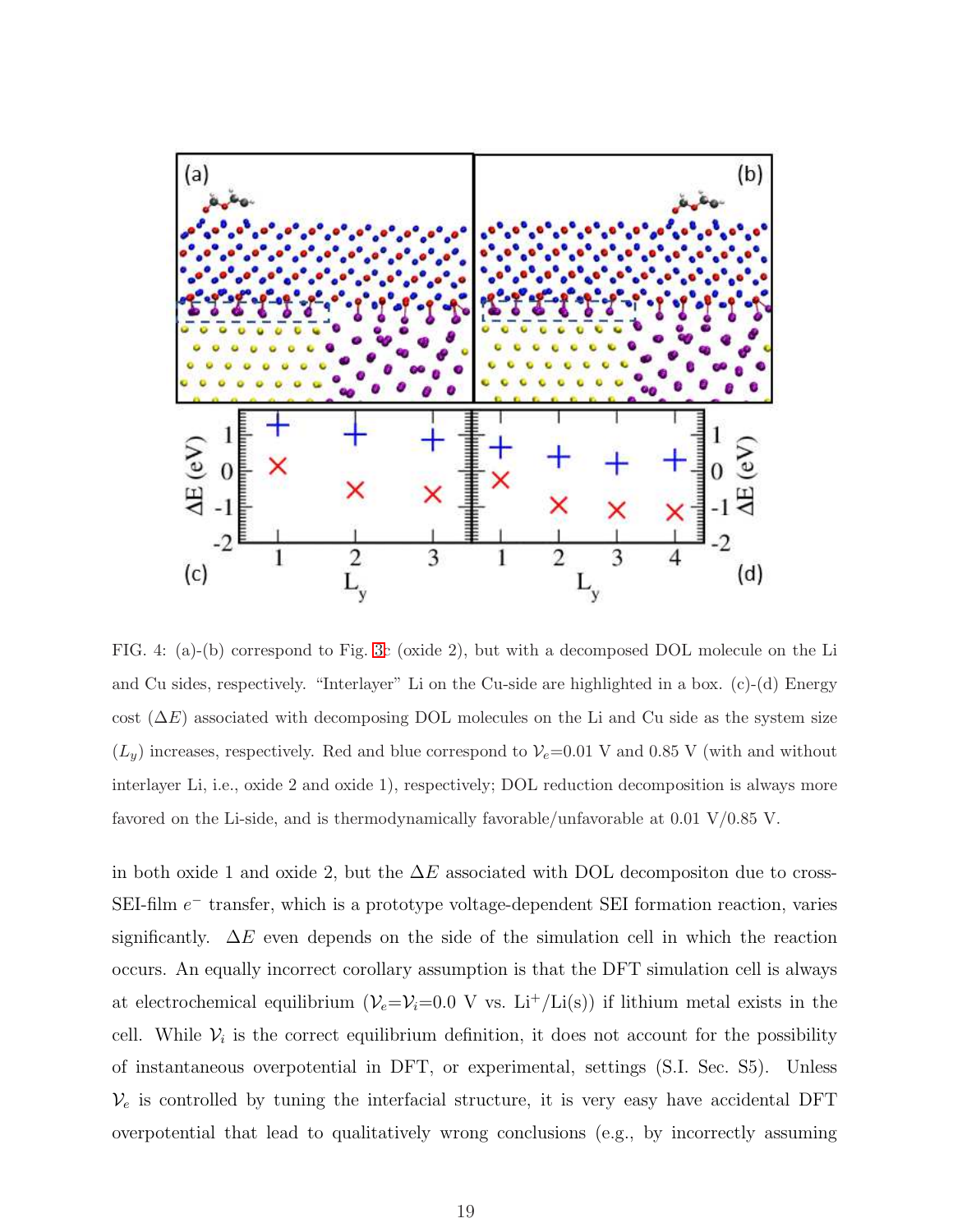that "oxide 1" represents a system is at  $i$ -equilibrium and that DOL does not decompose on Li anode surfaces at *i*-equilibrium, Fig.  $4a,c$ ). This emphasizes the point that all DFT modeling work on battery interfaces should calculate and report  $\mathcal{V}_e$ . When long-range  $e^{-}$ transfer-induced SEI formation reaction occurs, the Li metal is not in contact with the species being electrochemically reduced; the surface-film coated electrode in effect acts like a passive electrode at short times (S.I. Sec. S5) just like in supercapacitors, and the electronic voltage  $V_e$  used in supercapacitors and related disciplines is the correct definition. It is only by considering  $V_e$  that the predictions in Fig. [4](#page-18-0) can be rationalized.

#### E. Interpretations of Solvent Reduction at Cu|Li Junction

Our calculations suggest that the main "galvanic" effect of the Li|Cu junction is to enhance SEI formation on Li-plated regions over Cu regions. This is a cathodic reaction-driven process, distinct from traditional Al/steel pitting corrosion.

We stress that SEI films are thin ( $\sim$ 10 Å) in our models, and are not yet completely passivating, unlike in experiments where the inorganic SEI on the Li-side is completed and is reported not increase in thickness during subsequent Li dissolution in cryo-TEM measurements, at least for some cycles.<sup>[6](#page-31-10)</sup> In our models, more favorable DOL decomposition enthalpy  $(\Delta E)$  are predicted on the Li side of Cu|Li junctions in both oxide 1 and oxide 2 at the same  $Li<sub>2</sub>O$  thickness. This enhanced tendency on Li, when the  $Li<sub>2</sub>O$  thickness is the same on both sides, is consistent with the thicker (∼15 nm) SEI ultimately formed on Li compared to that on Cu ( $\sim$ 5-8 nm).<sup>[6](#page-31-10)</sup> Measurement of SEI thickness on the Cu side as Li self-discharge proceeds would be valuable in future studies. Although we have focused on initial DOL decomposition reactions and have not explored ultimate SEI products, the different values of  $\Delta E$  and  $\Delta E^*$  predicted on the Li and Cu sides may be consistent with the different SEI compositions in the two types of regions.<sup>[6](#page-31-10)</sup> Indeed, the SEI formation potential has been reported to affect SEI composition and properties on other substrates.<sup>[25](#page-32-7)</sup> See the S.I. (Sec. S1) for further XPS SEI analysis.

As discussed above, the "oxide 1" model is at significant overpotential (0.85 V) vs. Listripping. Such high voltages may be observed only after all active Li has been removed from the anode (Fig. [3g](#page-12-0)-h). The reverse reaction barriers  $(\Delta E^*)$  calculated for that model are likely underestimated because other decomposed DOL fragments and other  $\mathrm{Li}^+$  cations, not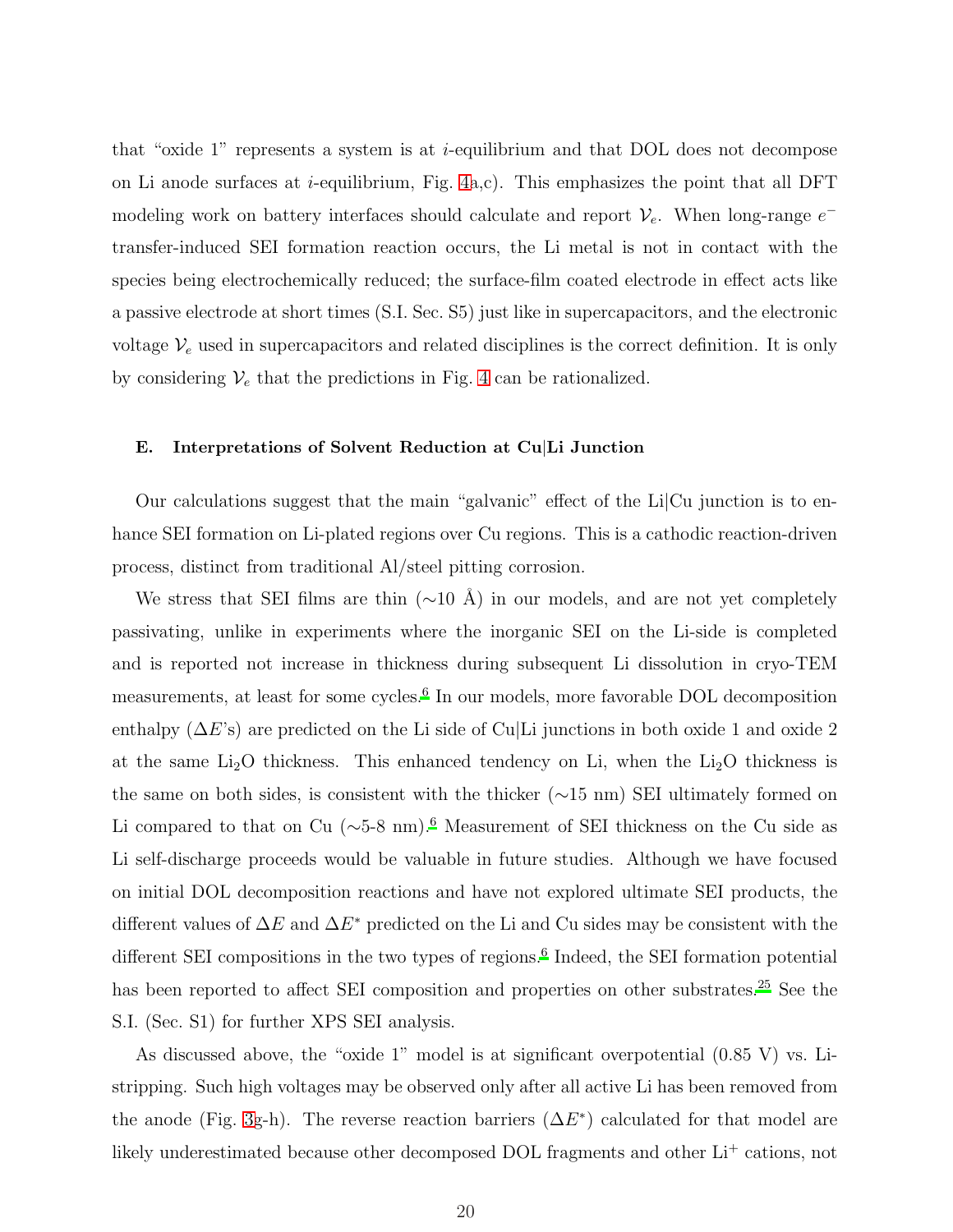| system                                             | side size |                 | $\Delta E$                           | $\Delta E^*$      | $\mathcal{V}_e$          | $\Delta\mathcal{V}_e$ |
|----------------------------------------------------|-----------|-----------------|--------------------------------------|-------------------|--------------------------|-----------------------|
| Li/Li <sub>2</sub> O                               |           | $NA$ $1\times1$ | $-0.85$ eV                           | $+0.83$ eV        | $0.09$ V $2.08$ V        |                       |
| Li/Li <sub>2</sub> O                               |           | NA $2\times1$   | $-1.55 \text{ eV}$                   | $+0.72~{\rm eV}$  | $0.12$ V $0.89$ V        |                       |
| Li/Li <sub>2</sub> O                               |           | NA $2\times 2$  | $-1.72 \text{ eV}$                   | $+0.67$ eV        | $0.01$ V $0.14$ V        |                       |
| $Li+Cu/Li2O Lia$                                   |           | $1\times1$      | $+0.67$ eV                           | $0.75 \text{ eV}$ | $0.77~\mathrm{V}$ 1.25 V |                       |
| $Li+Cu/Li2O Lia$                                   |           | $1\times 2$     | $+0.40 \text{ eV}$                   | $0.91 \text{ eV}$ | $0.83$ V $0.78$ V        |                       |
| $Li+Cu/Li2O Lia$                                   |           | $1\times3$      | $+0.21$ eV                           | NA                | $0.79$ V $0.54$ V        |                       |
| $Li+Cu/Li2O Lia$                                   |           | $1\times 4$     | $+0.31$ $\rm eV$                     | NA                | $0.79$ V $0.42$ V        |                       |
| $Li+Cu/Li2O Cua 1×1$                               |           |                 | $+1.26~{\rm eV}$                     | <b>NA</b>         | $0.75$ V $0.99$ V        |                       |
| Li+Cu/Li <sub>2</sub> O Cu <sup>a</sup> $1\times2$ |           |                 | $+1.02$ eV                           | NA                | $0.82$ V $0.59$ V        |                       |
| Li+Cu/Li <sub>2</sub> O Cu <sup>a</sup> $1\times3$ |           |                 | $+0.87$ $\rm eV$                     | NA                | $0.78$ V $0.43$ V        |                       |
| $Li+Cu/Li2O Lib$                                   |           | $1\times1$      | -0.25 $\rm eV$                       | $0.97\,$          | $-.04 V 1.60 V$          |                       |
| $Li+Cu/Li2O Lib$                                   |           | $1\times2$      | $-1.09 \text{ eV}$                   | 0.80              | $-.05$ V 0.95 V          |                       |
| $Li+Cu/Li2O Lib$                                   |           | $1\times3$      | $-1.09\ \mathrm{eV}$                 | NA                | -.00 V 0.65 V            |                       |
| $Li+Cu/Li2O Lib$                                   |           | $1\times 4$     | $-1.15$ eV                           | NA                | -.03 V 0.48 V            |                       |
| $Li+Cu/Li2O Cub 1\times 1$                         |           |                 | $+0.14 \text{ eV}$                   | 1.12              | $-.04$ V 1.46 V          |                       |
| $Li+Cu/Li2O Cub 1\times 2$                         |           |                 | -0.53 $\rm eV$                       | NA                | $-.05$ V 0.90 V          |                       |
| Li+Cu/Li <sub>2</sub> O Cu <sup>b</sup> $1\times3$ |           |                 | $-0.65$ eV                           | NA                | -.00 V 0.63 V            |                       |
| LiH                                                |           | $NA$ $1\times1$ | $-1.17$ eV                           | $+2.13$ eV        | NA                       | NA                    |
| Li/LiH                                             |           | $NA$ $1\times1$ | $-0.74$ eV                           | $+1.04$ eV        | $0.63$ V $1.10$ V        |                       |
| Li/LiH                                             |           |                 | NA $2^{0.5} \times 2^{0.5}$ -0.99 eV |                   | +0.98 eV +0.65 V 0.56 V  |                       |
| Li/LiH                                             |           | NA $2\times 2$  | -0.89 $\rm{eV}$                      | $0.93 \text{ eV}$ | $0.67$ V $0.28$ V        |                       |

<span id="page-20-0"></span>TABLE I: DOL decomposition energy  $(\Delta E)$ , barrier  $(\Delta E^*)$ , electronic voltage before DOL decomposes  $(\mathcal{V}_e)$ , and change in electronic voltage after DOL docomposes  $(\Delta \mathcal{V}_e)$  as functions of system, system supercell size, and (in the case of Li+Cu electrodes) whether the DOL is on the Li or Cu side. Superscripts a and b refer to the "oxide 1" and "oxide 2" models (see text). Supercell sizes are multiples of the baseline unit cell in the lateral dimensions (S.I. Table S3).  $\Delta V_e$  should converge to zero in the limit of infinite size. The "LiH" slab has no metallic anode and  $V_e$  is considered not well defined. For oxide 1 models,  $\Delta E^*$  refer to DOL reconstitution (not decomposition) reactions.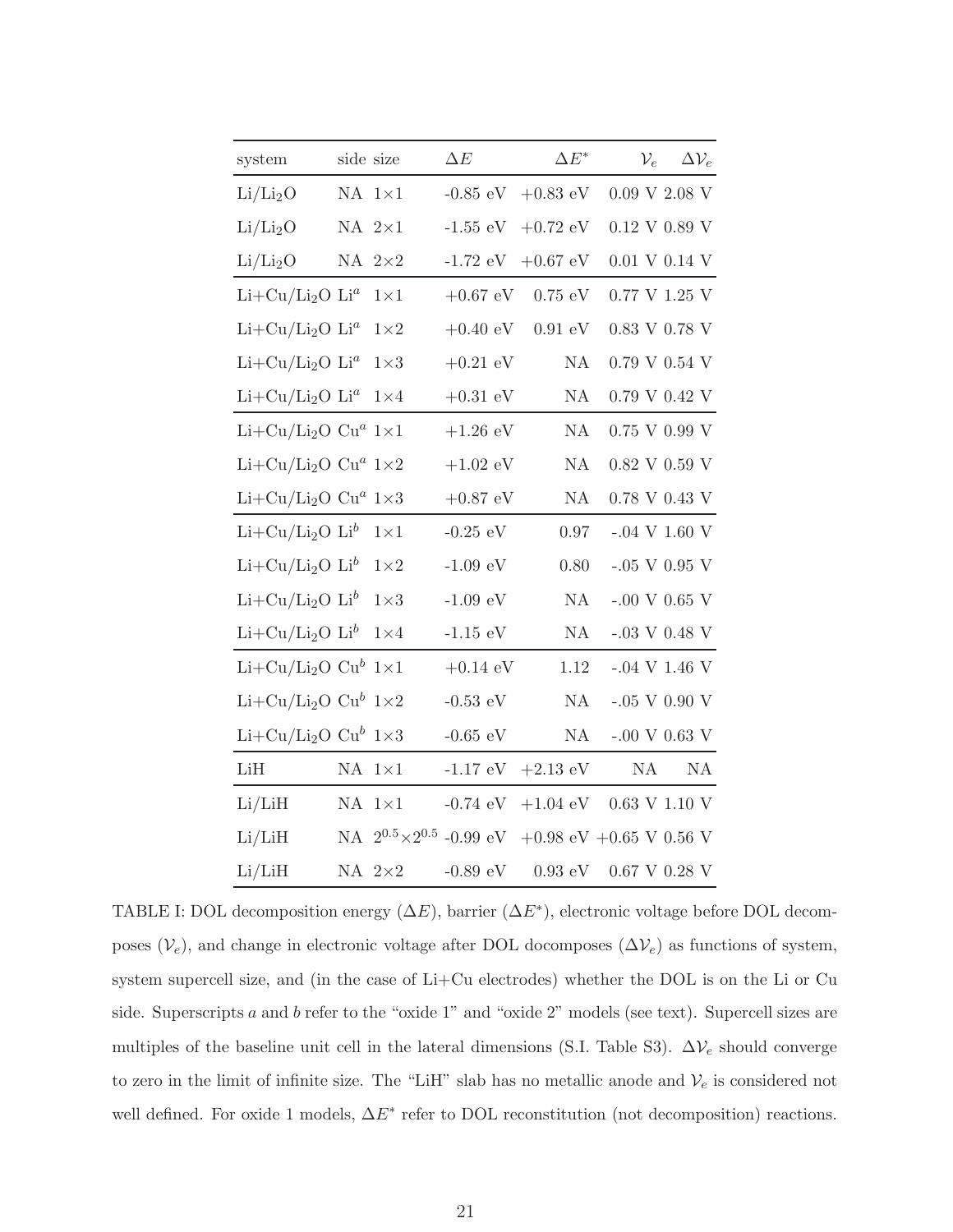included in the model, may bind to and stabilized the isolated, electrochemically reduced DOL in the equivalent of Fig. [4a](#page-18-0)-b for oxide 1 (without interlayer Li). However, our calculations raise the possibility SEI evolution at voltages higher than Li-stripping may involve reversal of SEI formation reactions. Note also that there are differences in the electrolytes used in this work and in Refs. [6](#page-31-10)[–8.](#page-31-2)

#### F. LiH and DOL Reactions: Chemical vs. Electrochemical Self-discharge

LiH has recently reported to be an SEI component,  $37,38$  $37,38$  although this finding has been disputed.[39](#page-34-5) Next we consider LiH in the SEI. H<sup>−</sup> is in its lowest possible charge state and, like other inorganic SEI components  $Li<sub>2</sub>O$  and LiF, LiH should be thermodynamically stable against Li metal. But unlike those components, LiH is a strong reducing agent that should react chemically with organic SEI and electrolyte components, even in the absence of an  $e^$ source. Thus, apart from the inherent interest in LiH within the SEI, this material serves as a model system to differentiate chemical versus electrochemical reactions with the electrolyte during SEI evolution, late-stage SEI growth, or self-discharge.

Fig. [5a](#page-22-0)-b depict intact and decomposed DOL configurations on the LiH (001) surface. These simulation cells omit metallic electrodes which are  $e^-$  sources, and only chemical reactions are possible. In panel (b), a  $H_2C-O$  bond is broken, and one of the  $H^-$  on the LiH surface is now covalently bonded to the exposed CH<sub>2</sub> group.  $\Delta E$ =-1.17 eV (Table [I\)](#page-20-0), indicating that the LiH surface reacts exothermically with DOL. An even more exothermic configuration, with  $\Delta E$ =-2.63 eV, can be found if the H<sup>-</sup> surface "hole" is filled by another H<sup>−</sup> from the LiH (marked by an arrow in Fig. [5b](#page-22-0)). We expect that other organic molecules react exothermically with LiH as well.

However, SEI formation typically occurs at room temperature and the reactions are governed by kinetics, not just thermodynamics. Going from panel (a) to (b), the kinetic barrier  $\Delta E^*$ =+2.13 eV is unexpectedly large, and the reaction cannot occur at T=300 K within battery operation time scales. As this simulation cell lacks a metal anode we do not report  $V_e$ . No long-range charge transfer occurs here, and system size effects are expected to be small.

Next we add lithium metal to the backside of the LiH slab. The LiH (001)/Li (001) interface exhibits  $V_e$ =+0.63 V without an adsorbed, intact DOL. This is significantly higher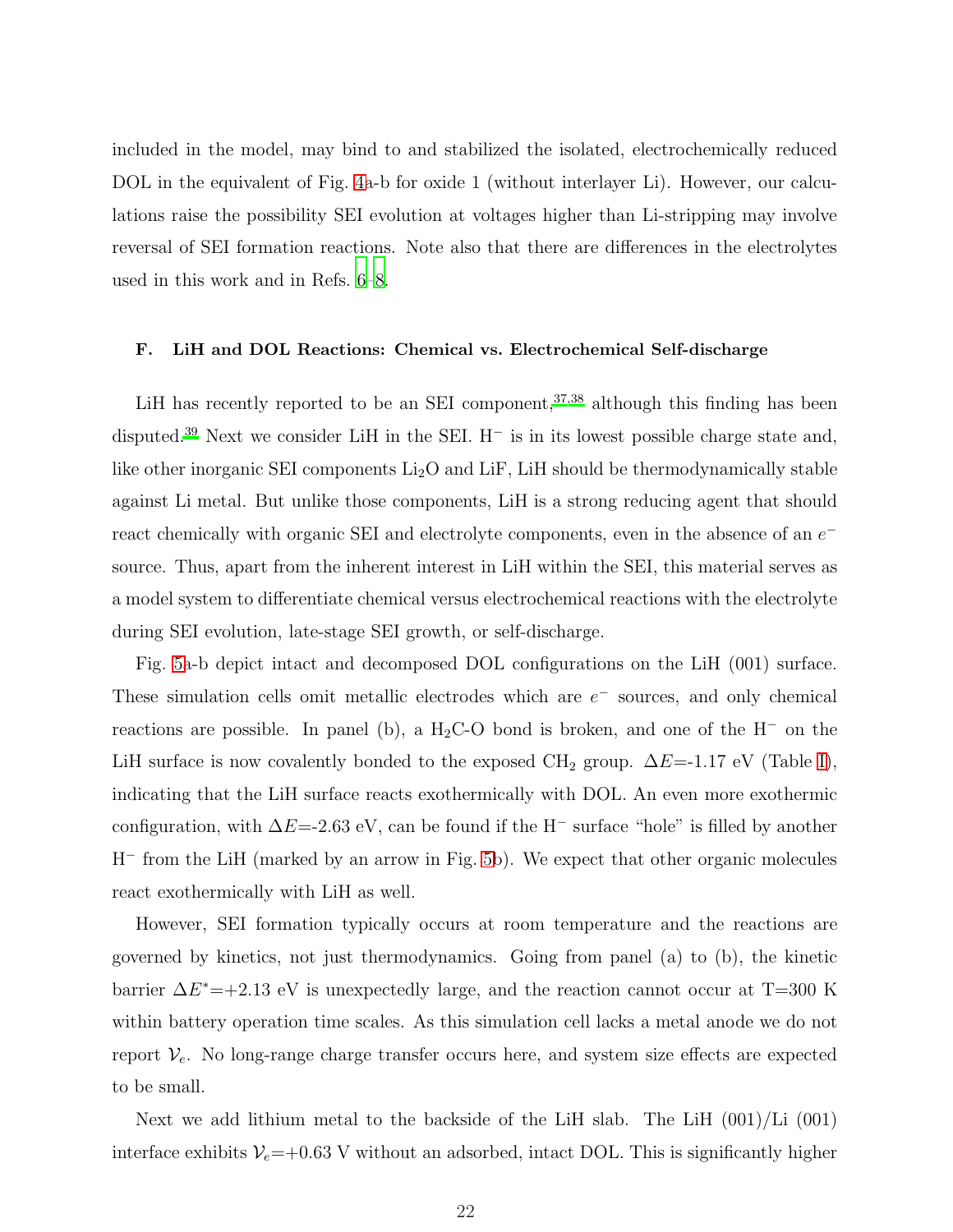

<span id="page-22-0"></span>FIG. 5: (a)-(b) Intact and decomposed DOL molecule on LiH (001) surface, no Li metal anode (chemical reaction). In (b), a surface H<sup>-</sup> has been transferred to the terminal CH<sub>2</sub> group;  $\Delta E=$ -1.17 eV and  $\Delta E^*$ =+2.13 eV relative to (a). The black arrow depicts a further reaction pathway involving H<sup>−</sup> diffusion, and red circles indicate CH<sup>3</sup> groups (if any). Unreacted DOL does not contain CH<sup>3</sup> groups. (c)-(e) Electrochemical or chemical reaction. (c) Intact DOL on LiH (001) coated Li metal surface. (d) Decomposed DOL via breaking of C-O bond;  $\Delta E$ =-0.89 eV and  $\Delta E^*$ =0.67 eV relative to (c). (e) Decomposed DOL via abstraction of H from LiH surface; the leftmost C-atom has 3 covalently bonded H.  $\Delta E$ =-1.24 eV relative to (c). Li, C, O, H are purple, grey, red, and white.

than the Li-plating potential. It indicates that the Li<sub>2</sub>O  $(111)/$ Li  $(001)$  and LiF  $(001)/$ Li (001) interfaces, which both exhibit  $\mathcal{V}_e \sim 0.0$  V without the need to create surface charges, are not universal features of Li/SEI interfaces. It also emphasizes that extra effort is needed to keep DFT model systems at i-equilibrium, non-overpotential conditions.

Fig. [5c](#page-22-0)-d depict an intact and electrochemically decomposed DOL on the (001) surface of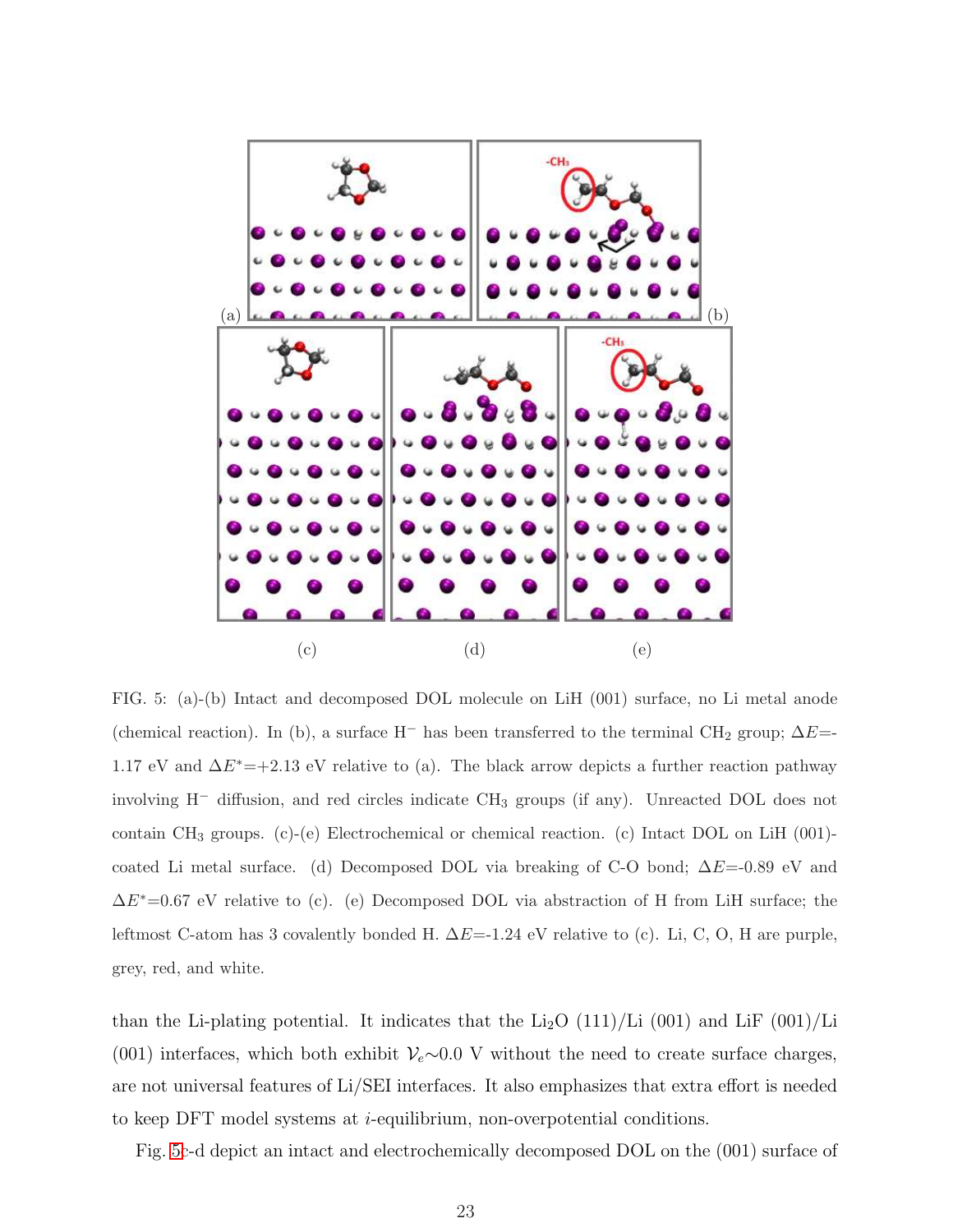LiH-coated lithium metal, respectively.  $\mathcal{V}_e$  is 0.67 V for the intact DOL structure (Fig. [5a](#page-22-0)), similar to the 0.63 V computed without the DOL. The decomposed DOL has the same structure as that on Li<sub>2</sub>O (111) (Fig. [2b](#page-9-0), Fig. [4b](#page-18-0))). A C-O bond is broken, but there is no H<sup>-</sup> transfer from LiH to the DOL, unlike Fig. [5b](#page-22-0).  $\Delta E$  and  $\Delta E^*$  are -1.32 eV and +1.04 eV for this reaction, respectively, in the largest cell considered. Since this system is at an overpotential vs.  $Li^+/Li(s)$ , DOL electrochemical reduction at Li-plating potential (0.0 V vs.  $Li^+ / Li(s)$  should be even more favorable. In contrast, Fig. [5e](#page-22-0) depicts a reaction route which involves transfer of a H<sup>−</sup> to the DOL just like Fig. [5b](#page-22-0).  $\Delta E$ =-1.24 eV, very similar to the -1.17 eV without Li metal (Fig. [5b](#page-22-0)).  $V_e$  is 0.67 V for the decomposed DOL, similar to that for Fig. [5c](#page-22-0). The lack of a change in  $\mathcal{V}_e$  in a finite sized cell suggests that no  $e^-$  is transferred, little change in dipole moment has occurred from the Li metal, and therefore the reaction is chemical, not electrochemical, in nature. As expected, the presence of the Li metal does not strongly affect purely chemical reactions. We have not computed  $\Delta E^*$  but it is likely to be similar to the system without Li metal (Fig. [5a](#page-22-0)-b), and makes the reaction kinetically unfavorable.

For  $\Delta E$  calculations on LiH film on Li metal slabs, the convergence with system size is significantly faster than on  $Li_2O$  films (Fig. [4c](#page-18-0)-d). The reason may be the smaller LiH band gap, which translates into a larger dielectric constant; furthermore, the conduction band edge is much closer to  $E_F$  than Li<sub>2</sub>O-coated Li metal (S.I. Sec. S3), which also increases the polarizability of the entire system. We have not considered additional mechanistic steps, like  ${\rm Li}^+$  dissolving from the Li metal and coordinating to the DOL molecule, partly because the Fig. [5d](#page-22-0) configuration is already sufficiently favorable in terms of both energetics and kinetics; if adding more mechanistic complexity further lowers  $\Delta E^*$  or  $\Delta E$ , it would not change our conclusion.

These results indicate that in general, intermediate stage SEI growth, which consumes the electrolyte, can occur via both electrochemical and chemical routes. For LiH, the chemical route has high reaction barriers while the electrochemical route does not. If LiH is present in electrically disconnected regions of the SEI, it may have significant kinetic stability against the organic solvent and organic SEI components, and may exhibit a significant lifetime. Furthermore, if LiH is continously generated by electrolyte reaction with Li metal, the subsequent reaction of LiH with the electrolyte also leads to a net consumption of Li, and therefore self-discharge.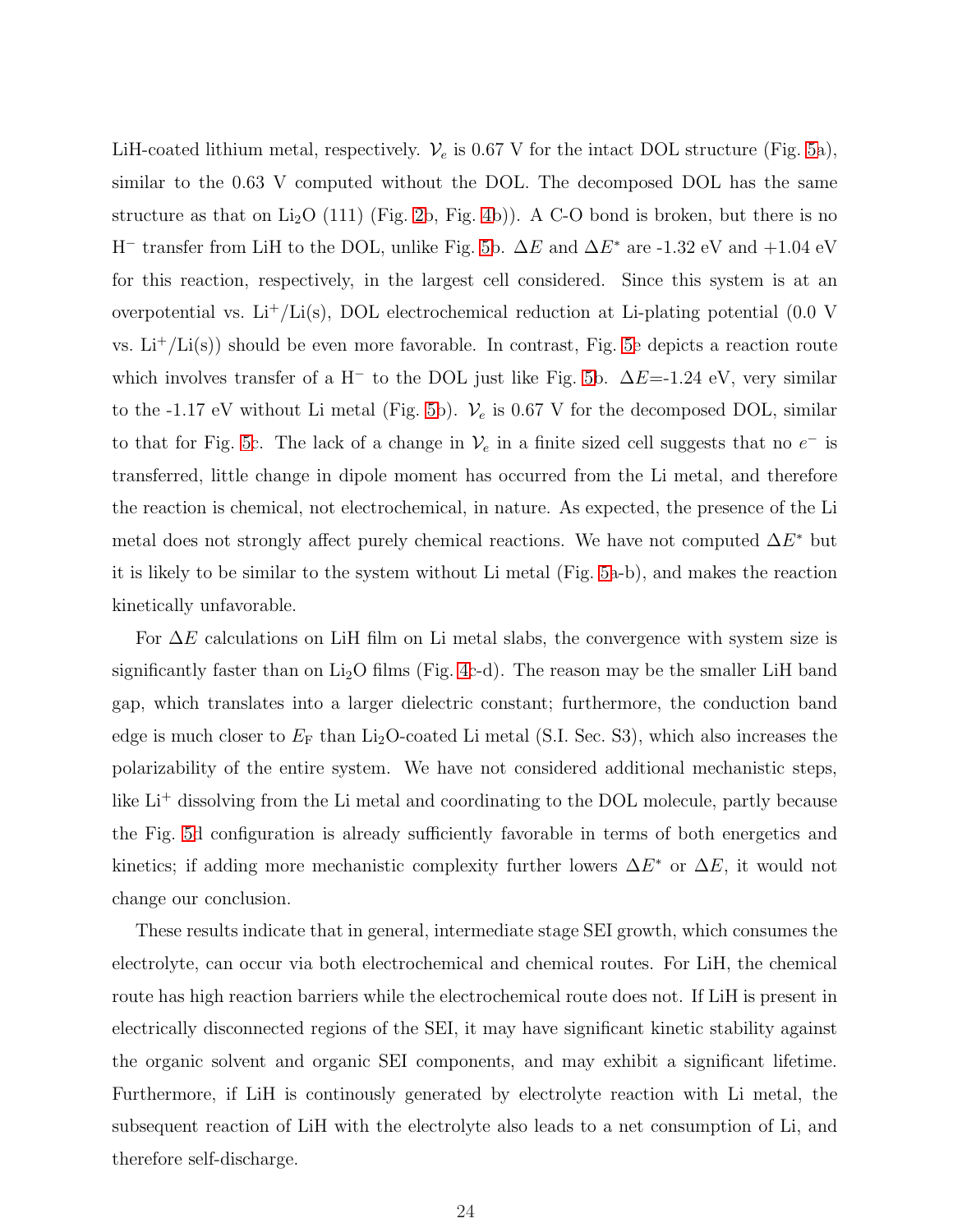

<span id="page-24-0"></span>FIG. 6: (a) LiAlO<sub>2</sub> (100)/Li (001); (b) LiI (001)/Li (001).  $V_e$ =0.63 V and 1.22 V, respectively. Pink, red, purple, and green spheres represent Al, O, Li, and I atoms, respectively.

# G. Li<sup>+</sup> Vacancy at Li/LiAlO<sub>2</sub> Interface: Electric Field Effects

In this section we survey two other  $aSEI/Li$  interfaces examples, namely,  $LiAlO<sub>2</sub>$  and LiI, where  $V_e$  are not naturally at 0.0 V vs. Li<sup>+</sup>/Li(s), discuss how to shift  $V_e$  towards the Li-plating potential, and examine the potential consequences to battery operations. We also focus on the relative energy landscape related to  $Li<sup>+</sup>$  vacancy diffusion and show that  $Li<sup>+</sup>$  diffusion towards/away from the interface can become asymmetric. We do not focus on the absolute Li<sup>+</sup> vacancy formation energies; at a given temperature there will be a certain population of such vacancies. Our explicit interface models used herein go beyond traditional semiconductor models $115$  and permit the treatment of thin SEI films, surface charges, electric fields, and contact potentials.

Alumina can be coated on Cu current collectors, or directly on Li surfaces, to create  $aSEIs.<sup>8,21,22</sup>$  $aSEIs.<sup>8,21,22</sup>$  $aSEIs.<sup>8,21,22</sup>$  $aSEIs.<sup>8,21,22</sup>$  $aSEIs.<sup>8,21,22</sup>$  Upon cycling, it has been proposed that alumina reacts to form mixed Al/Li oxides.<sup>[21](#page-32-2)[,22](#page-32-3)[,108](#page-39-8)</sup> We focus on the mixed oxide candidate  $LiAlO<sub>2</sub>$ .<sup>[60](#page-35-4)</sup> LiAlO<sub>2</sub> is not thermodynamically stable against Li metal; its  $Al^{3+}$  can be reduced. However, we find that its (100) surface is kinetically stable on Li(001) upon optimization of the interfacial configuration (Fig. [6a](#page-24-0)), even after a short AIMD run (Method). In contrast,  $LiI$ ,  $34$  like LiH, has a maximally reduced anion which cannot react with Li metal (Fig. [6b](#page-24-0)).

The electronic voltages  $V_e$  associated with the two interfaces in Fig. [6a](#page-24-0)-b are +0.63 V and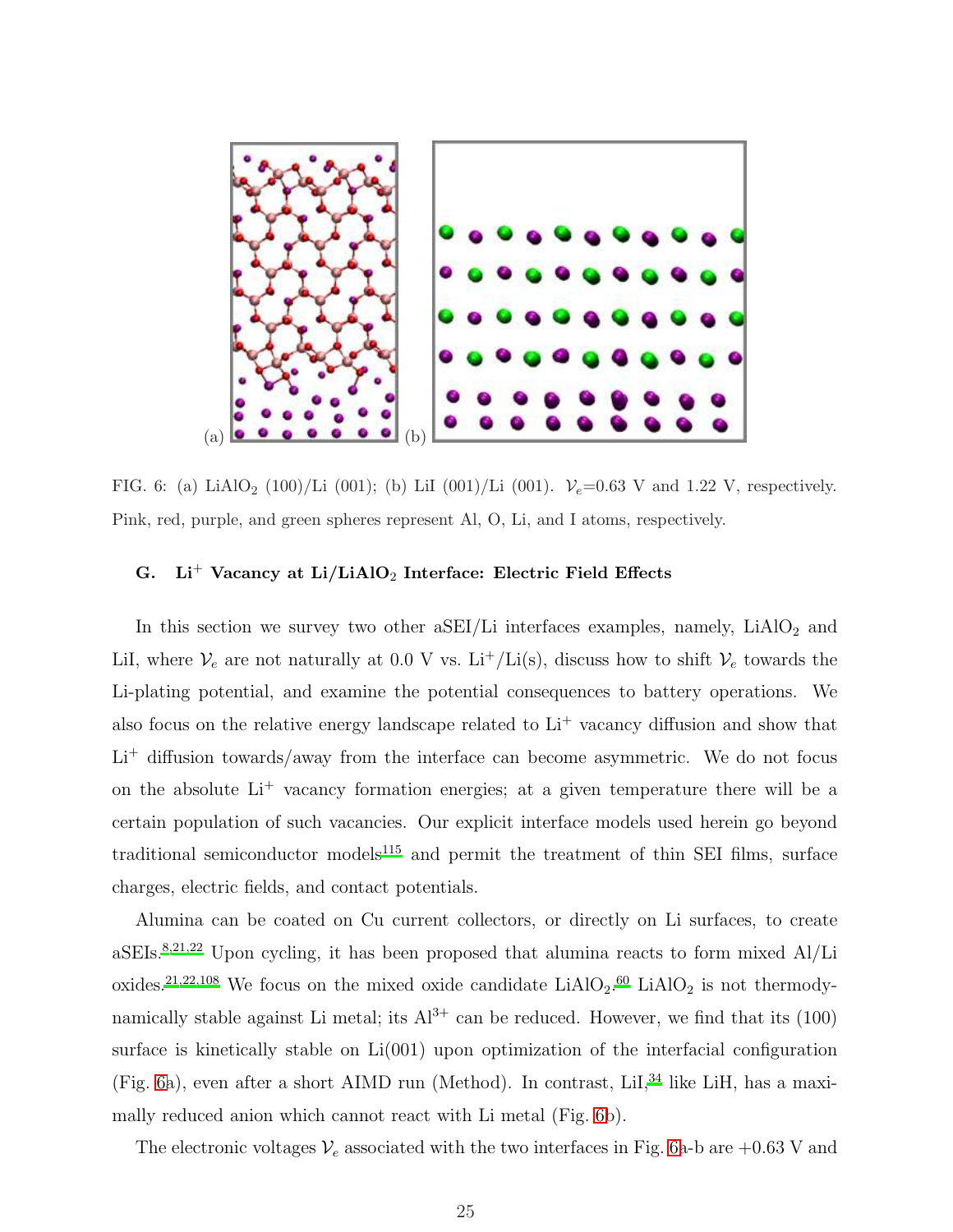1.29 V, respectively (Eq. [2\)](#page-7-0). These interfaces are above the equilibrium  $(0.0 \text{ V} \text{ vs. } \text{Li}^+/\text{Li}(s))$ conditions. If a liquid electrolyte were present, Li metal would start to dissolve as  $Li<sup>+</sup>$  until *i*equilibrium is achieved via surface charging. These values further confirm that the LiF- and Li<sub>2</sub>O-coated Li metal near-"open circuit" conditions are fortuitous exceptions. Despite this, the computed  $V_e$  associated with LiAlO<sub>2</sub>/Li(s) and LiI/Li(s) interfaces remain significantly lower than the DFT/PBE predicted bare lithium "voltage" of ~1.56 V<sup>[11](#page-31-4)[,51](#page-35-0)</sup> due to the finite contact potentials. Once again, we emphasize that extra effort is needed to keep DFT model systems at *i*-equilibrium, non-overpotential conditions. Charge-neutral  $Li<sub>2</sub>CO<sub>3</sub>$ -coated Li surfaces have been predicted to exhibit  $V_e \sim 0.6 \text{ V};^{47}$  $V_e \sim 0.6 \text{ V};^{47}$  $V_e \sim 0.6 \text{ V};^{47}$  however, Li<sub>2</sub>CO<sub>3</sub> is in fact not stable on Li surfaces.[79](#page-37-3)[,80](#page-37-4)

The local densities of state (LDOS) plots in the S.I. (Sec. S3) illustrate the interfacial band structures. By construction, the interfaces are not charged, and as expected, in the insulating SEI/aSEI regions, the valence band edges (VBE) are flat. We have also performed spot-checks of the LiI  $V_e$  with the more accurate HSE06 functional. The latter increases  $V_e$ by 0.10 V compared to PBE predicitons (S.I. Sec. S3); this would also be the magnitude of the change in contact potential.

To illustrate the effect of contact potentials which do not give  $V_e=0.0$  V, we consider  ${\rm Li}^+$  diffusion at the  ${\rm Li}/{\rm LiAlO_2}$  interface. First, we attempt to attain a voltage closer to  $0.0$  V vs. Li<sup>+</sup>/Li(s) than 0.63 V. This requires a positively charged surface which induces a negative charge on the Li metal surfaces, and creates a surface dipole (Eq. [3\)](#page-7-2) and an electric field across the LiAlO<sub>2</sub> film. The field inside LiAlO<sub>2</sub> is the sole contribution to the EDL in our model. Changing the EDL by increasing the cation surface concentration is also the way voltage is lowered in modeling pristine electrodes/liquid electrolyte interfaces.[88](#page-38-2) In Fig. [7c](#page-27-0), we artificially substitute one or two O atoms with fluorine  $(F)$  near the LiAlO<sub>2</sub>/vacuum interface in  $1\times 2$  or  $1\times 4$  supercells respectively. This reduces  $V_e$  from 0.63 V to 0.31 V, much closer to equilibrium Li-plating/stripping conditions. The LDOS (Fig. [7a](#page-27-0)) shows that the F atom(s) at the surface already creates a  $\mathcal{E}_e$  field, reflected in the slope of the VBE as z increases (arrow in Fig. [7a](#page-27-0)). It also indicates a small amount of occupied surface states introduced by the F-atoms. Adding even more F atoms does not further lower  $V_e$  below 0.31 V because  $E_F$  is pinned by these surface impurity states. A more realistic model, with organic SEI and liquid electrolytes, appears necessary to lower  $\mathcal{V}_e$  further.

Fig. [7d](#page-27-0) depicts Li<sup>+</sup>-vacancy displacement energetics of this model. Five  $1\times4$  and  $2\times4$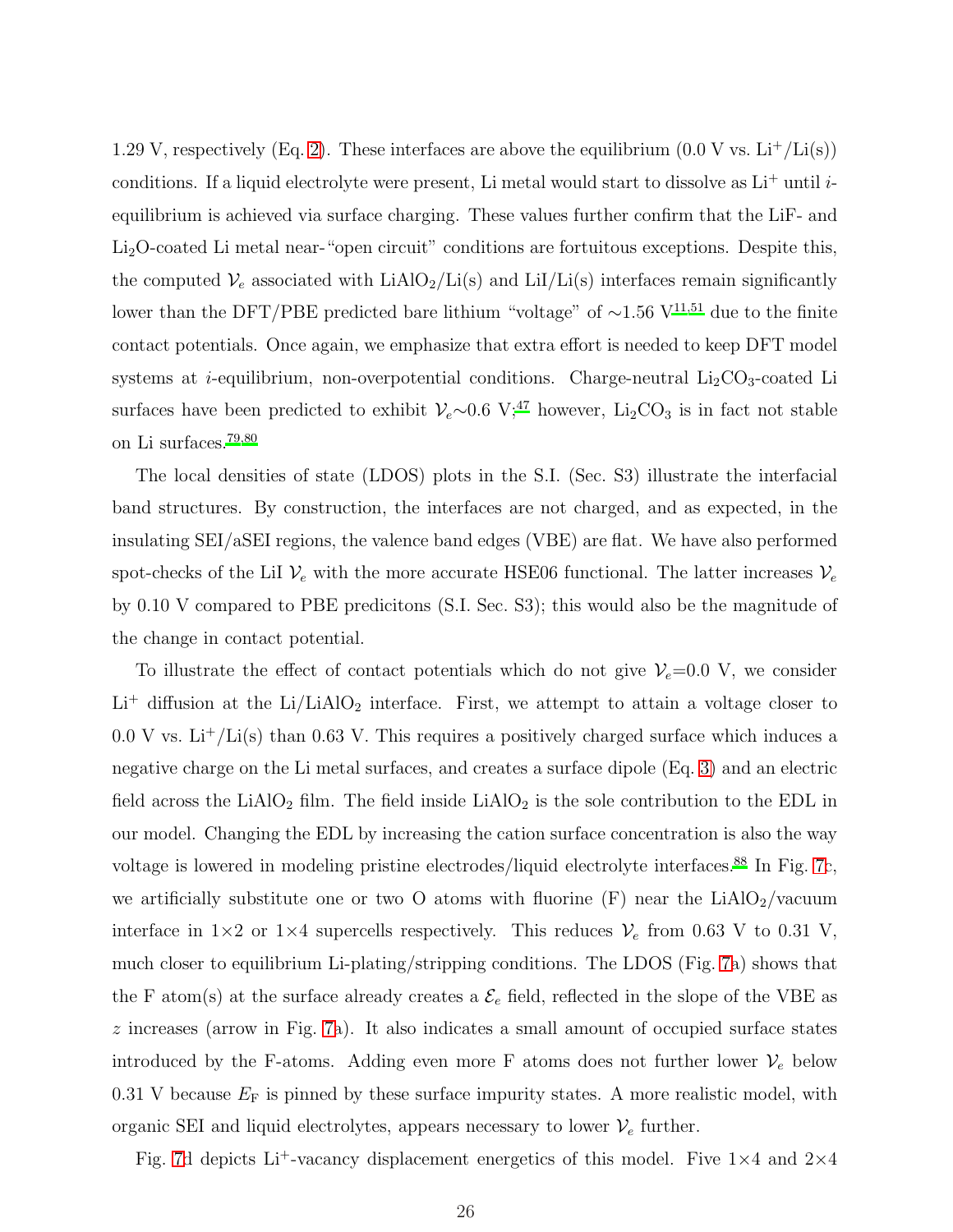simulation cells with one  $V_{Li+}$  each at different vertical positions are considered (Fig. [7c](#page-27-0)). The Li<sup>+</sup> vacancy energy cost ( $\Delta E_{\text{Li}-\text{vac}}$ ) decreases with distance from the inner surface (except the vacancy closest to the Li metal surface, which is an outlier). The S.I. (Sec. S7) shows that, without F-substitution such that  $V_e$ =0.63 V, the reverse trend is observed; Li<sup>+</sup> vacancy costs increase with increasing distance from the metal surface. This trend suggests that, for this  $Li/LiAlO<sub>2</sub>$  interface, as the voltage further decreases towards *i*-equilibrium ( $V_e$ =0.0 V),  $\Delta E_{\rm Li-vac}$  should decrease with distance from the Li/LiAlO<sub>2</sub> interace even faster than Fig. [7d](#page-27-0). In other words,  $Li<sup>+</sup>$  stripping from the Li metal anode through this film should exhibit a more favorable energy landscape than Li-plating, as long as only  $Li<sup>+</sup>$  vacancies in LiAlO2, and not positively charged Li-interstitials, are involved. Such an asymmetry has seldom been documented at battery interface because finite electric fields are difficult to measure and have been largely neglected in DFT calculations. However, it may contribute to deviation of Li plating/stripping exchange current ratio from unity.<sup>[114](#page-40-4)</sup> We have not computed  $Li<sup>+</sup>$  diffusion barriers, but those should also be affected by an electric field. A field that hinders Li<sup>+</sup> vacancy diffusion towards the liquid elecrolyte in the SEI should reduce selfdischarge. This would require a large, positive contact potential between Li metal and the surface film, so that at  $V_e=0.0$  V the Li/film interface is positively charged. Thus electric fields may be exploited to accelerate charging/discharge rate.

Surprisingly,  $\Delta E_{\text{Li}-\text{vac}}$  are well-converged with system size (Fig. [7\)](#page-27-0)d. This is unlike the case without F-substitution on the LiAlO<sub>2</sub> surface (S.I.), or with Li<sub>2</sub>O films Fig. [4.](#page-18-0) Normally this lack of system size dependence would be the signature of an uncharged point defect.<sup>[49](#page-34-2)</sup> However, the LDOS (Fig. [7b](#page-27-0)) shows that a vacancy generates new VBE states, which are signatures of a negatively charged defect. We postulate that the partially occupied surface states are responsible for fast convergence (Fig. [7a](#page-27-0)-b). While the good system size convergence is computationally convenient, the existence of surface states is not physical; they should readily react with organic species if any were present on the surface. Creating an electric field via alternatives to F-substitution will be explored in future work.

### IV. CONCLUSIONS

We have examined a Li<sub>2</sub>O-coated,  $\sim 50\%$  Li-coverage Li/Cu metal junctions as models of Li metal partially plated on a Cu current collector in batteries with lithium metal anodes.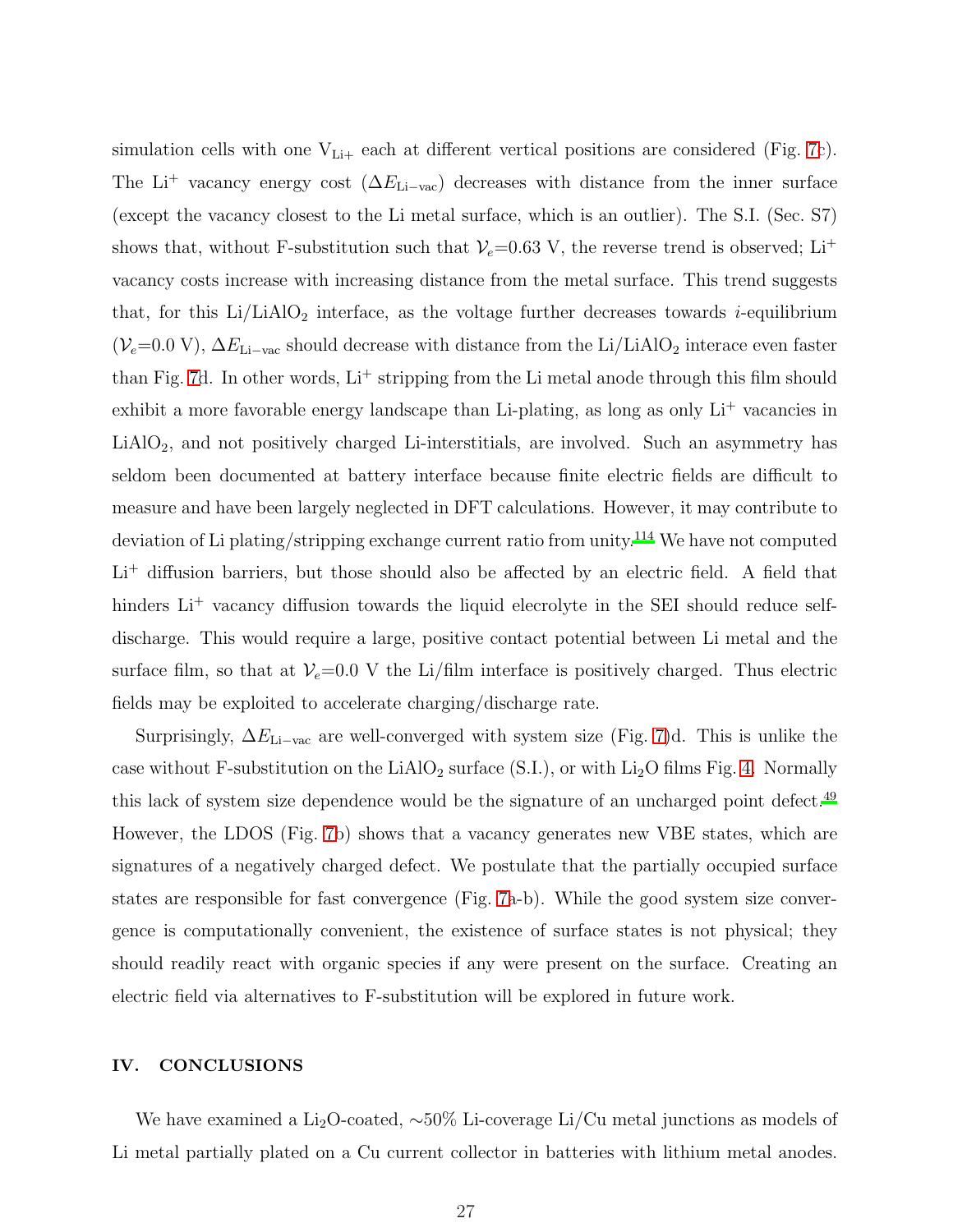

<span id="page-27-0"></span>FIG. 7: Li/LiAlO<sub>2</sub> with a F substituting a 4-coordinated O atom near the LiAlO<sub>2</sub>/vacuum interface  $(z=31 \text{ Å})$ . (a)-(b) Local densities of states for  $1\times4$  supercell, without vacancy and with Li vacancy at 22.5 Å, respectively. Green arrows indicate the electric field; the green circle highlights defect states associated with Li<sup>+</sup> vacancy. Note the partially occupied surface states at z∼33 Å. (c) Simulation cell with F atom position shown as a dark blue sphere. (d) Cost of introducing Li vacancy; orange and cyan represent  $1\times4$  and  $2\times4$  supercell results. (e) Electronic voltage  $(\mathcal{V}_e)$ associated with the vacancies in panel (d).

Using DFT methods and these models with explicit interfaces, we show that these  $Li|Cu$ junctions exhibit significant spatial inhomogeneity with respect to local electrostatic potentials. DOL electrochemical reduction reactions are more favorable and faster on the Li side of oxide-coated junction. This suggests that solid electrolyte interphase (SEI) films form more readily on the Li region than the Cu region, if the SEI film has the same thickness on both regions. This is in qualitative agreement with the experimental finding that the final SEI on is thicker Li-coated regions under lithiun metal anode "galvanic corrosion" conditions. A 100% Li-coated Cu surface does not exhibit such an inhomogeneity or galvanic corrosion signatures.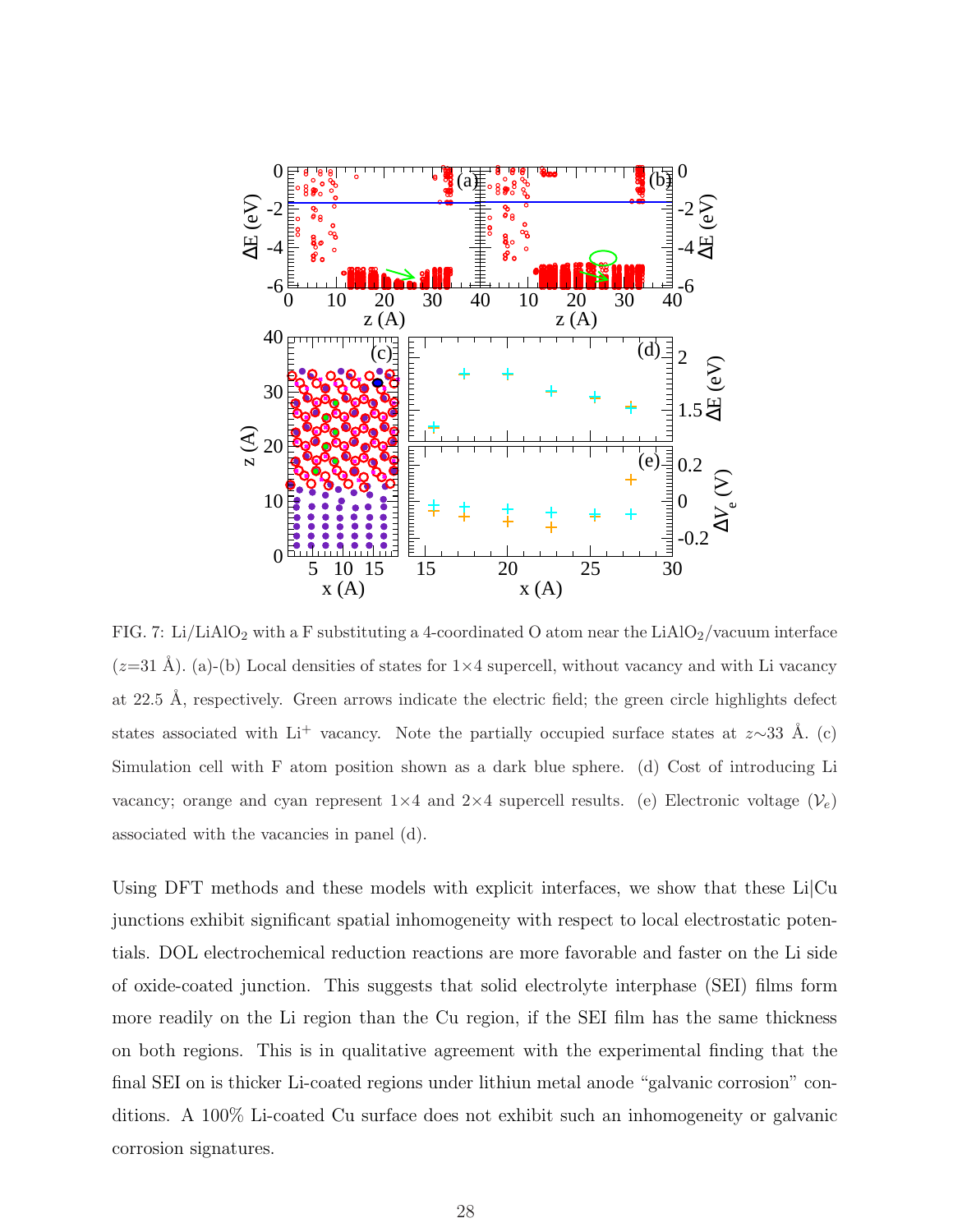We also show that LiH, a recently proposed component of SEI formed from liquid electrolyte decomposition, can react either chemically or electrochemically with organic solvent molecules. The electrochemical degradation process has a reasonably low reaction barrier consistent with about one second reaction time scales. The chemical route, while exothermic, has a surprisingly high barrier. This suggests that LiH may persist in electronically disconnected regions of the SEI despite its thermodynamic instability. If LiH is continuously formed in the SEI, it may continuously react electrochemically and deplete Li metal, which becomes relevant to battery self-discharge. Finally, we demonstrate that  $LiAlO<sub>2</sub>$ , a model for artificial SEI (aSEI) on Li metal, should exhibit a cross-film electric field when held at the plating/stripping potential  $(0.0 \text{ V} \text{ vs. } \text{Li}^+/\text{Li(s)})$ . The field direction implies that the plating/stripping rates are intrinsically asymmetric. This feature can potentially be exploited to limit self-discharge batteries.

Our predictions are made possible by previous conceptual advances in DFT modeling of battery interfaces. These include voltage definitions (ionic/equilibrium,  $V_i$  vs. electronic/instantaneous,  $V_e$ ), DFT overpotential concepts  $(V_i \neq V_e)$ , accounting for contact potentials between lithium metal and the inorganic SEI/aSEI, and including an electric field across the surface film to constrain the system at a particular  $\mathcal{V}_e$ .  $\mathcal{V}_e$ , proportional to the Fermi level, is shown to be the key determinant of electrochemical reaction energetics when long-range  $e^-$  transfer is involved; the ionic, equilibrium voltage  $\mathcal{V}_i$ , related to Li-insertion energies, is only indirectly relevant. Calculating  $\mathcal{V}_e$  is also critical for avoiding unintentional overpotential in DFT calculations that may lead to erroneous comparison with measurements.

We find that different artificial SEI or SEI components  $(Li<sub>2</sub>O, LiAlO<sub>2</sub>, LiI, and LiH)$ exhibit significantly different contact potentials. This means that, at the same applied voltage and film thickness, they would exhibit electric fields with different magnitudes across the films. From this and from our previous work,<sup>[11](#page-31-4)[,51](#page-35-0)[,111](#page-40-5)</sup> we postulate that electric fields have weak influence on chemical reactions between Li metal and the SEI/aSEI which are directly in contact; are more important for  $Li<sup>+</sup>$  transport in the surface film and may therefore affect the stripping/plating rate ratio when using Butler-Volmer equations;<sup>[114](#page-40-4)</sup> and are crucial in determining the in-film voltage drop that governs long range  $e^-$  leakage through the SEI/aSEI, which leads to late-stage SEI growth/evolution (Fig. [8\)](#page-29-0). Electric fields inside the SEI are seldom discussed in the battery literature,<sup>[50](#page-34-3)</sup> and the contact potential is an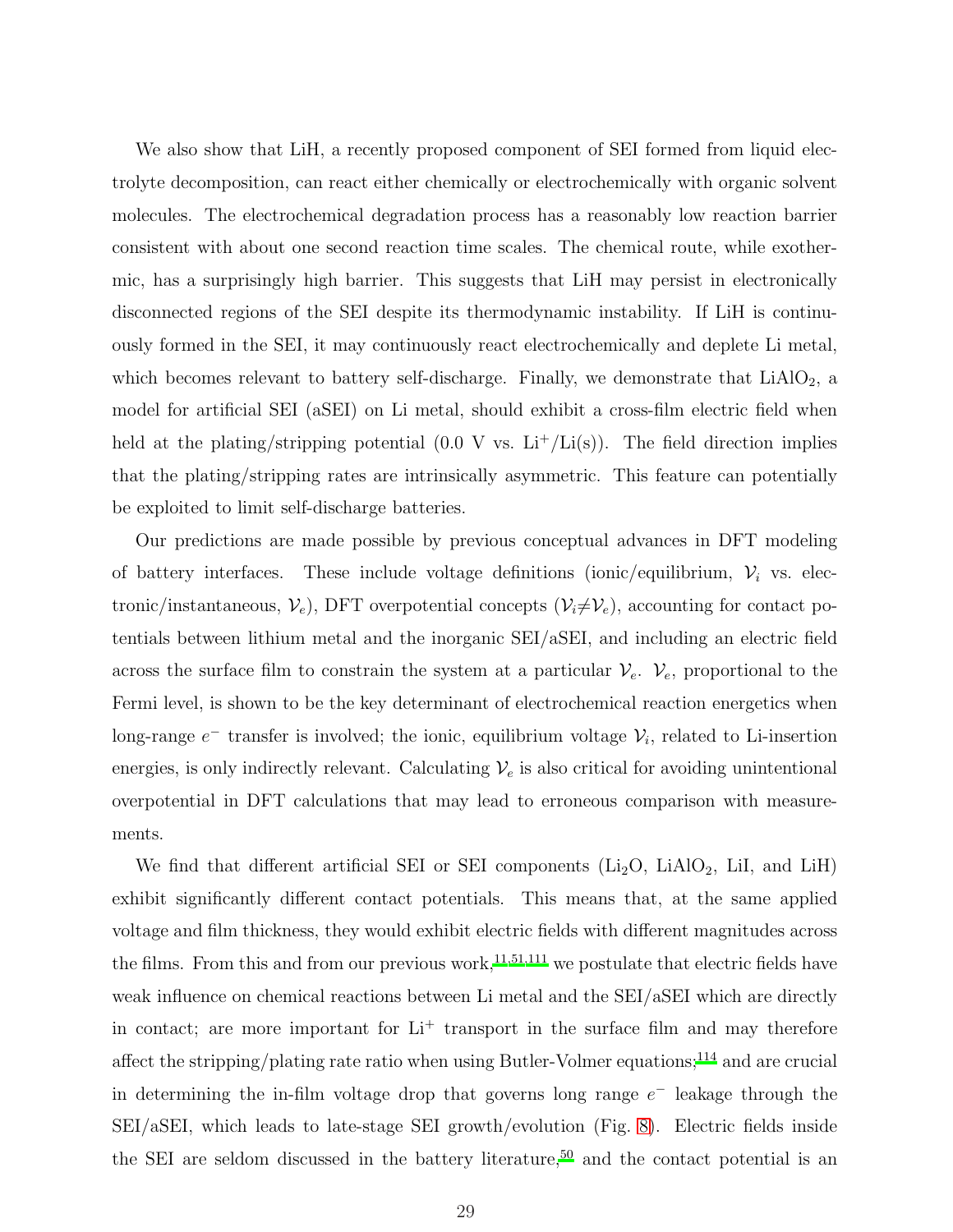

<span id="page-29-0"></span>FIG. 8: Schematics of electric field effect at battery anode interfaces.

even more obscure topic. Understanding how such fields (and the accompanying potential drops/rises) are partitioned among the surface films, the liquid electrolyte, and the contact potentials is an urgent need that requires further research.

In general, battery interfacial stability, related to cycling as well as self-discharge, is found to be far more complex than purely thermodynamic/phase diagram approaches, or standard galvanic corrosion models for metal corrosion, have postulated. While our conclusions are based on somewhat idealized models, we stress that for SEI formation reactions via long-range electron transfer, the voltage is critical. Indeed we focus on voltage-function relations rather than interface structure-function relations because the atomic details of interfaces have seldom been imaged. There are fundamental differences between Li metal self-discharge and corrosion/galvanic corrosion of metals like steel or aluminum, due to differences in voltage dependence and cation diffusion rate in oxides. Onset of pitting through breaching of the passivating film at elevated voltages relative to Li-plating is not required in Li self-discharge, unlike in pitting corrosion of Al or steel; indeed high potential impedes the cathodic reactions that lead to Li self-discharge. The different corrosion mechanisms mean different mitigating strategies should be applied. Nevertheless, we propose that synergistic study of battery interfaces and metal corrosion will yield significant cross-cutting benefits.

#### Acknowledgement

We thank Quinn Campbell for valuable suggestions. This work is funded by the Laboratory Directed Research and Development Program at Sandia National Laboratories. Sandia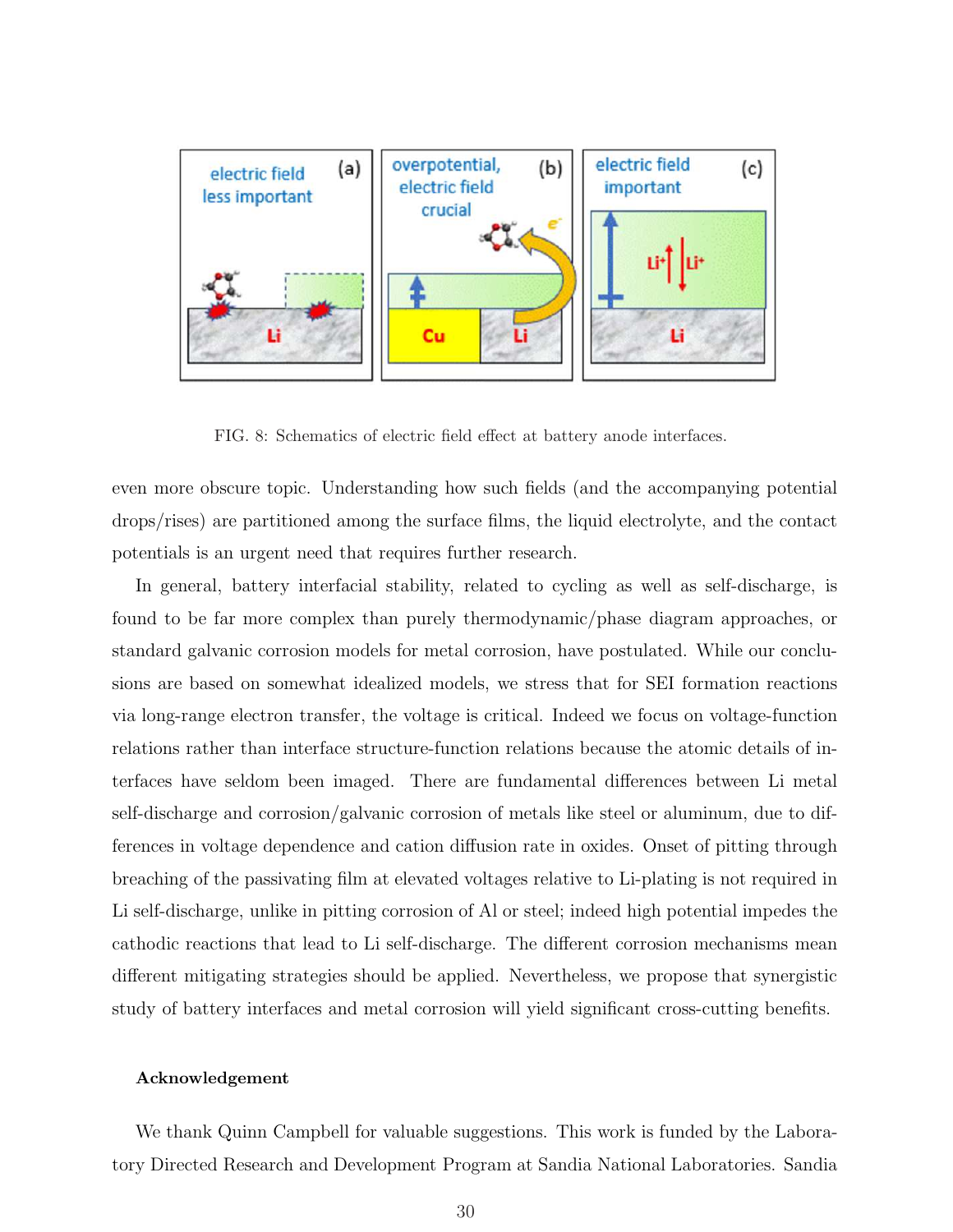National Laboratories is a multi-mission laboratory managed and operated by National Technology and Engineering Solutions of Sandia, LLC, a wholly owned subsidiary of Honeywell International, Inc., for the U.S. Department of Energy's National Nuclear Security Administration under contract DE-NA0003525. This paper describes objective technical results and analysis. Any subjective views or opinions that might be expressed in the document do not necessarily represent the views of the U.S. Department of Energy or the United States Government.

#### Supporting Information

The Supporting Information is available free of charge at https://pubs.acs.org/.

Experimental evidence for  $Li<sub>2</sub>O$ ; experimental galvanic corrosion data; predicted local densities of state; DOL decomposition in solution and on Li surface; comparison with other battery interface DFT work; discussion of voltage definitions; Li<sup>+</sup> vacancy diffusion without surface F-dopant; simulation cell details; DOL decomposition on  $Li<sub>2</sub>O$  surface; additional predictions on an"oxide 3" model; and surface/interfacial contributions to voltage

- <span id="page-30-0"></span><sup>1</sup> Xu, W.; Wang, J.L.; Ding, F.; Chen, X.L.; Nasybutin, E.; Zhang, Y.H.; Zhang, J.-G. Lithium Metal Anodes for Rechargeable Batteries, Energy Envir. Sci. 2014, 7, 513-537.
- <span id="page-30-1"></span><sup>2</sup> Lee, S.-Y.; Shangguan, J.Y.; Alvarado, J.; Betzler, S.; Harris, S.J.; Doeff, M.M.; Zheng, H. Unveiling the Mechanisms of Lithium Dendrite Suppression by Cationic Polymer Film Induced Solid-Electrolyte Interphase Modification Energy Envir. Sci. 2020, 13, 1832-1842.
- <span id="page-30-2"></span><sup>3</sup> Redondo-Iglesias, E.; Venet, P.; Pelissier, S.; Global Model for Self-Discharge and Capacity Fade in Lithium-Ion Batteries Based on the Generalized Eyring Relationship. IEEE Trans. Vehicular Tech. 2018, 67, 104-113.
- <sup>4</sup> Wood, S.M., Fang, C.C.; Dufek, E.J.; Nagpure, S.C.; Sazhin, S.V.; Liaw. B.; Meng, Y.S. Predicting Calendar Aging in Lithium Metal Secondary Batteries: The Impacts of Solid Electrolyte Interphase Composition and Stability. Adv. Energy Mater. 2018, 8, 1801427.
- <span id="page-30-3"></span><sup>5</sup> Boyle, D.T.; Huang, W.; Wang, H.S.; Li, Y.Z.; Chen, H.; Yu, Z.; Zhang, W.B.; Bao, Z.N.; Cui, Y. Corrosion of Lithium Metal Anodes During Calender Aging and its Microscopic Origins.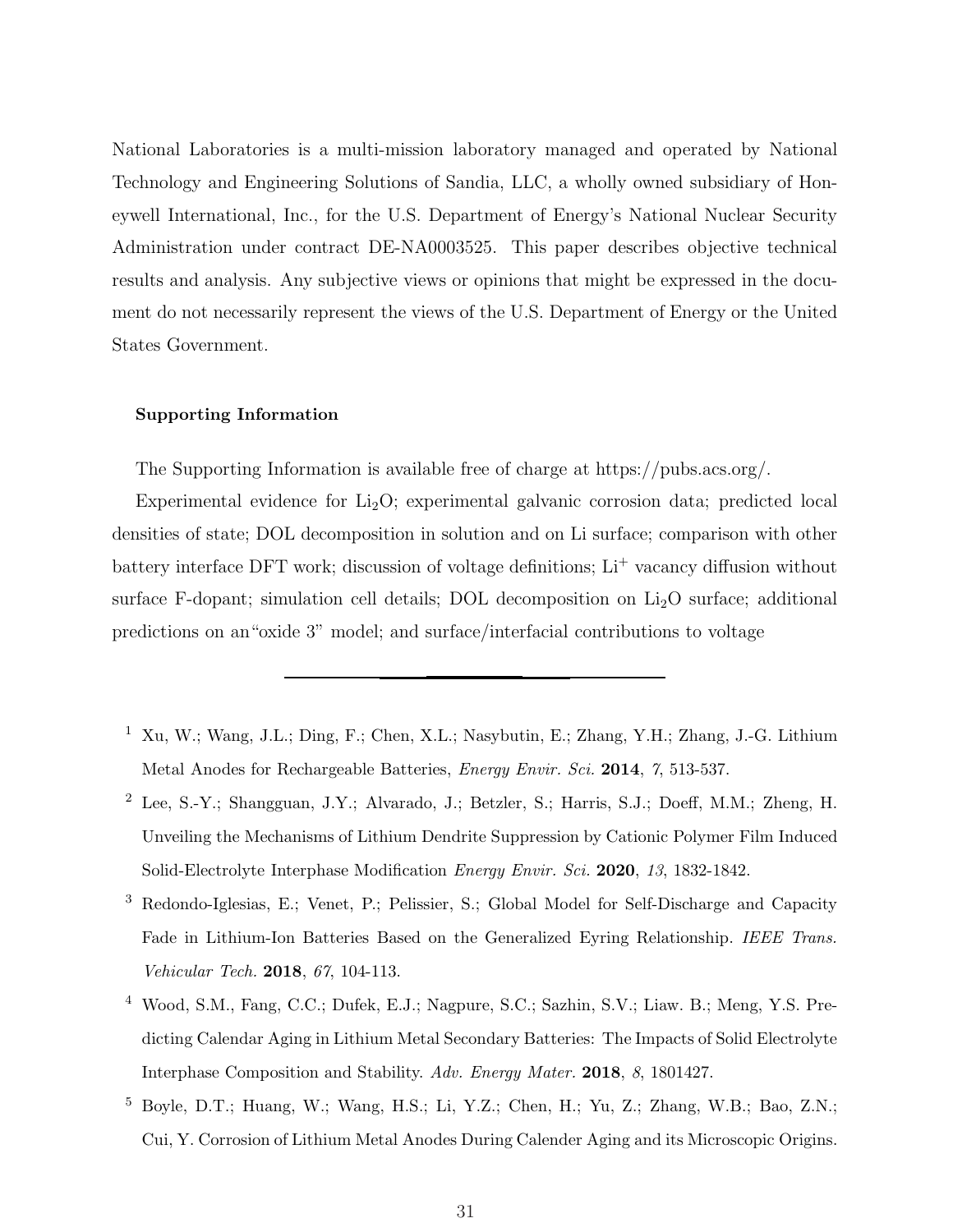Nat. Energy 2021 6, 487-494.

- <span id="page-31-10"></span><sup>6</sup> Lin, D.; Liu, Y.; Li, Y.; Li, Y.; Pei, A.; Xie, J.; Huang W.; Cui, Y.; Fast Galvanic Lithium Corrosion Involving a Kirkendall-type Mechanism. Nat. Chem. 2019, 11, 382-389.
- <span id="page-31-1"></span><sup>7</sup> Kolesnikov, A.; Kolek, M.; Dohmann, J.F.; Horsthemke, F.; Borner, M.; Bieker, P.; Winter M.; Stan, M.C. Galvanic Corrosion of Lithium-Powder-Based Electrodes Adv. Energy Mater. 2020, 10, 2000017.
- <span id="page-31-2"></span><sup>8</sup> Merrill, L.C.; Rosenberg, S.G.; Jungjohann, K.L.; Harrison, K.L. Uncovering the Relationship Between Aging and Cycling on Lithium Metal Battery Self-Discharge. ACS Appl. Energy Mater. 2021, 4, 7589-7598.
- <span id="page-31-0"></span><sup>9</sup> Dohmann, J.F.; Horsthemke, F.; Küpers, V.; Bloch, S.; Preibisch, Y.; Kolesnikov, A.; Kolek, M.; Stan, M.C.; Winter, M.; Bieker, P. Galvanic Couples in Ionic Liquid-Based Electrolyte Systems for Lithium Metal Batteries—An Overlooked Cause of Galvanic Corrosion? Adv. Energy Mater. 2021, 11, 2101021.
- <span id="page-31-3"></span><sup>10</sup> R.W. Revie (eds) *Uhliq's Corrosion Handbook*, Third Edition. (Wiley, 2011)
- <span id="page-31-4"></span>Leung, K. DFT Modelling of Explicit Solid–Solid Interfaces in Batteries: Methods and Challenges. Phys. Chem. Chem. Phys. 2020, 22, 10412-10425.
- <span id="page-31-5"></span><sup>12</sup> He, X.; Bresser, D.; Passerini, S.; Baakes, F.; Krewer, U.; Lopez, J.; Mallia, C.T.; Shao-Horn, Y.; Cekic-Laskovic, I.; Wiemers-Meyer, S.; Soto, F.A.; Ponce, V.; Seminario, J.M.; Balbuena, P.B.; Jia, H.; Xu, W.; Xu, Y.B.; Wang, C.M.; Horstmann, B.; Amine, R.; Su, C.C.; Shi, J.Y.; Amine, K.; Winter, M.; Latz, A.; Kostecki, R. The Passivity of Lithium Electrodes in Liquid Electrolytes for Secondary Batteries. Nat. Mater. Rev. DOI10.1038/s41578-021-00345-5
- <span id="page-31-6"></span><sup>13</sup> Sanders, R.W.; Crettol, G.L.; Brown, J.D.; Plummer, P.T.; Schendorf, T.M.; Oliphant, A.; Swithenbank, S.B.; Ferrante R.F.; Gray, J.P. Teaching Electrochemistry in the General Chemistry Laboratory through Corrosion Exercises. J. Chem. Educ. 2018, 95, 824-846.
- <span id="page-31-8"></span><sup>14</sup> Qi, Y.; Ban C.M.; Harris, S.J. New General Paradigm for Understanding and Preventing Li Metal Penetration through Solid Electrolytes. Joule 2020, 4, 2599-2608.
- <span id="page-31-9"></span><sup>15</sup> Ma, T.Y.; Xu, G.-L.; Li, Y.; Wang, L.; He, X.M.; Zheng, J.M.; Liu, J.; Engelhard, M.H.; Zapol, P.; Curtiss, L.A.; Jorne, J.; Amine, K.; Chen, Z.H. Revisiting the Corrosion of the Aluminum Current Collector in Lithium-Ion Batteries J. Phys. Chem. Lett. 2017, 8, 1073- 1077.
- <span id="page-31-7"></span><sup>16</sup> Xu, K. Electrolytes and Interphases in Li-Ion Batteries and Beyond. *Chem. Rev.*, **2014**, 114,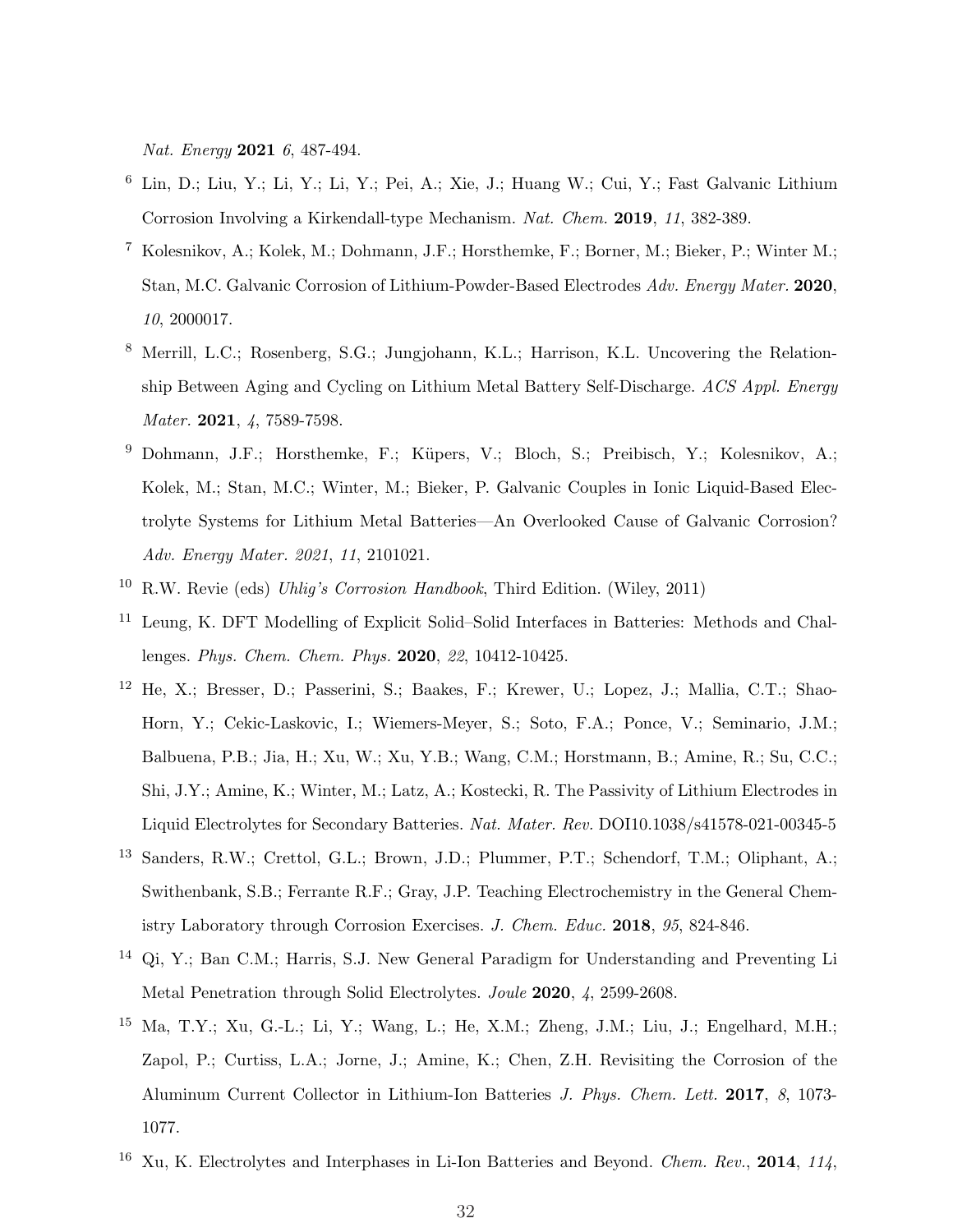11503-11618.

- <sup>17</sup> Schechter, A.; Aurbach, D.; Cohen, H. X-ray Photoelectron Spectroscopy Study of Surface Films Formed on Li Electrodes Freshly Prepared in Alkyl Carbonate Solutions. Langmuir 1999, 15, 3334-3342.
- <span id="page-32-0"></span><sup>18</sup> See Wang, A.P.; Kadam, S.; Li, H.; Shi, S.Q.; Qi, Y. Review on Modeling of the Anode Solid Electrolyte Interphase (SEI) for Lithium-Ion Batteries. NPJ Computational Materials, 2018, 4, 15, for a comprehensive review.
- <sup>19</sup> Diddens, D.; Appiah, W.A.; Mabrouk, Y.; Heuer, A.; Vegge, T.; Bhowmik, A. Modeling the Solid Electrolyte Interphase: Machine Learning as a Game Changer? Adv. Mater. Interfaces 2022, 2101734
- <span id="page-32-1"></span><sup>20</sup> Butler, K.T.; Gautam, G.S.; Canepa, P. Designing Interfaces in Energy Materials Applications with First Principles Calculations. NPJ Comput. Mater. 2019, 5, 19.
- <span id="page-32-2"></span> $21$  Kozen, A.C.; Lin, C.-F.; Pearse, A.J.; Schroeder, M.A.; Han, X.; Hu, L.; Lee, S.-B.; Rubloff, G.W.; Noked, M. Next-Generation Lithium Metal Anode Engineering. ACS Nano 2015, 6, 5884-5892.
- <span id="page-32-3"></span><sup>22</sup> Chen, L.; Connell, J.G.; Nie, A.; Huang, Z.; Zavadil, K.R.; Klavetter, K.C.; Yuan, Y.; Sharifi-Asi, S.; Shahbazian-Yassar, R.; Libera, J.A.; Mane, A.U.; Elam, J.W. Lithium Metal Protected by Atomic Layer Deposition Metal Oxide for High Performance Anodes. J. Mater. Chem. A 2017, 5, 12297-12309.
- <span id="page-32-4"></span><sup>23</sup> Zhou, Z.Q.; Lu, P.; Delacourt, C.; Qiao, R.M.; Xu, K.; Pan, F.; Harris, S.J. Yang, W.L. Breathing and Oscillating Growth of Solid-Electrolyte-Interphase Upon Electrochemical Cycling. Chem. Commun., 2018, 54, 814-817.
- <sup>24</sup> Veith, G.M.; Doucet, M.; Baldwin, J.K.; Sacci, R.L.; Fears, T.M.; Wang, Y.Q.; Browning, J.F. Direct Determination of Solid-Electrolyte Interphase Thickness and Composition as a Function of State of Charge on a Silicon Anode. J. Phys. Chem. C, 2015, 119, 20339-20349.
- <span id="page-32-7"></span>Lu, P.; Li, C.; Schneider, E.W.; Harris, S.J. Chemistry, Impedance, and Morphology Evolution in Solid Electrolyte Interphase Films during Formation in Lithium Ion Batteries. J. Phys. Chem. C 2014, 118, 896-903.
- <span id="page-32-5"></span><sup>26</sup> Guo, R.; Wang, D.; Zuin, L.; Gallant, B.M. Reactivity and Evolution of Ionic Phases in the Lithium Solid-Electrolyte Interphase. ACS Energy Lett. 2021, 6, 877-885.
- <span id="page-32-6"></span> $27$  Guo, R.; Gallant, B.M. Li<sub>2</sub>O solid electrolyte interphase: probing transport properties at the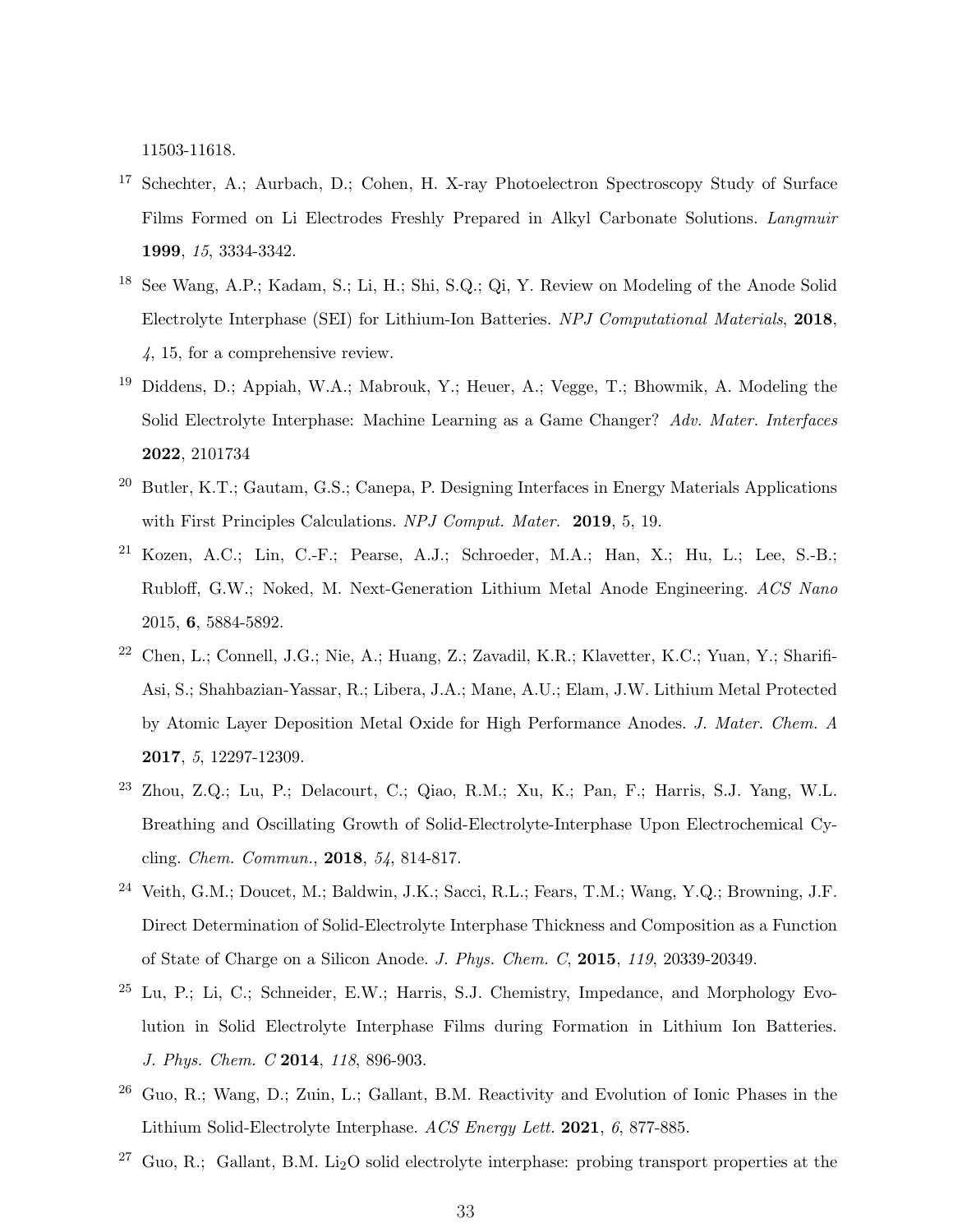chemical potential of lithium. Chem. Mater. 2020, 32, 5525-5533.

- <span id="page-33-0"></span><sup>28</sup> Santos, E.; Schmickler, W. The Crucial Role of Local Excess Charges in Dendrite Growth on Lithium Electrodes. Angew. Chem. Int. Ed. 2021, 60, 5876-5881.
- <span id="page-33-6"></span><sup>29</sup> Chen, S.R.; Zheng, J.M.; Mei, D.M.; Han, K.S.; Engelhard, M.H.; Zhao, W.G.; Xu, W.; Liu, J.; Zhang, J.-G. High-Voltage Lithium-Metal Batteries Enabled by Localized High-Concentration Electrolytes. Adv. Mater. 2018, 30, 1706102
- <sup>30</sup> Yamada, Y.; Usui, K.; Sodeyama, K.; Ko, S.; Tateyama, Y.; Yamada, A. Hydrate-Melt Electrolytes for High-Energy-Density Aqueous Batteries. Nat. Energy 2016, 1, 16129
- <span id="page-33-7"></span><sup>31</sup> Stenrück, H. G.; Cao, C.T.; Lukatskaya, M.R.; Takacs, C.J.; Wan, G.; Mackanic, D.G.; Tsao, Y.; Zhao, J.B.; Helms, B.A.; Xu, K.; Borodin, O.; Wilshart, J.F.; Toney, M.F. Interfacial Speciation Determines Interfacial Chemistry: X-ray-Induced Lithium Fluoride Formation from Water-in-salt Electrolytes on Solid Surfaces. Angew. Chem. Int. Ed. 2020, 59, 23180-23187.
- <sup>32</sup> Yildirim, H.; Haskins, J.B.; Bauschlicher, C.W.; Lawson, J.W. Decomposition of Ionic Liquids at Lithium Interfaces. 1. Ab Initio Molecular Dynamics Simulations. J. Phys. Chem. C, 2017, 121, 28214-28234.
- <span id="page-33-8"></span><sup>33</sup> Baskin, A.; Lawson, J.W.; Prendergast, D. Anion-Assisted Delivery of Multivalent Cations to Inert Electrodes. J. Phys. Chem. Lett., 2021, 12, 4347-4356.
- <span id="page-33-1"></span><sup>34</sup> Lin, Y.X.; Wen, Z.P.; Liu, J.X.; Wu, D.Z.; Zhang, P.; Zhao, J.H. Constructing a Uniform Lithium Iodide Layer for Stabilizing Lithium Metal Anode. J. Energy Chem. 2021, 55, 129-135.
- <span id="page-33-2"></span>Swift, M.W.; Qi, Y. First-principles Prediction of Potentials and Space-charge Layers in Allsolid-state Batteries. Phys. Rev. Lett., 2019, 122, 167701.
- <span id="page-33-3"></span><sup>36</sup> Gerischer, H.; Decker, F,; Scrosati, B. The Electronic and the Ionic Contribution to the Free Energy of Alkali Metals in Intercalation Compounds. J. Electrochem. Soc. 1994, 141, 2297- 2300.
- <span id="page-33-4"></span><sup>37</sup> Zachman, M.J.; Tu, Z.; Choudhury, S.; Archer, L.A.; Kourkoutis, L.F. Cryo-STEM Mapping of Solid–Liquid Interfaces and Dendrites in Lithium-Metal Batteries. Nature, 2018, 560, 345-351.
- <span id="page-33-5"></span><sup>38</sup> Shadike, Z.; Lee, H.; Borodin, O.; Cao, X.; Fan, X.L.; Wang, X.L.; Liu, R.Q.; Bak, S.-M.; Ghose, S. Xu, K.; Wang, C.S.; Liu, J.; Xiao, J.; Yang, X.-Q.; Hu, E.Y. Identification of LiH and Nanocrystalline LiF in the Solid-Electrolyte Interphase of Lithium Metal Anodes. Nature Nanotech. 2021, 16, 549-554.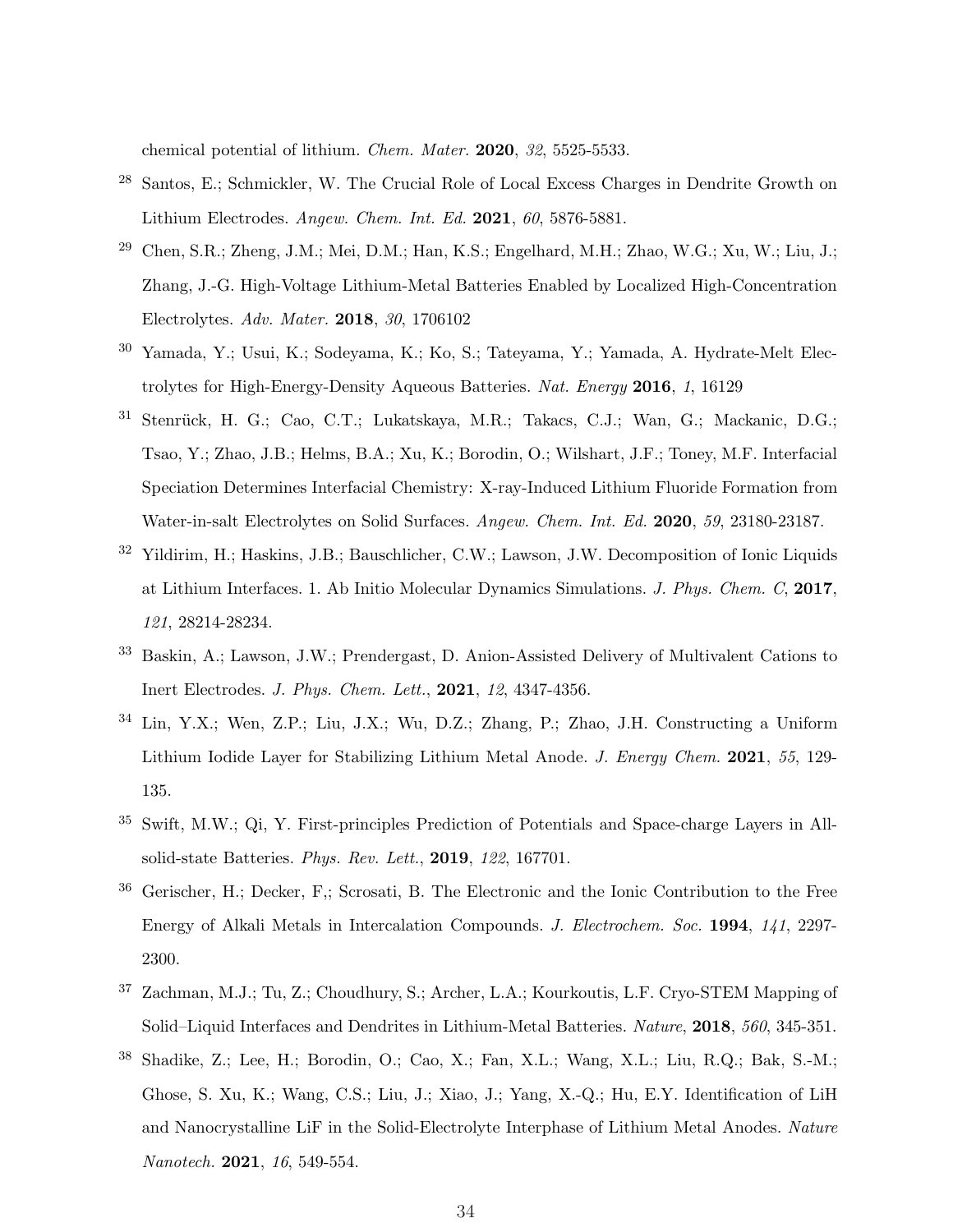- <span id="page-34-5"></span><sup>39</sup> Fang, C.C.; Li, J.X.; Zhang, M.H.; Zhang, Y.H.; Yang, F.; Lee, J.Z.; Lee, M.-H.; Alvarado, J.; Schroeder, M.A.; Yang, Y.Y.C.; Lu, B.Y.; Williams; N.; Ceja, M.; Yang, L.; Cai, M.; Gu, J.; Xu, K.; Wang, X.F.; Meng, Y.S. Quantifying Inactive Lithium in Lithium Metal Batteries. Nature, 2019, 572, 511-515.
- <span id="page-34-4"></span><sup>40</sup> Our solid-solid interface focus is not meant to suggest the liquid electrolytes do not play a critical role in battery stabiilty; high salt concentration electrolytes, $29-31$  $29-31$  anions effects,  $33$  and electrolyte additives which yield different aSEI components, like LiI,<sup>[34](#page-33-1)</sup> are examples of liquid electrolyte effects.
- <span id="page-34-0"></span><sup>41</sup> Haruyama, J.; Ikeshoji, T.; Otani, M. Electrode Potential from Density Functional Theory Calculations Combined with Implicit Solvation Theory. Phys. Rev. Mater. 2018, 2, 095801.
- <sup>42</sup> Kastlunger, G.; Lindgren, P.; Peterson, A.A. Controlled-Potential Simulation of Elementary Electrochemical Reactions: Proton Discharge on Metal Surfaces J. Phys. Chem. C, 2018, 122, 12771-12781.
- <sup>43</sup> Van den Bossche, M.; Skulason, E.; Rose-Petruck, C.; Jonsson, H.; Assessment of Constant-Potential Implicit Solvation Calculations of Electrochemical Energy Barriers for H-2 Evolution on Pt. J. Phys. Chem. C, 2019, 123, 4116-4124.
- <sup>44</sup> Deibenbeck, F.; Freysoldt, C.; Todorova, M.; Neugebauer, J.; Wippermann, S. Dielectric Properties of Nanoconfined Water: A Canonical Thermopotentiostat Approach. Phys. Rev. Lett. 2021, 126, 136803.
- <sup>45</sup> Campbell, Q.; Dabo, I. Quantum-Continuum Calculation of the Surface States and Electrical Response of Silicon in Solution. Phys. Rev. B, 2017, 95, 205308.
- <sup>46</sup> Hörmann, N.G.; Andreussi, O.; Marzari, N. Grand canonical Simulations of Electrochemical Interfaces in Implicit Solvation Models. J. Chem. Phys., 2019, 150, 041730.
- <span id="page-34-6"></span><sup>47</sup> Hagopian, A.; Doublet, M.-L.; Filhol, J.-S. Thermodyamic Origin of Dendrite Growth in Metal Anode Batteries. Energy Envir. Sci. 2020, 13, 5186.
- <span id="page-34-1"></span><sup>48</sup> Pham, T.A.; Kweon, K.E.; Samanta, A.; Ong, M.T.; Lordi, V.; Pask, J.E. Intercalation of Lithium into Graphite: Insights from First-Principles Simulations. J. Phys. Chem. C 2020, 124, 21985-21992.
- <span id="page-34-2"></span><sup>49</sup> Leung, K. First Principles, Explicit Interface Studies of Oxygen Vacancy and Chloride in Alumina Films for Corrosion Applications. J. Electrochem. Soc. 2021, 168, 031511.
- <span id="page-34-3"></span><sup>50</sup> Xiao, C.; Usiskin, R.; Maier, J. Passivation Layers in Lithium and Sodium Batteries: Potential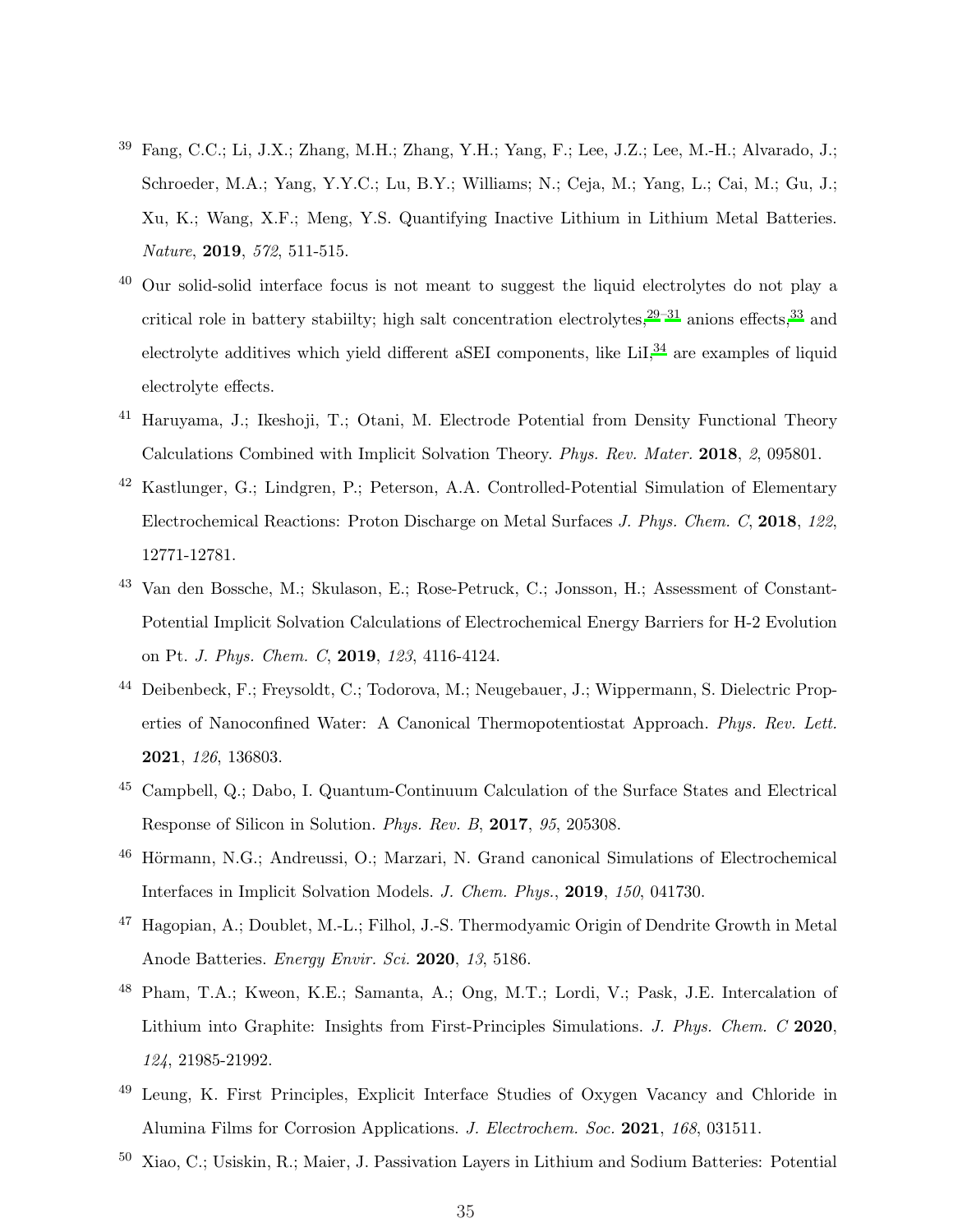Profiles, Stabilities, and Voltage Drops. Adv. Funct. Mater. 2021, 31, 2100938.

- <span id="page-35-0"></span><sup>51</sup> Leung, K.; Jungjohann, K.L. Spatial Heterogeneities and Onset of Passivation Breakdown at Lithium Anode Interfaces. J. Phys. Chem. C 2018, 121, 20188-20196.
- <span id="page-35-1"></span><sup>52</sup> Yu, X.-X.; Marks, L. Combining the Physics of Metal/Oxide Heterostructure, Interface Dipole, Band Bending, Crystallography, and Surface State to Understand Heterogeneity Contrast in Oxidation and Corrosion. Corrosion, 2019, 75, 152-166.
- <span id="page-35-2"></span><sup>53</sup> See, e.g., Fu, M.S.; Yao, Z.P.; Ma, X.; Dong, H.; Sun, K.; Hwang, S.; Hu, E.Y.; Gan, H.; Yao, Y.; Stach, E.A.; Wolverton, C.; Su, D. Expanded Lithiation of Titanium Disulfide: Reaction Kinetics of Multi-Step Conversion Reaction. Nano Energy, 2019, 63, 103882.
- <sup>54</sup> Nagy, K.S.; Kazemiabnavi, S.; Thornton, K.; Siegel, D.J. Thermodynamic Overpotentials and Nucleation Rates for Electrodeposition on Metal Anodes. ACS Appl. Mater. Interfaces 2019, 11, 7954-7964.
- <sup>55</sup> Yu, H.C.; Ling, C.; Bhattacharya, J.; Thomas, J.C.; Thornton, K.; Van der Ven, A. Designing the Next Generation High Capacity Battery Electrodes. Energy Environ. Sci. 2014, 7, 1760- 1768.
- <sup>56</sup> Ceder, G.; Hautier, G.; Jain, A.; Ong, S.P. Recharging Lithium Battery Research with First-Principles Methods. MRS Bull., 2011, 36, 185-191.
- <sup>57</sup> Dawson, J.A.; Canepa, P.; Famprikis, T.; Masquelier, C.; Islam, M.S. Atomic-Scale Influence of Grain Boundaries on Li-Ion Conduction in Solid Electrolytes for All-Solid-State Batteries. J. Am. Chem. Soc. 2018, 140, 362-368.
- <span id="page-35-3"></span><sup>58</sup> Zhu, Y.Z.; He, X.F.; Mo, Y.F. Origin of Outstanding Stability in the Lithium Solid Electrolyte Materials: Insights from Thermodynamic Analyses Based on First- Principles Calculations. ACS Appl. Mater. Interface 2015, 7, 23685-23693.
- <sup>59</sup> Fielder, C.; Luerssen, B.; Rohnke, M.; Sann, J.; Janek, J. XPS and SIMS Analysis of Solid Electrolyte Interphases on Lithium Formed by Ether-Based Electrolytes. J. Electrochem. Soc. 2017, 164, A3742-3749.
- <span id="page-35-4"></span><sup>60</sup> Leung, K.; Qi, Y.; Zavadil, K.R.; Jung, Y.S.; Dillon, A.C.; Cavanagh, A.S.; Lee, S.H.; George, S.M. Using Atomic Layer Deposition to Hinder Solvent Decomposition in Lithium Ion Batteries: First-Principles Modeling and Experimental Studies. J. Am. Chem. Soc. 2011, 133, 14741.
- <span id="page-35-5"></span><sup>61</sup> Yada, C.; Ohmori, A.; Ide, K.; Yamasaki, H.; Kato, T.; Saito, T.; Sagane, F.; Iriyama. Di-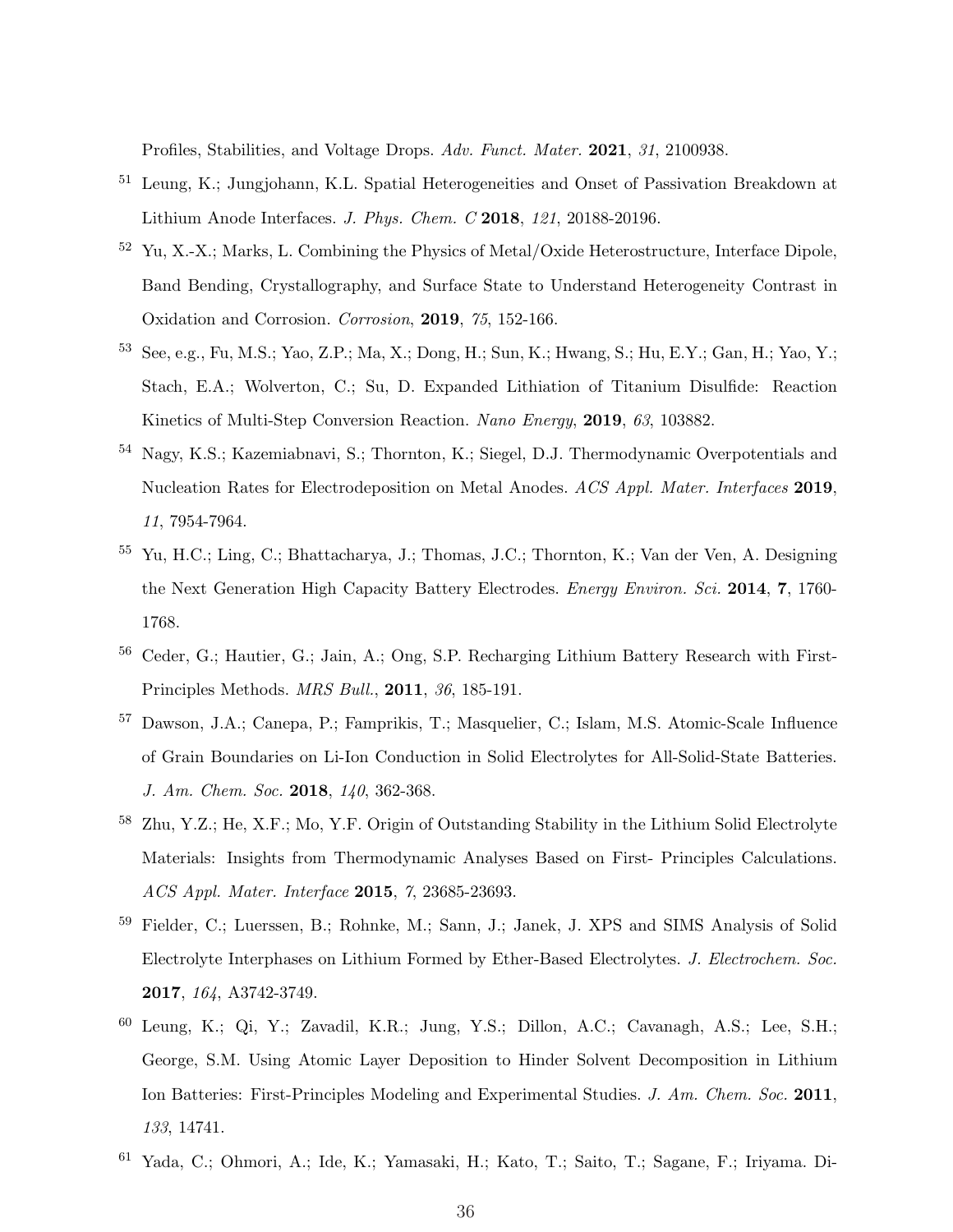electric Modification of 5V-class Cathodes for High-Voltage All-Solid-State Lithium Batteries. Adv. Energy Mater. 2014, 4, 1301416.

- <span id="page-36-0"></span><sup>62</sup> Ye, M.; Zhao, W.; Li, J.; Yang, Y.; Zhang, Y.; Zhang, G.; Li, C.C. Integration of Localized Electric-Field Redistribution and Interfacial Tin Nanocoating of Lithium. Appl. Mater. Interfaces **2021**, 13, 650-659.
- <span id="page-36-1"></span><sup>63</sup> Kresse, G.; Furthmüller, J. Efficient Iterative Schemes for Ab Initio Total-Energy Calculations Using a Plane-wave Basis Set. Phys. Rev. B 1996, 54, 11169-11186.
- $64$  Kresse, G.; Furthmüller, J. Efficiency of  $Ab\text{-}initio$  Total Energy Calculations for Metals and Semiconductors using a Plane-Wave Basis Set. Comput. Mater. Sci. 1996, 6, 15-50.
- <sup>65</sup> Kresse G.; Joubert, D. From Ultrasoft Pseudopotentials to the Projector Augmented-Wave Method. Phys. Rev. B 1999, 59, 1758-1775.
- <span id="page-36-2"></span><sup>66</sup> Paier, J.; Marsman, M.; Kresse, G. Why Does the B3LYP Hybrid Functional Fail for Metals? J. Chem. Phys. 2007, 127, 024103.
- <span id="page-36-3"></span><sup>67</sup> Perdew, J.P., Burke, K.; Ernzerhof, .M. Generalized Gradient Approximation Made Simple. Phys. Rev. Lett. 1996, 77, 3865-3868.
- <span id="page-36-4"></span><sup>68</sup> Heyd, J.; Scuseria, G.E.; Ernzerhof, M. Hybrid Functionals based on a Screened Coulomb Potential. J. Chem. Phys. 2003, 118, 8207-8215.
- <sup>69</sup> Heyd, J.; Scuseria, G.E.; Ernzerhof, M. Hybrid Functionals Based on a Screened Coulomb Potential. J. Chem. Phys. 2006, 124, 219906.
- <span id="page-36-5"></span><sup>70</sup> Vydrov, O.A.; Heyd, J.; Krukau, A.V.; Scuseria, G.E. Importance of Short-Range versus Long-Range Hartree Fock Exchange for the Performance of Hybrid Density Functionals. J. Chem. Phys., 2006, 125, 074106.
- <span id="page-36-6"></span><sup>71</sup> Neugebauer, J.; Scheffler, M. Adsorbate-Substrate and Adsorbate-Adsorbate Interactions of Na and K adlayers on Al(111). Phys. Rev. B 1992, 46, 16067-16080.
- <span id="page-36-7"></span><sup>72</sup> Henkelman, G.; Uberuaga, B.P.; Jonsson, H. A Climbing Image Nudged Elastic Band Method for Finding Saddle Points and Minimum Energy Paths. J. Chem. Phys. 2000, 113, 9901-9985.
- <span id="page-36-8"></span><sup>73</sup> Schechter, A.; Aurbach, D.; Cohen, H. X-ray Photoelectron Spectroscopy Study of Surface Films Formed on Li Electrodes Freshly Prepared in Alkyl Carbonate Solutions. Langmuir, 1999, 15, 3334-3342.
- <sup>74</sup> Cheng, X.B.; Yan, C.; Zhang, X.-Q.; Lui, H. Zhang, Q. Electronic and Ionic Channels in Working Interfaces of Lithium Metal Anodes. ACS Energy Lett. 2018, 3, 1564-1570.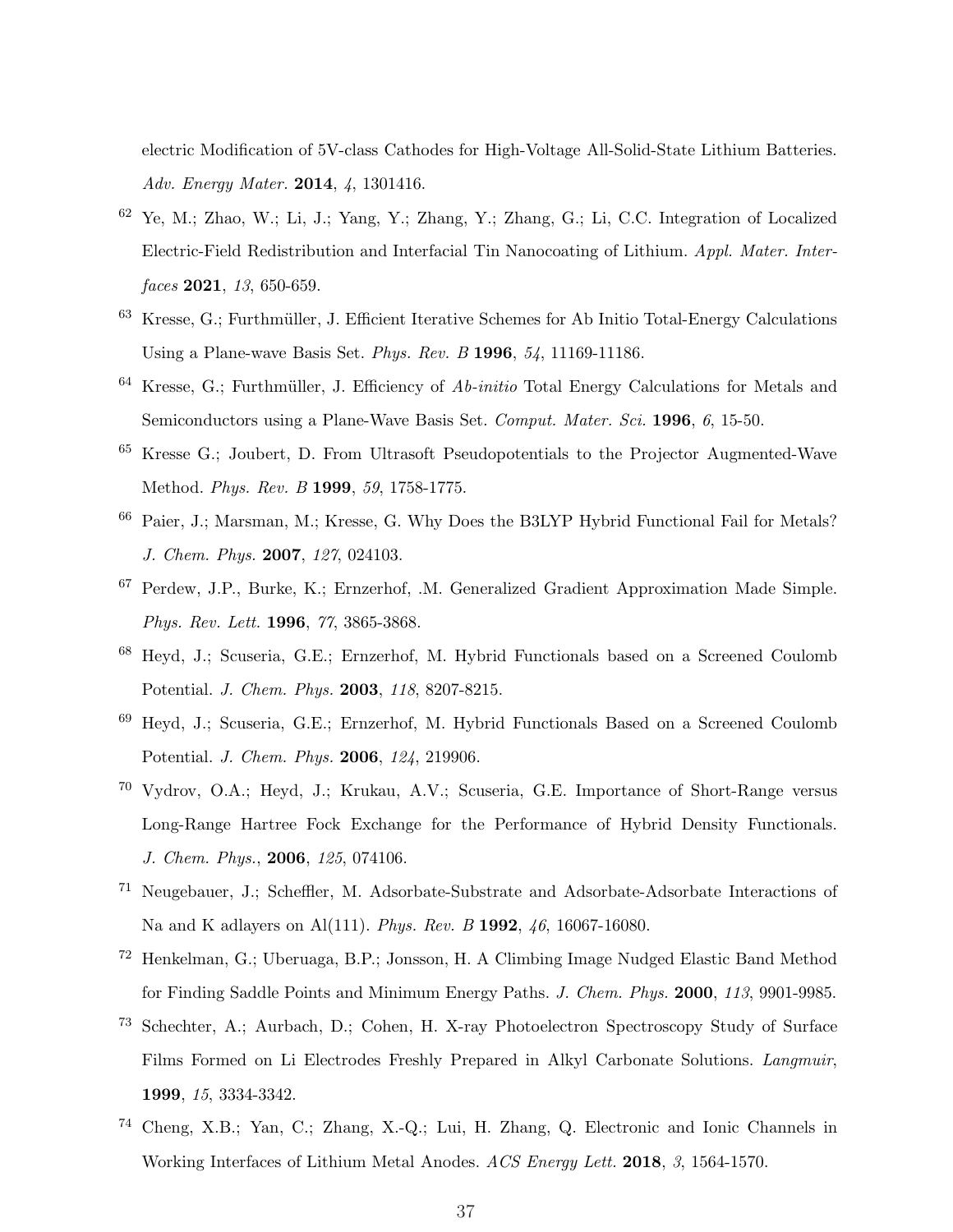- <span id="page-37-0"></span><sup>75</sup> Nishikawa, K.; Shinoda, K. Characterization of Electrodeposited Li Metal by Cryo-Scanning Transmission Electron Microscopy/Electron Energy Loss Spectroscopy. J. Phys. Chem. Lett. 2021, 12, 3022=3027.
- <span id="page-37-1"></span><sup>76</sup> Han, B.; Li, X.: Bai, S.; Zou, Y.; Lu, B.; Zhang, M.; Ma, X.; Chang, Z.; Meng, Y.S.; Gu, M. Conformal Three-Dimensional Interphase of Li Metal Anode Revealed by Low Dose Cryo-Electron Microscopy. https://arxiv.org/abs/2106.08754
- <sup>77</sup> Li, Y.; Li, Y.; Pei, A.; Yan, K.; Sun, Y.; Wu, C.-L.; Joubert, L.-M.; Chin, R.; Koh, A.L.; Yu, Y.; Perrino, J.; Butz, B.; Chu, S.; Cui, Y. Atomic Structure of Sensitive Battery Materials and Interfaces Revealed by Cryo–Electron Microscopy. Science 2017, 358, 506-510.
- <span id="page-37-2"></span><sup>78</sup> Jungjohann, K.L.; Gannan, R.N.; Goriparti, S.; Randolph, S.J.; Merrill, L.C.; Johnson, D.C.; Zavadil, K.E.; Harris, S.J.; Harrison, K.L. Cryogenic Laser Ablation Reveals Short-Circuit Mechanism in Lithium Metal Batteries. ACS Energy Lett. 2021, 6, 2138-2144.
- <span id="page-37-3"></span><sup>79</sup> Leung, K.; Soto, F.; Hankins, K.; Balbuena, P.B.; Harrison, K.L. Stability of Solid Electrolyte Interphase Components on Lithium Metal and Reactive Anode Material Surfaces. J. Phys. Chem. C 2016, 120, 6302-6313.
- <span id="page-37-4"></span><sup>80</sup> Han, B.; Zhang, Z.; Zou, Y.; Xu, K.; Xu, G.; Wang, H.; Meng, H.; Deng, Y.H.; Li, J.; Gu, M. Poor Stability of Li2CO3 in the Solid Electrolyte Interphase of a Lithium-Metal Anode Revealed by Cryo-Electron Microscopy. Adv. Mater. 2021, 33, 2100404.
- <span id="page-37-5"></span><sup>81</sup> Aydinol, M.K.; Kohan, A.F.; Ceder, G.; Cho, K.; Joannopoulos, J. Ab initio Study of Lithium Intercalation in Metal Oxides and Metal Dichalcogenides. Phys. Rev. B, 1997, 56, 1354-1365.
- <span id="page-37-6"></span><sup>82</sup> S. Trasatti. The Absolute Electrode Potential: An Explanatory Note. *J. Electroanal. Chem.* 1986, 209, 417-428.
- <span id="page-37-7"></span><sup>83</sup> Our previous non-equilibrium Green's Function (NEGF/DFT) work suggests that ballistic  $e^$ transport through an 1 nm thick LiF film without defect is only 10 times slower than a LiF film of the same thickness with a grain boundary.<sup>[83](#page-37-7)</sup> See Smeu, M.; Leung, K. Electron leakage through heterogeneous LiF on lithium–metal battery anodes. Phys. Chem. Chem. Phys. 2021, 23, 3214-3218l
- Delp, S.A.; Borodin, O.; Olguin, M.; Eisner, C.G.; Allen, J.L.; Jow, T.R. Importance of Reduction and Oxidation Stability of High Voltage Electrolytes and Additives. Electrochim. Acta 2016, 209, 498-510.
- <sup>85</sup> Kazemiabnavi, S.; Dutta, P.; Banerjee, S. Density Functional Theory Based Study of the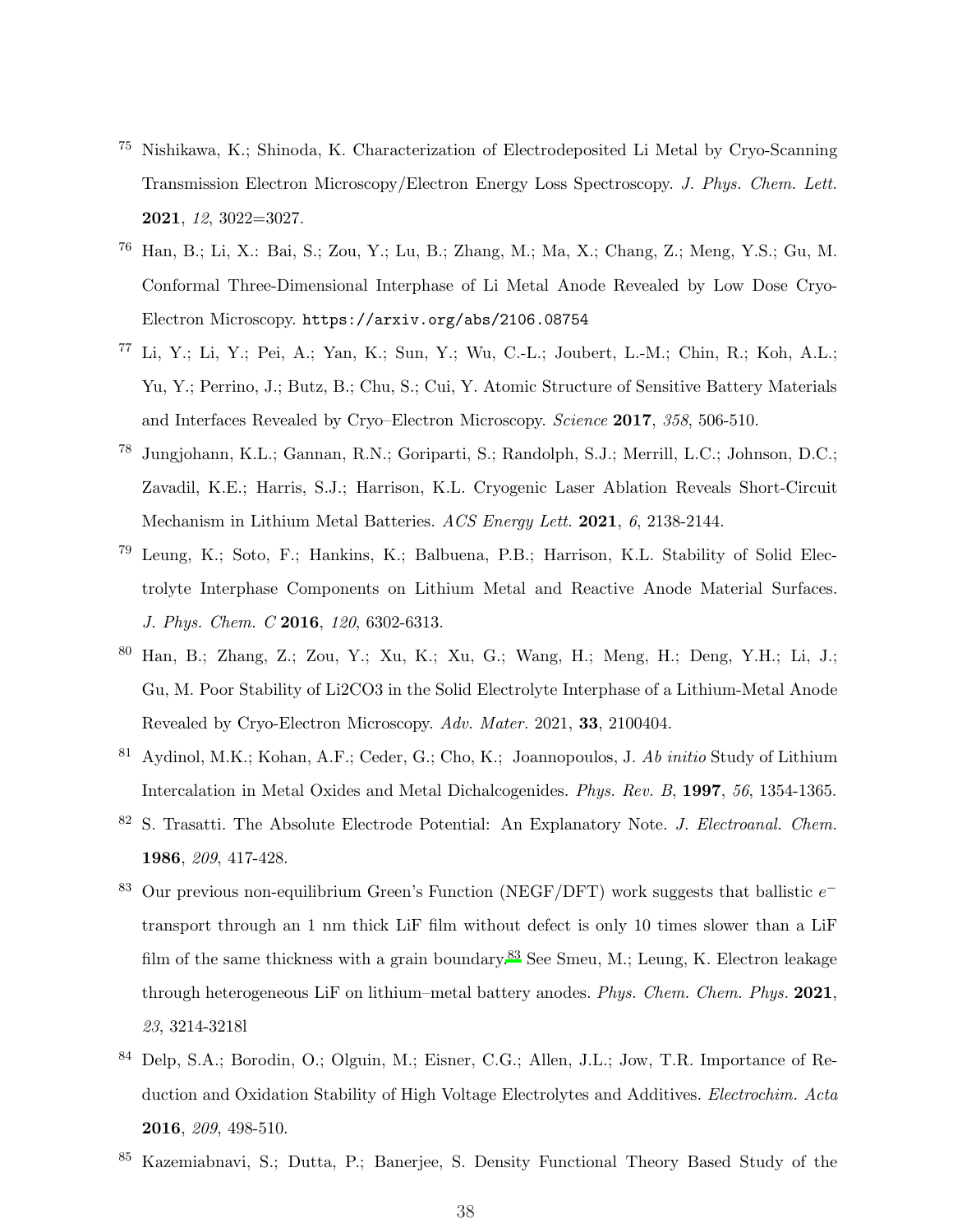Electron Transfer Reaction at the Lithium Metal Anode in a Lithium-Air Battery with Ionic Liquid Electrolytes. J. Phys. Chem. C 2014, 118, 27183-27192.

- <span id="page-38-0"></span><sup>86</sup> Kim, J.; Savoie, B.M.; Miller, T.F. Interfacial Electron Transfer and Ion Solvation in the Solid Electrolyte Interphase. J. Phys. Chem. C 2021, 125, 4614-4622.
- <span id="page-38-1"></span><sup>87</sup> Warburton, R.E.; Yong, M.J.; Letourneau, S.; Elam, J.W., Greeley, J. Descriptor-Based Analysis of Atomic Layer Deposition Mechanisms on Spinel  $\text{LiMn}_2\text{O}_4$  Lithium-Ion Battery Cathodes. Chem. Mater. 2020, 32, 1794-1806.
- <span id="page-38-2"></span><sup>88</sup> See, e.g., Fig. 6 in: Borodin, O.; Ren, X.; Vatamanu, J.; Cresce, A.v.W.; Knap, J.; Xu., K. Modeling Insight into Battery Electrolyte Electrochemical Stability and Interfacial Structure. Acc. Chem. Res., 2017, 50, 2886-2894.
- <sup>89</sup> Braun, S.; Yada, C.; Latz, A. Thermodynamically Consistent Model for Space-Charge-Layer Formation in a Solid Electrolyte. J. Phys. Chem. C 2015, 119, 22181-22288.
- <sup>90</sup> Okuno, Y.; Ushirogata, K.; Sodeyama, K.; Shukri, G.; Tateyama, Y. Structures, Electronic States, and Reactions at Interfaces between  $\rm LiNi_{0.5}Mn_{1.5}O_4$  Cathode and Ethylene Carbonate Electrolyte: A First-Principles Study. J. Phys. Chem. C, 2019, 123, 2267-2277.
- Gao, B.; Jalem, R.; Ma, Y.; Tateyama, Y. Li<sup>+</sup> Transport Mechanism at the Heterogeneous Cathode/Solid Electrolyte Interface in an All-Solid-State Battery via the First-Principles Structure Prediction Scheme. Chem. Mater. 2020, it, 85-96.
- <sup>92</sup> Nakamura, T.; Amezawa, K.; Kulisch, J.; Zeier, W.G.; Janek, J. Guidelines for All-Solid-State Battery Design and Electrode Buffer Layers Based on Chemical Potential Profile Calculation. ACS Appl. Mater. Interfaces 2019, 11, 19968-19976.
- <sup>93</sup> Chao, C.Y.; Lin, L.F.; Macdonald, D.D. A Point Defect Model for Anodic Passive Films I. Film Growth Kinetics. J. Electrochem. Soc. 1981, 128, 1187-1194.
- <sup>94</sup> Lautar, A.K.; Bitenc, J.; Rejec, T.; Dominko, R.; Filhol, J.-S.; Doublet, M.-L. Electrolyte Reactivity in the Double Layer in Mg Batteries: An Interface Potential-Dependent DFT Study. J. Am. Chem. Soc., 2020, 142, 5146-5153.
- <sup>95</sup> Longo, R.C.; Camacho-Forero, L.E.; Balbuena, P.B. Charge-Mediated Cation Deposition on Metallic Surfaces. J. Mater. Chem. A 2019, 7, 8527-8539.
- <sup>96</sup> Madsen, K.E.; Bassett, K.L., Ta, K., Sforzo, B.A.; Matusik, K.E.; Kastengren, A.L.; Gewirth, A.A. Direct Observation of Interfacial Mechanical Failure in Thiophosphate Solid Electrolytes with Operando X-Ray Tomography. Adv. Mater. Interfaces 2020, 7, 2000751.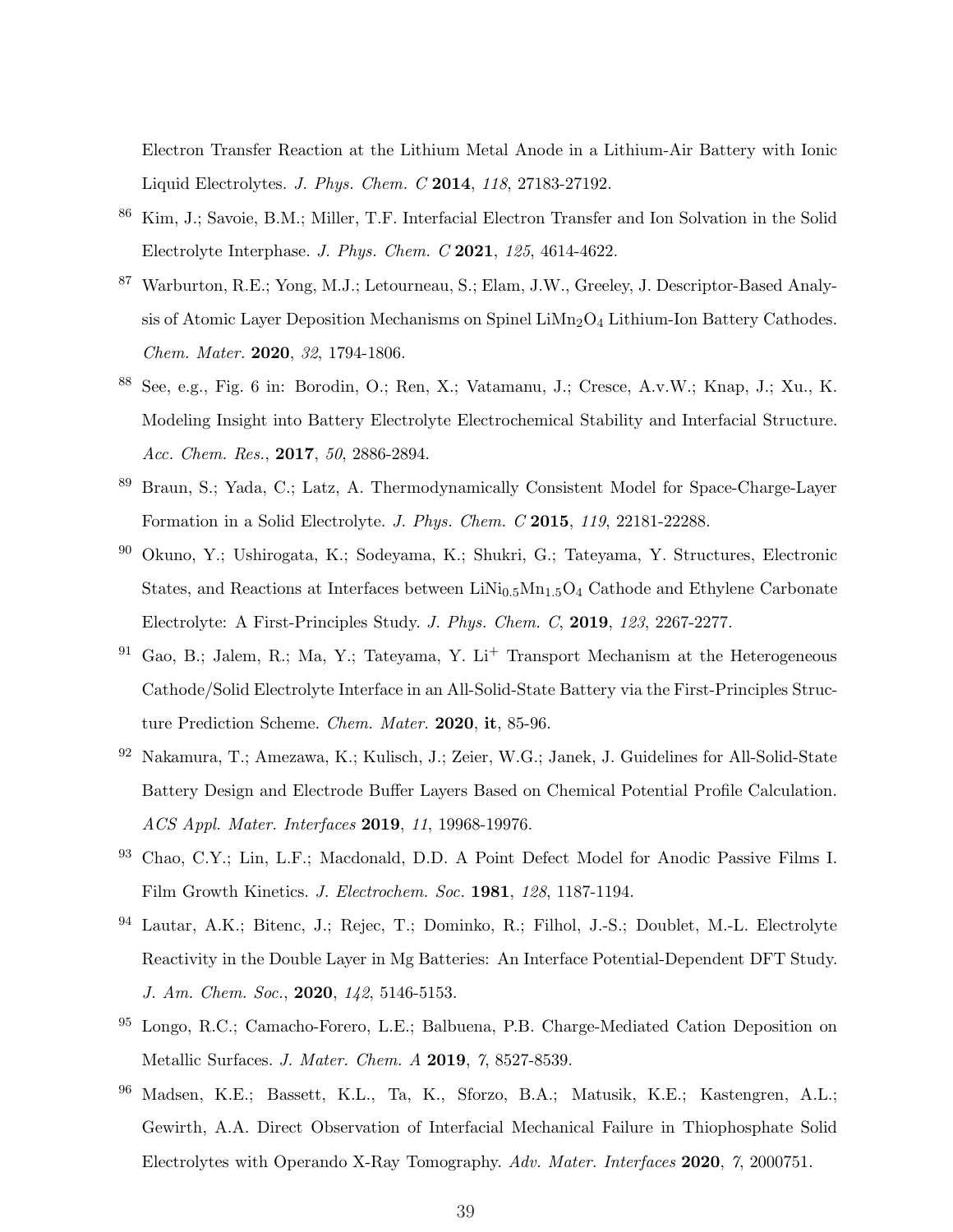- <sup>97</sup> Aizawa, Y.; Yamamoto, K.; Sato, T.; Murata, H.; Yoshida, R.; Fisher, G.A.J.; Kato, T.; Iriyama, Y.; Hirayama, T. In situ Electron Holography of Electric Potentials Inside a Solid-State Electrolyte: Effect of Electric Field Leakage. Ultramicroscopy, 2017, 178, 20-26.
- <sup>98</sup> Stegmaier, S.; Voss, J.; Reuter, K.; Luntz, A. Li<sup>+</sup> Defects in a Solid-State Li Ion Battery: Theoretical Insights with a Li<sub>3</sub>OCl Electrolyte. *Chem. Mater.* **2017**, 29, 4330-4340.
- <sup>99</sup> Liang, J.Y., Zeng, X.X., Zhang, X.D.; Wang, P.F.; Ma, J.Y.; Yin, Y.X.; Wu, X.W.; Guo, Y.G.; Wan, L.J. Mitigating Interfacial Potential Drop of Cathode-Solid Electrolyte via Ionic Conductor Layer To Enhance Interface Dynamics for Solid Batteries. J. Am. Chem. Soc. 2018, 140, 6767-6770.
- <span id="page-39-0"></span><sup>100</sup> Li, Y.; Leung, K.; Qi, Y. Connecting the irreversible capacity loss in Li-ion batteries with the electronic insulating properties of solid electrolyte interphase (SEI) components. Acc. Chem. Res. 2016, 49, 2363.
- <span id="page-39-1"></span><sup>101</sup> Zhang, P.; Zhu, J.J.; Wang, M.; Imanishi, N.; Yamamoto, O. Lithium dendrite suppression and cycling efficiency of lithium anode. Electrochem. Comun. 2018, 87, 27-30.
- <span id="page-39-2"></span><sup>102</sup> Han, J.; Zheng, Y.; Guo, N.; Balbuena, P.B., Calculated Reduction Potentials of Electrolyte Species in Lithium-Sulfur Batteries. J. Phys. Chem. C 2020, 124, 20654-20670.
- <span id="page-39-3"></span><sup>103</sup> Liu, Q.; Cresce, A.; Schroeder, M.; Xu, k.; Mu, D.; Wu, B.; Shu, L.; Wu, F. Insight on lithium metal anode interphasial chemistry: Reduction mechanism of cyclic ether solvent and SEI film formation. Energy Storage Mater. 2019, 17, 366-373.
- <span id="page-39-4"></span><sup>104</sup> Henkelman, G.; Arnaldsson, A.; Jónsson, H. A Fast and Robust Algorithm for Bader Decomposition of Charge Density. Comput. Mater. Sci. 2006, 36, 354-360.
- <span id="page-39-7"></span><sup>105</sup> Haque, Z.; Clark, B.A.; Lillard, R.S. Experimental Considerations for Modeling Galvanic Corrosion in Aluminum and its Alloys. Corrosion, 2018, 74, 903-913.
- <span id="page-39-5"></span><sup>106</sup> Kabra, V.; Parmananda, M.; Fear, C.; Usseglio-Viretta, F.L.E.; Colclasure, A.; Smith, K.;Mukherjee, P.P. Mechanistic Analysis of Microstructural Attributes to Lithium Plating in Fast Charging. ACS Appl. Mater. Interfaces 2020, 12, 55795-55808.
- <span id="page-39-6"></span><sup>107</sup> Liu, C.; Kelly, R.G. The Use of Finite Element Methods (FEM) in the Modeling of Localized Corrosion. Electrochem. Soc. Interface 2014, Winter, 47-51.
- <span id="page-39-8"></span><sup>108</sup> Jung, S.C.; Han, Y.-K. How Do Li Atoms Pass through the  $Al_2O_3$  Coating Layer during Lithiation in Li-ion Batteries? J. Phys. Chem. Lett. 2013, 4, 2681-2685. We do not use the stoichiometry in this DFT work because it is metallic and cannot truly be an aSEI.